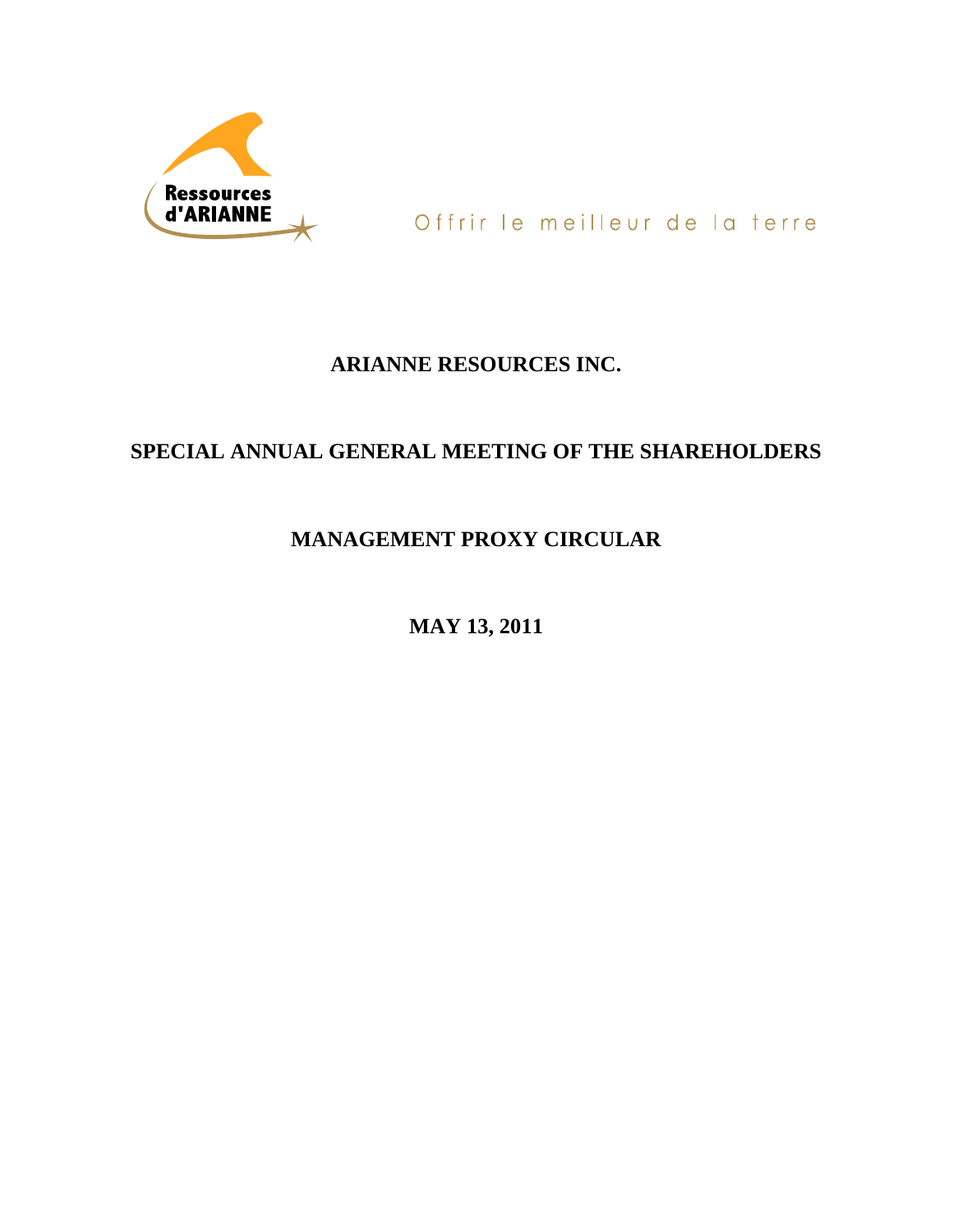# **NOTICE OF SPECIAL ANNUAL GENERAL MEETING OF SHAREHOLDERS**

**NOTICE IS HEREBY GIVEN** that an Annual General Meeting (the "**Meeting**") of the Shareholders of ARIANNE RESOURCES INC. (the "**Corporation"**) will be held at the Hotel Fairmont Queen Elizabeth, room Berinis, located at 900 Rene-Levesque West blvd, Montreal (Quebec), on June 15 2011 at 3.00 p.m. (local time), for the following purposes:

- 1<sup>o</sup> to receive the audited financial statements of the Corporation for the year ended December 31, 2010 and the Auditor's report thereon;
- $2^{\circ}$  to elect the Directors of the Corporation for the ensuing year;
- 3<sup>o</sup> to appoint the Auditors of the Corporation, Dallaire Lapointe Inc., CA, for the ensuing year and to authorize the Directors to fix its remuneration;
- <sup>4</sup> To consider and, if deemed advisable, adopt a resolution to ratify the By-Laws replacing the general bylaws of the Corporation;
- 5<sup>°</sup> To consider and, if deemed advisable, adopt a special resolution to amend the articles of the Corporation; and
- 6<sup>°</sup> to transact such other matters as may properly come before the Meeting and any adjournment thereof.

You have the right to receive notice of and to vote at the Meeting if you were a shareholder of the Corporation on the close of business on May 13th, 2011 (the "**Record Date**"). The accompanying Management Proxy Circular (the "**Circular**") provides additional information relating to the matters to be dealt with at the Meeting and is deemed to be part of this Notice.

Saguenay, Quebec, May 13, 2011

# **BY ORDER OF THE BOARD OF DIRECTORS,**

*Bernard Lapointe (Signed)* 

CEO

**THE BOARD OF DIRECTORS INVITES EACH SHAREHOLDER TO PERSONALLY ATTEND THE MEETING. IF YOU ARE UNABLE TO ATTEND THE MEETING IN PERSON, YOU MAY BE REPRESENTED BY PROXY. SUCH PROXY IS NOT REQUIRED TO BE A SHAREHOLDER TO ACT IN SUCH CAPACITY.** 

**SHAREHOLDERS ARE REQUESTED TO COMPLETE, SIGN, DATE AND RETURN THE ACCOMPANYING PROXY FORM IN THE ENVELOPE PROVIDED AT THEIR EARLIEST CONVENIENCE. THE VOTING RIGHTS ATTACHED TO YOUR SHARES WILL BE VOTED OR WITHHELD FROM VOTING IN ACCORDANCE WITH THE INSTRUCTIONS INDICATED ON THE PROXY FORM.**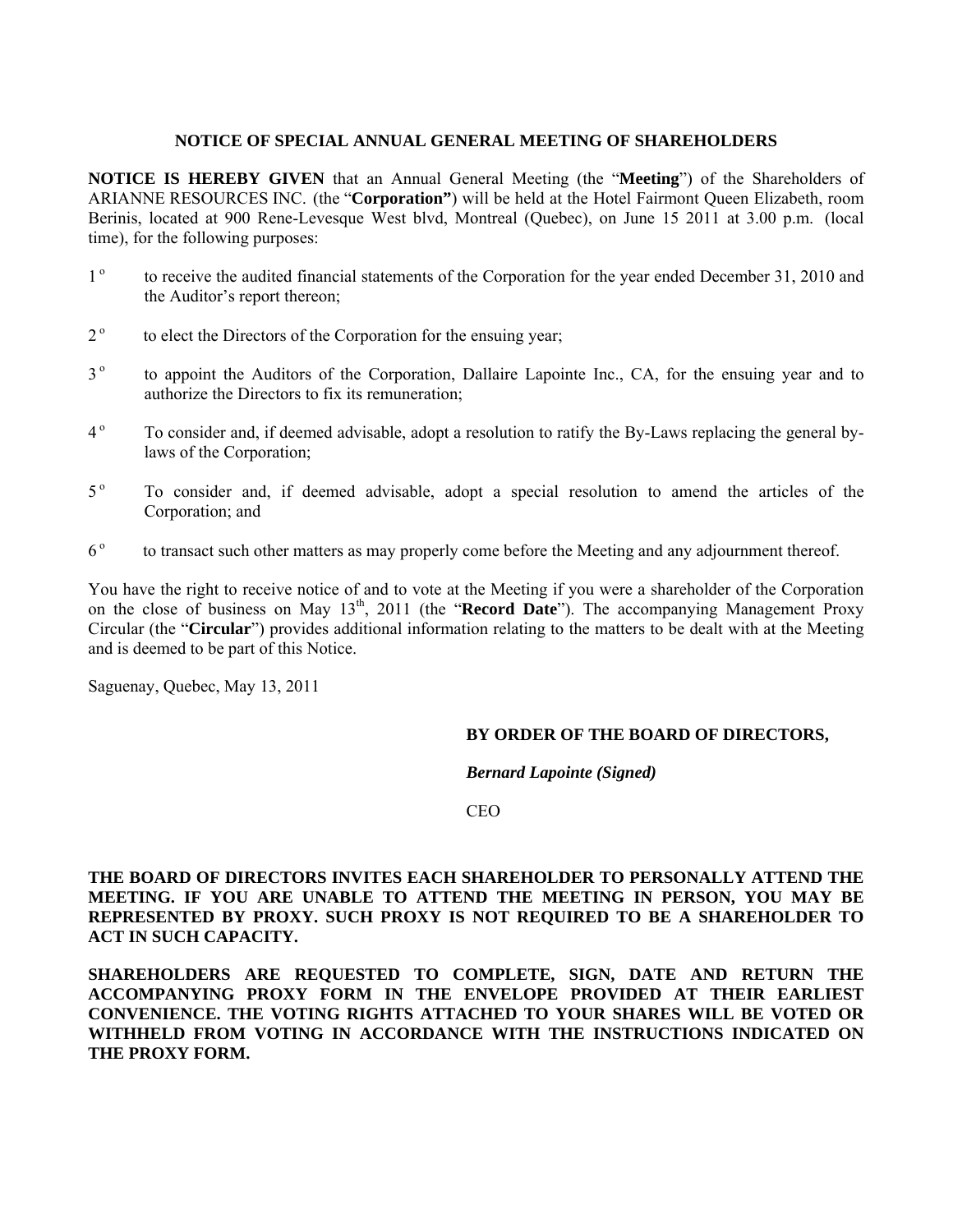# **ARIANNE RESOURCES INC.**

# **(***The "Corporation"***)**

# **INFORMATION CIRCULAR**

# **May 13, 2011**

# **SOLICITATION OF PROXIES**

This Management Proxy Circular (the "**Circular**") pertains to the solicitation, by management of the Corporation of proxies to be used at the Special Annual General Meeting of the Shareholders of the Corporation (the "**Meeting**") which will be held on the date, at the place and for the purposes indicated in the attached notice of meeting (the "**Notice of Meeting**") or any adjournment thereof. The Corporation is assuming the cost of this solicitation, which is being done by mail.

*Shareholders who cannot attend the meeting are asked to complete the enclosed proxy form (the "Proxy Form") and return it to Proxy department, Computershare Trust company of Canada, 100, University avenue, 9th Floor, Toronto (Ontario) M5J 2Y1, no later than the close of business on June 13th , 2011. If the shareholder is a corporation, the signature of an officer on the Proxy Form shall be duly authorized in writing.* 

# **APPOINTMENT OF PROXIES**

The persons named in the attached Proxy Form are Directors of the Corporation. **Every shareholder has the right to appoint a proxy to represent him at the Meeting other than the persons whose name appears as proxies in the Proxy Form attached hereto by striking out the printed names and inserting the name of the proxy of his choice in the space provided for this purpose. A person thus appointed as a proxy need not be a shareholder of the Corporation.**

# **RIGHT OF REVOCATION OF PROXIES**

A shareholder who grants a proxy may revoke it a any time as to any matter in respect of which a vote has not already been taken by written instrument executed by such shareholder or by his representative duly authorized in writing, or if the shareholder is a corporation, under the signature of an officer or proxy holder duly authorized in writing, and by depositing such instrument of revocation at the head office of the Corporation or at Proxy department, Computershare Trust company of Canada, 100, University avenue,  $9<sup>th</sup>$  Floor, Toronto (Ontario) M5J 2Y1, no later than the close of business on the second business day preceding the date of the meeting (excluding Saturdays, Sundays and statutory holidays) or by delivering it to the Chairman of the said Meeting prior to the commencement of the Meeting on the day of the Meeting or any adjournment thereof.

### **EXERCISE OF DISCRETIONARY POWER BY PROXIES**

The voting right conferred by the Common Shares (the "**Shares**"), for which a proxy is given in the Proxy Form duly signed in favour of the persons designated therein, will be exercised on any vote held at the Meeting in accordance with the instructions indicated thereon. The Directors soliciting the proxy undertake to follow the instructions given by a shareholder in the Proxy Form.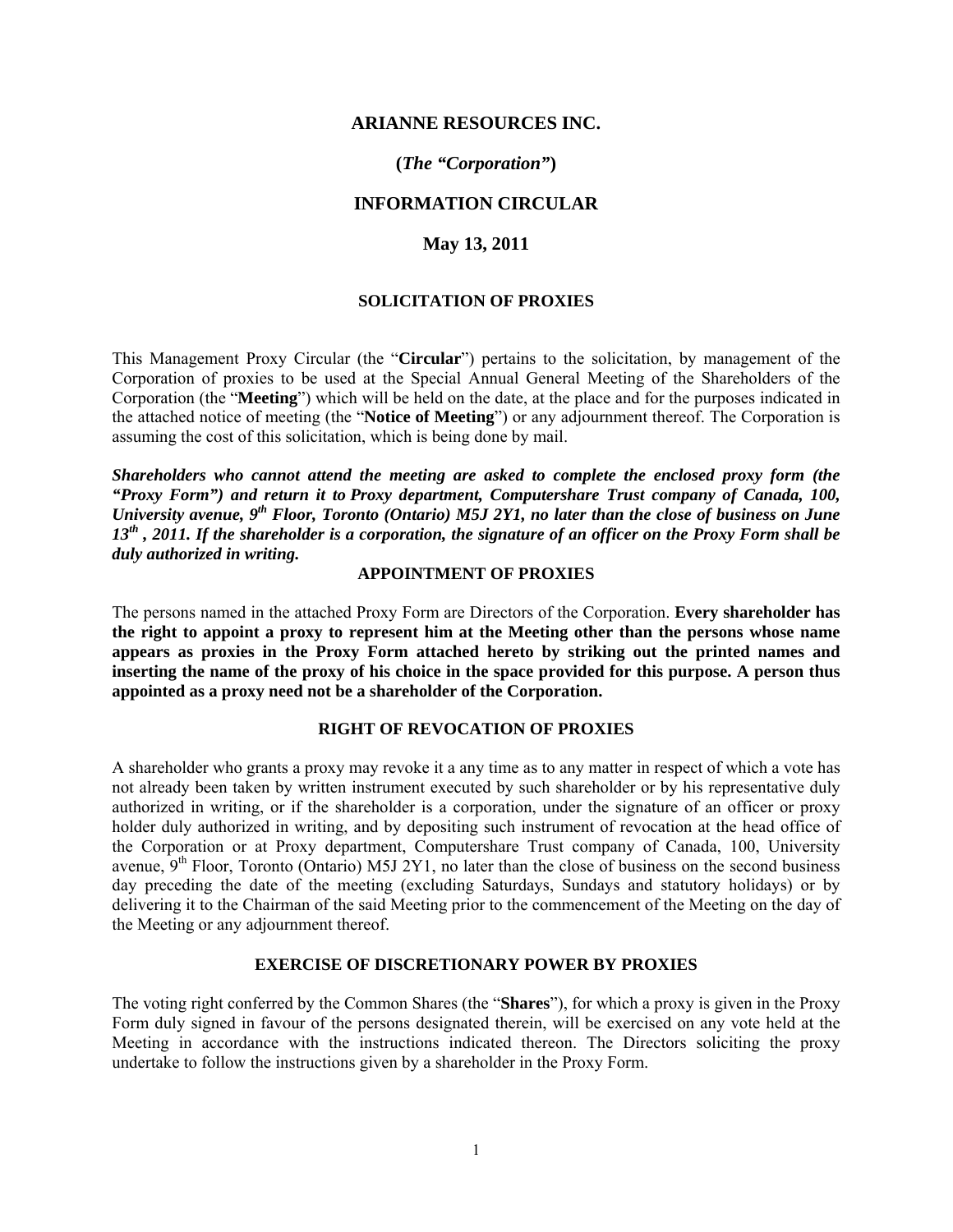**If no instructions are given that the proxy holder withhold from voting on any matters described in the Notice of Meeting, the voting rights attached to the Shares will be exercised by those persons designated in the Proxy Form and will be voted IN FAVOUR of all the matters described herein.** 

**The enclosed Proxy Form confers discretionary voting authority upon the persons named therein with respect to amendments to matters identified in the Notice of Meeting, and with respect to such matters as may properly be brought before the Meeting. As of the date hereof, management of the Corporation knows of no such amendments or other matters to come before the Meeting.** 

#### **NON-REGISTERED HOLDERS**

Only registered holders of Shares at the closing of business on May 13, 2011 (the "**Record Date**"), or the persons they appoint as their proxy, are permitted to attend and vote at the Meeting.

However, in many cases, Shares beneficially owned by a holder (a "**Non- Registered Holder**") are registered either in the name of an intermediary (an "**Intermediary**") that the Non-Registered Holder deals with in respect of the Shares (intermediaries include banks, trust companies, securities dealers or brokers, and trusties or administrators of self-administered RRSP's, RRIF's, RESP's and similar plans) or in the name of a depositary (such as the Canadian Depository for Securities limited or "**CDS**").

In accordance with Canadian securities laws, the Corporation has distributed copies of the Notice of Meeting, the Circular and the Proxy Form (collectively, the "**Meeting Materials**") to CDS and Intermediaries for onward distribution to Non-Registered Holders.

Generally, Non-Registered Holders who have not waived the right to receive the Meeting Materials will either:

(a) be given a Proxy Form which has already been signed by the Intermediary (typically by a facsimile, stamped signature) which is restricted as to the number of Shares beneficially owned by the Non-Registered Holders but which is otherwise left in blank. Because the Intermediary has already signed the Proxy Form, this Proxy Form is not required to be signed by the Non-Registered Holders when submitting the proxy. In this case, the Non-Registered Holder who wishes to submit a Proxy Form should otherwise properly complete the Proxy Form and deposit it with the Corporation's registrar and transfer agent; or

(b) more typically be given a voting instruction form which is signed by the Intermediary, and which, when properly completed and signed by the Non-Registered Holder and returned to the Intermediary or its service company, will constitute voting instructions (often called a "**Proxy Authorization Form**") which the Intermediary must follow. Typically, the Proxy Authorisation Form will consist of a one-page pre-printed form. Sometimes, instead of the one-page pre-printed form, the Proxy Authorisation Form will consist of a regular printed Proxy Form accompanied by a page of instructions which contains a removable label containing a bar code and other information. In order for the Proxy Form to validly constitute a Proxy Authorization Form, the Non-Registered Holder must remove the label from the instructions and affix it to the Proxy Form, properly completed and sign the Proxy Form and return it to the Intermediary or its service company in accordance with the instructions of the Intermediary or its service company.

In either case, the purpose of this procedure is to permit Non-Registered Holders to direct the voting of the Shares which they beneficially own. If a Non-Registered Holder who receives one of the above forms wishes to vote at the Meeting in person, the Non-Registered Holder should strike out the names of the management proxy holders printed in the accompanying Proxy Form and insert the Non-Registered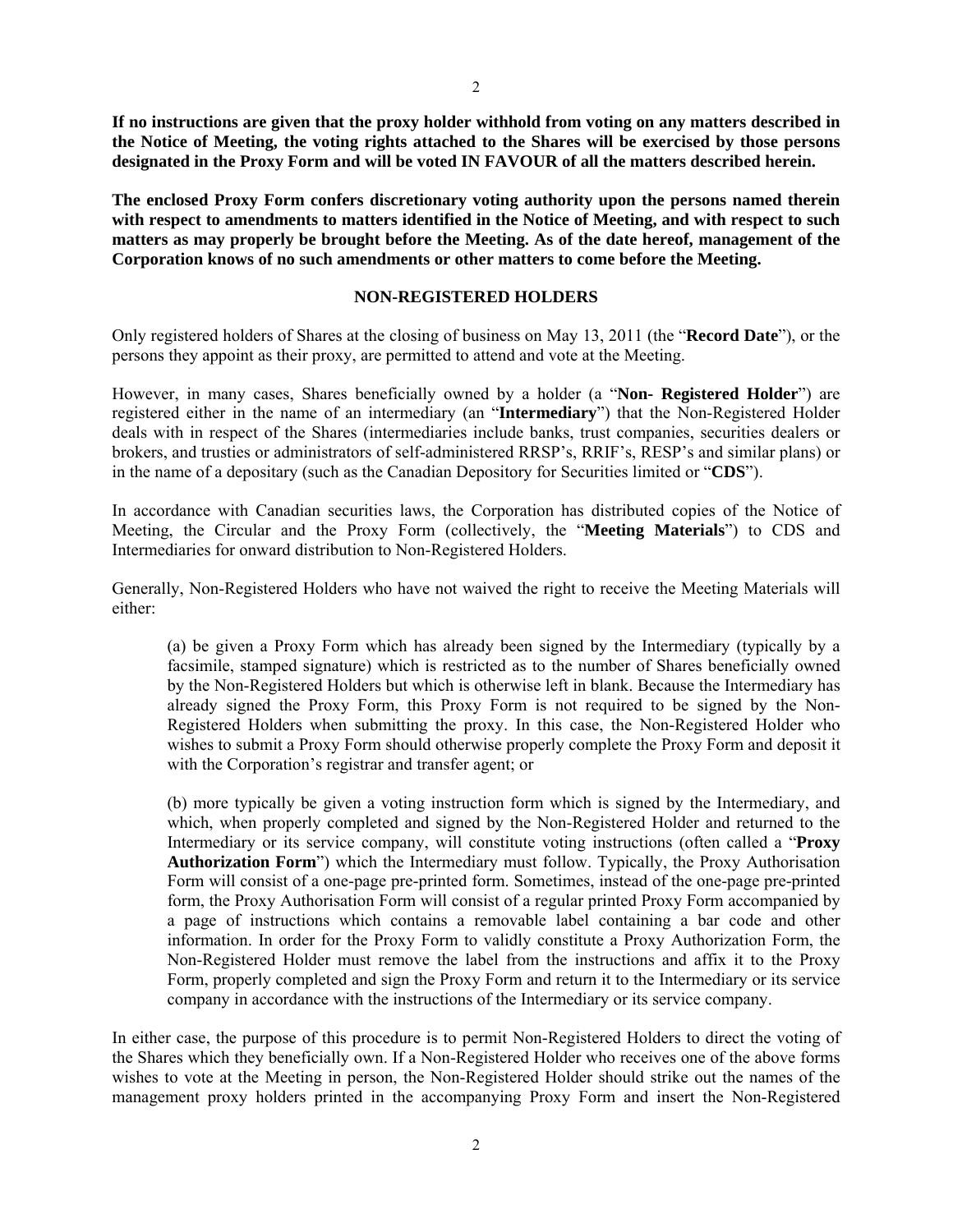Holder's name in the blank space provided. In either case, Non-Registered Holders should carefully follow the instructions of their Intermediary, including those regarding when and where the Proxy Form or Proxy Authorization Form is to be delivered.

### **INTEREST OF CERTAIN PERSONS IN MATTERS TO BE ACTED UPON**

Except as otherwise herein disclosed, none of the Directors, executive officers of the Corporation and none of the proposed nominees for election as a Director of the Corporation, nor any of their affiliates or associates have any material interest, directly or indirectly, by way of their beneficial ownership of the Shares or otherwise in any of the matters to be acted upon at the Meeting.

### **VOTING SHARES AND THEIR PRINCIPAL HOLDERS**

The share capital of the Corporation is made of an unlimited number of Shares without par value. As at the date hereof, the Corporation had 64,496,193 Shares issued and outstanding.

To the knowledge of the directors and senior officers of the Company, there is no beneficial owners or persons exercising control or direction over Company shares carrying more than 10 % of the outstanding voting rights.

**Each holder of Shares is entitled to vote at the Meeting or at any adjournment thereof on the basis of one vote for each Share registered in the holder's name.** A transferee of Shares acquired after the Record Date shall be entitled to vote at the Meeting or any adjournment thereof, if he produces properly endorsed certificates for such Shares, or otherwise establishes that he owns such shares and has demanded not later than ten days before the Meeting that his name be included in the list of shareholders entitled to receive the Notice of Meeting prepared by the Corporation as of the Record Date.

## **RIGHTS ATTACHED TO THE SHARES**

Besides conferring the right to one vote per Share and to attend and vote at any meeting of the shareholders of the Corporation, each Share entitles the holder thereof, on a *pari passu* basis, to receive any dividends declared, paid or set aside by the Corporation and to participate equally in any distribution of the remaining assets of the Corporation after payment of its debts, upon winding up or dissolution of the Corporation.

# **BUSINESS TO BE TRANSACTED AT THE MEETING**

### **Financial Statements Presentation** *(Heading no.1 of the Notice of Meeting)*

The annual report, including the financial statements of the Corporation for the financial year ended December 31, 2010 and the related auditor's report, will be presented at the Meeting. These documents are included therein**.** 

# **Election of the Directors** (Heading n°2 of the Notice of Meeting)

Under its General By-laws, the Corporation is administered by a Board of Directors (the "**Board of Directors**"). Currently, the Corporation has 6 Directors sitting on the Board of Directors. Management proposes to elect 6 Directors at the Meeting.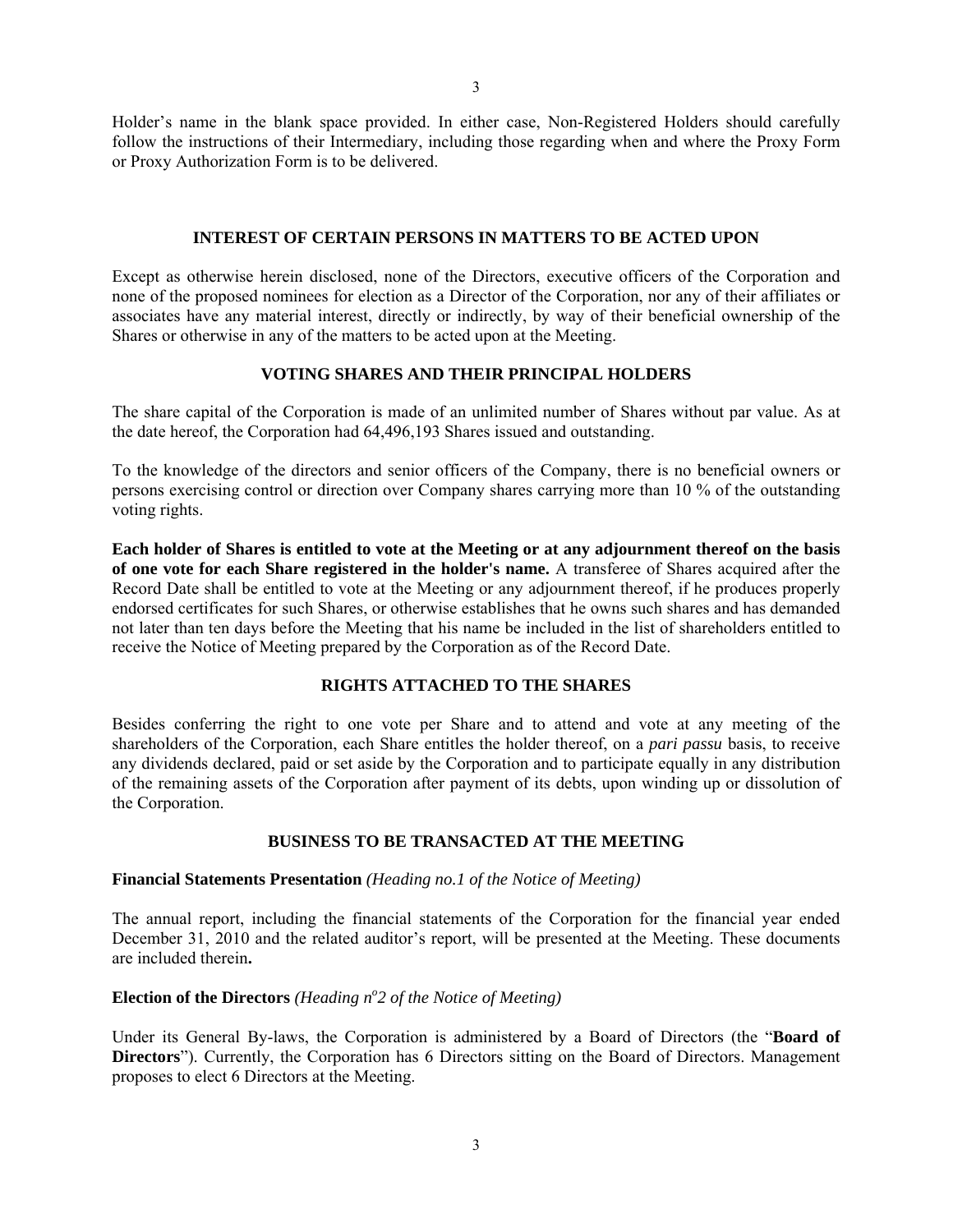The mandate of each Director elected at the Meeting expires on the date of the next Annual General Meeting of Shareholders following his election or appointment or on the date when his successor is elected or appointed, unless such Director resigns or his position becomes vacant due to his death or another reason according to the By-laws of the Corporation.

# **The persons named in the attached Proxy Form intend to vote IN FAVOUR of the election of the nominees named below, unless the signatory shareholder of a proxy has indicated his intention to withhold from voting during the election of the Directors.**

Management of the Corporation considers that none of the candidates will be unable to act as Director or no longer wishes, for any reason, to fulfill this function, but in the event of a change for any reason whatsoever before the Meeting is held, the persons mentioned in the attached Proxy Form reserve the right to vote for other candidates of their choice.

| Name, municipal address residency<br>and present position with the<br>Company | <b>Main Occupation</b>                                                                                                                    | Date on which elected<br>director | Number of<br>common shares<br>owned as of<br>May 13, 2011 |
|-------------------------------------------------------------------------------|-------------------------------------------------------------------------------------------------------------------------------------------|-----------------------------------|-----------------------------------------------------------|
| <b>Bernard Lapointe</b><br>Saguenay, QC<br>CEO and director                   | CEO of the Company                                                                                                                        | December 19, 2002                 | 1,454,771                                                 |
| Denis Bélisle<br>Candiac, QC<br>Corporate Secretary and director              | General Manager Legal<br>Affairs, human resources<br>and technical services of the<br>Société de télédiffusion du<br>Québec (Télé-Québec) | September 21, 2005                | 481,421                                                   |
| Luc Boivin<br>La Baie, QC<br>Director                                         | Vice president, Marketing -<br>Fromageries Boivin Inc.                                                                                    | September 21, 2005                | 18,796                                                    |
| Alain Vachon<br>Candiac, OC<br>Director                                       | Consulting geologist                                                                                                                      | February 25, 2008                 | 98,000                                                    |
| Jim Cowley<br>Park City, Utah<br>Director                                     | <b>Consultant for Ocean Partners</b>                                                                                                      | January 20, 2011                  | $\theta$                                                  |
| Marco Gagnon,<br>Sorel, QC<br>Director                                        | CEO of Adventure Gold Inc.                                                                                                                | February 3, 2011                  | 8,000                                                     |

# **Nominees to the Board of Directors**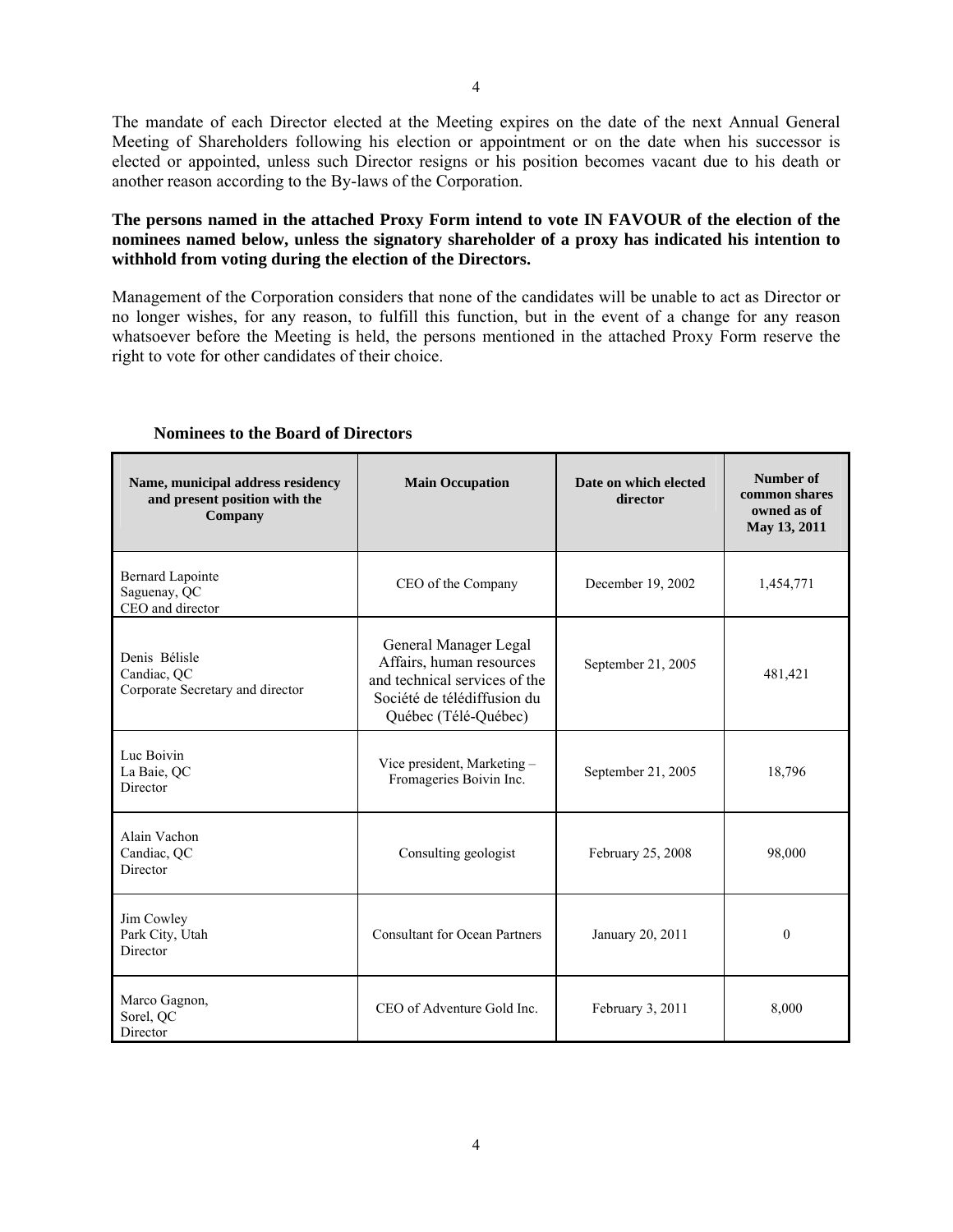#### **Notes**

The information relating to the number of Shares held or over which control is exercised has been provided by each nominee.

The mandate of the directors will expire at the next annual general meeting of the shareholders of the Corporation. The following text is a brief biography of the new persons appearing in the table above.

### **JIM COWLEY**

M. Cowley is a trained Metallurgical Engineer ('77) with an MBA Finance ('80), and have worked in various roles from Mill Metallurgist (uranium) to Financial Manager/Business Development (molybdenum, gold and copper) to VP Sales, Marketing and Distribution (copper, gold, molybdenum, sulfuric acid) for companies such as Exxon, Climax Molybdenum (AMAX), Bond International Gold and Rio Tinto. In my most recent role with Rio Tinto, I was managing revenue streams in excess of \$2 Billion annually, and heavily involved in investment projects of up to \$350 million. I am 55, so have almost 34 years experience in the mining business. Today I am a full time consultant, and employee of Ocean Partners USA.

#### MARCO GAGNON

Mr. Gagnon, a graduate in geology from Université du Québec à Chicoutimi, is a senior mining exploration professional with more than 19 years experience, mostly with major mining companies. Mr. Gagnon is the President, the CEO and a director of Adventure Gold inc. since the beginning of this Montreal-based publicly-traded gold mining exploration company on the TSX Venture in 2007. Moreover, he was also one of the founders, the former President and CEO of Focus Metals Inc., an Ottawa-based mining exploration company also trading on the TSX venture. He is now a technical advisor and he is still seating on the board of director of Focus Metals. From 2004 to 2007, he was Vice-President Exploration and Acquisitions with Société d'exploration minière Vior inc., a Quebec-based mining exploration company.Prior to 2004, Mr. Gagnon acquired a vast experience in mine production and mine site and project exploration with Inmet Mining Corporation where, over a period of 10 years, he developed an expertise in designing, implementing and managing exploration programs on archean base metal and gold properties in Eastern Canada and in Finland. Prior to Inmet, he was employed by Barrick Gold, Minnova and Radisson Mining Resources. Mr. Gagnon was President of the Quebec Mining Exploration Association from 2007 to 2009 and still seat on the board of directors.

# Appointment of the Auditors *(Heading n<sup>o</sup>3 of the Notice of Meeting)*

Dallaire & Lapointe Inc., Chartered Accountants is the auditor of the Corporation. **The persons mentioned in the attached Proxy Form intend to vote IN FAVOUR of the appointment of Dallaire & Lapointe Inc., Chartered Accountants as auditor of the Corporation at the Meeting** and to authorize the Directors to determine its compensation, unless the signatory shareholder of the proxy has indicated his intention to withhold form voting on the appointment of the auditors.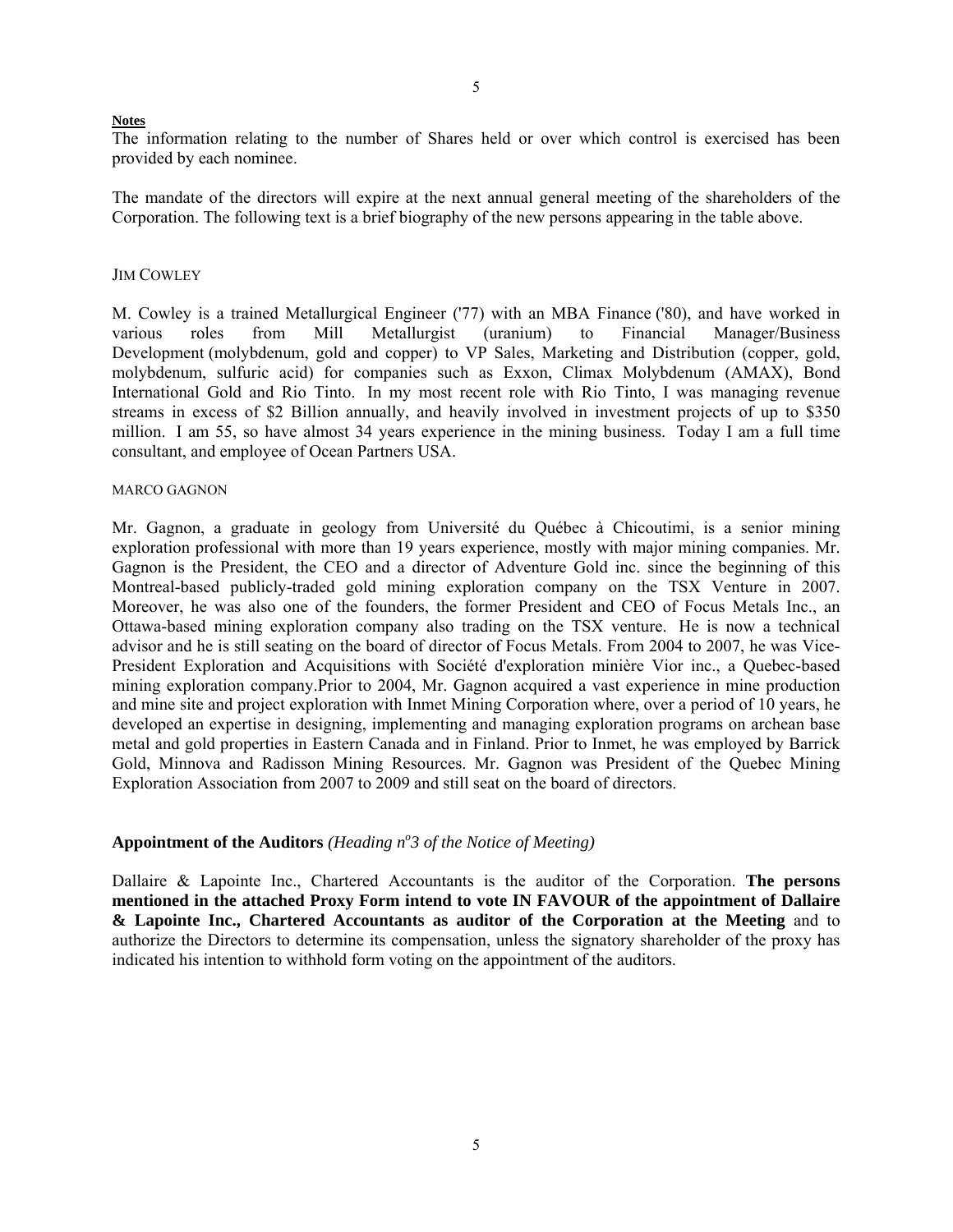# **Ratification of the By-Laws** (*Heading n<sup>o</sup>* 4 of the Notice of Meeting)

In Québec, the new *Québec Corporations Act* (the "**QBCA**") came into force on February 14, 2011. Such act deeply reforms the law for corporations governed by the *Companies Act* (Québec) (the "**QCA**"). A new legislation called *An Act respecting the legal publicity of enterprises* (the "**ARLP**") also came into force at the same time. Since February 14, 2011, the Corporation ceased to be governed by the QCA and is now governed by the QBCA.

Pursuant to the QBCA, a "company" becomes a "corporation", the "general by-laws" become the "bylaws" and the amendment of articles is no longer made pursuant to a by-law but by a special resolution of shareholders. Under the ARLP, an "annual declaration" becomes an annual "updating declaration" and an "amending declaration" becomes a punctual "updating declaration".

Also, many differences between the provisions of the QBCA and those of the QCA have an impact on the content of the current general by-laws of the Corporation, including namely:

- (a) the update of a shareholders list that must not be more than 10 days old and, upon request, the daily update of such list;
- (b) the possibility of the issuance of shares without certificate while the QCA requires the issuance of a certificate;
- (c) the books of the Corporation may be kept outside of its head office, which is not permitted by the QCA;
- (d) the fact that shareholders may propose the adoption of a by-law affecting the By-laws without the approval of the directors, which is contrary to the QCA; and
- (e) the indemnity provisions for directors acting in good faith, if they are sued, are more generous than those of the QCA.

The Board has concluded that the amendment, section by section, of the general by-laws of the Corporation to harmonize them with the QBCA would have proven to be a lengthy and expensive operation and has thus decided to adopt new By-laws to ensure a transition without risks of errors or omissions.

The Board has adopted on May 13, 2011 the new By-laws, a translation is attached as Schedule B hereto, and the shareholders must ratify such By-laws.

Consequently, the shareholders will be asked to adopt the following resolution:

*"BE IT RESOLVED to approve, confirm and ratify the By-laws of the Corporation, a translation of which is attached as Schedule B to the Management Proxy Circular of the Corporation dated May 13, 2011."* 

**The persons named in the accompanying proxy form intend to vote in favour of the resolution ratifying the By-laws unless the shareholder signing the proxy has indicated his/her intention to vote against it**.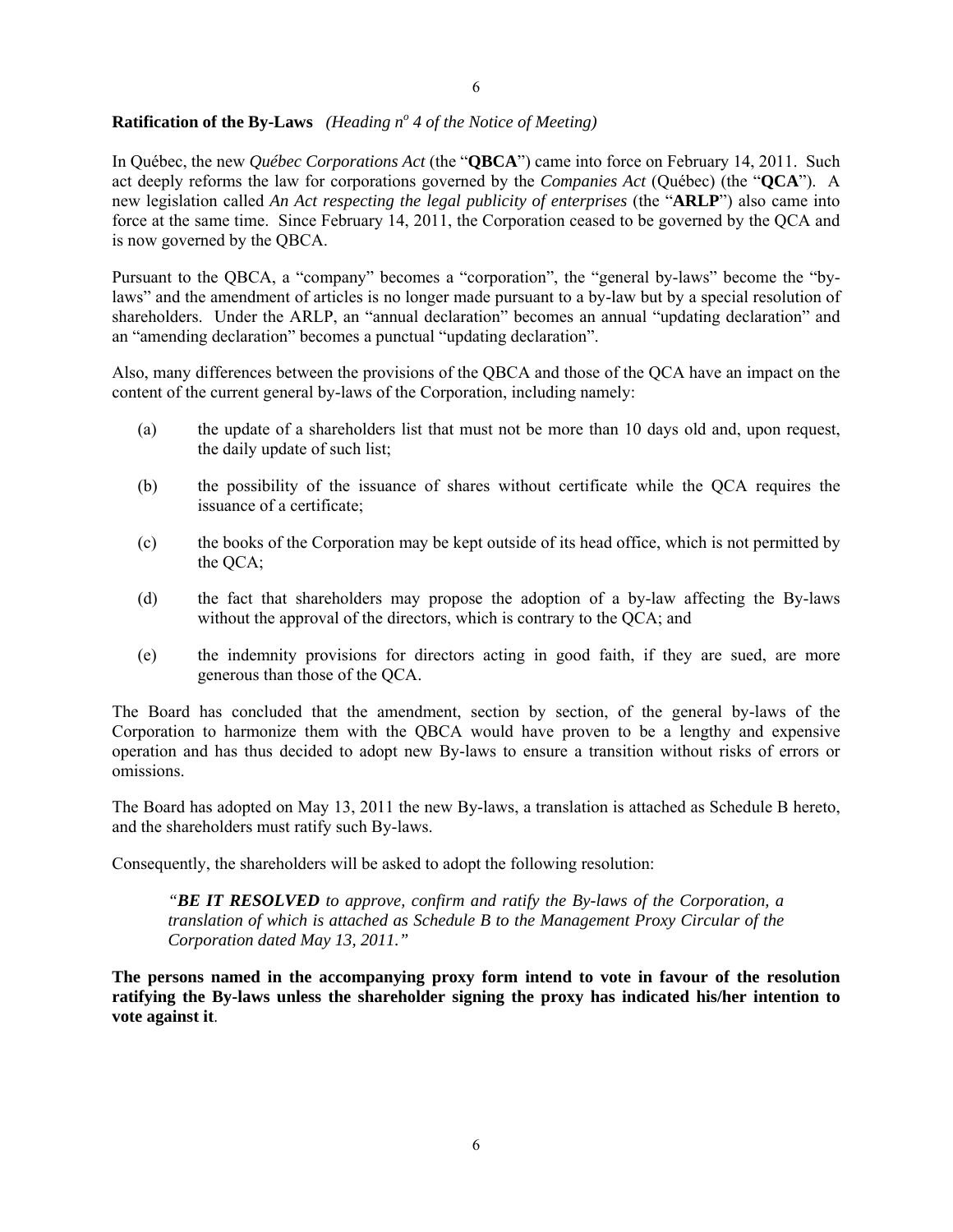# **Amendment of the Articles of the Corporation** *(Heading n<sup>o</sup> 5 of the Notice of Meeting)*

The QBCA contains many new provisions, including one that provides that the directors may, if the articles so provide, appoint one or more additional directors who shall hold office for a term expiring not later than the close of the next annual meeting of shareholders, but the total number of directors so appointed may not exceed one third of the number of directors elected at the previous annual meeting of shareholders (section 153 of the QBCA).

The Board considers that it is in the best interest of the Corporation to amend the articles of the Corporation to benefit from the provisions described above.

Consequently, the shareholders will be asked to adopt the following special resolution:

# *"BE IT RESOLVED*

*(a) To amend the articles of the Corporation by the addition of the following provision:* 

*"The directors may appoint one or more additional directors who shall hold office for a term expiring not later than the close of the next annual meeting of shareholders, but the total number of directors so appointed may not exceed one third of the number of directors elected at the previous annual meeting of shareholders."* 

- *(b) To file in due course with the applicable authorities articles of amendment to attest such change;*
- *(c) To authorize the directors of the Corporation to revoke this resolution prior to giving it effect; and*
- *(d) To authorize any officer of the Corporation to execute, for and on behalf of the Corporation, articles of amendment attesting such change, and all other necessary documents to give effect to this resolution and to file in due course such articles of amendment with the applicable authorities."*

To be valid, the special resolution must be adopted by the favourable vote of at least two-thirds (66⅔) of the votes represented at the Meeting, either in person or by proxy.

**The persons named in the accompanying proxy form intend to vote in favour of the special resolution approving the amendment to the articles unless the shareholder signing the proxy has indicated his/her intention to vote against it.**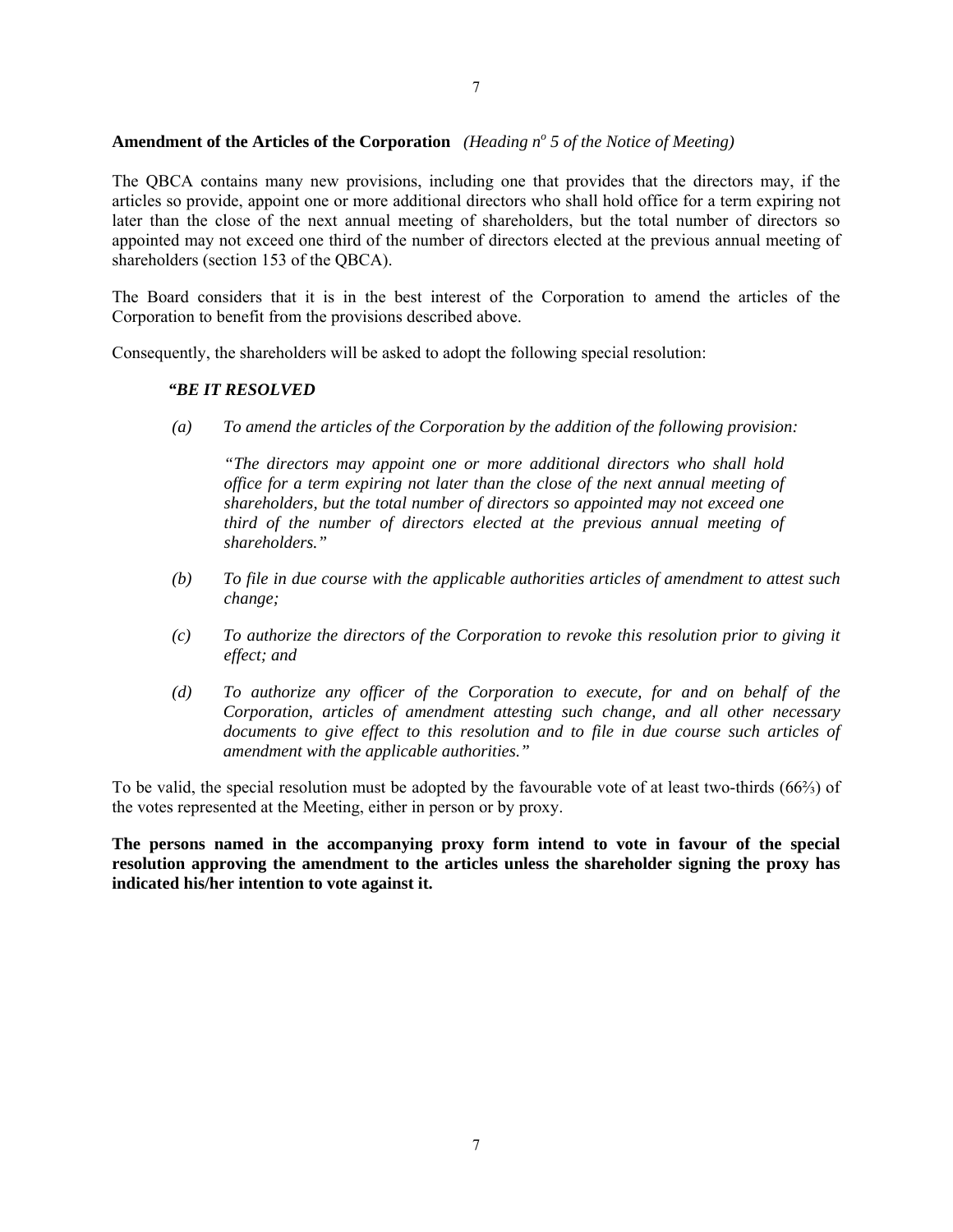# **COMPENSATION OF DIRECTORS AND SENIOR OFFICERS**

During the fiscal year ended Decemer 31, 2010, the Corporation had 5 senior executive officers. An aggregate amount of \$407,500 (including all personal benefits) was paid to the 5 senior executive officers (the "**Named Executive Officers**") by the Corporation during the fiscal year ended December 31, 2010,

# **Compensation Discussion and Analysis**

The executive compensation policy of the Corporation is designed to offer competitive compensation enabling the Corporation to attract and retain qualified, high-calibre staff. It will seek to motivate executive officers to exceed strategic objectives so as to maximize the long-term return on shareholders' investment.

These strategic objectives that guide management and directors can be summarized as follows :

- Discovery of new mineralized zones
- Definition of mineral resources
- Acquisition of new mining properties that meets objectives
- Signature of partnership agreements
- Completion of financings that secure the continuation of the mission.

# **Components of Aggregate Compensation**

The aggregate compensation of the Named Executive Officers currently consists of one or more of the following elements:

- (a) a base monetary compensation which is competitive;
- (b) option grants designed to attract experienced personnel and encourage them to promote the Corporation's interests and activities to the best of their knowledge; and

### **Base Compensation**

The process of establishing the base monetary compensation of the Named Executive Officers is simple and is based on competitive salaries for positions of similar responsibilities in the mining industry. The Board of Directors decides if adjustments are required.

### **Incentive compensation**

Option grants are designed to attract and retain key personnel. Option grants to Beneficiaries are established by the Board of Directors on a continuous basis, based on the progress of the Corporation.

# **Compensation of the President and Chief Executive Officer**

The remuneration of the Chief Executive Officer, as indicated above, is a simple process and is based on competitive salaries for positions of similar responsibilities in the mining industry. The Board of Directors must make sure that the compensation is competitive in order to retain the Corporation's key personnel.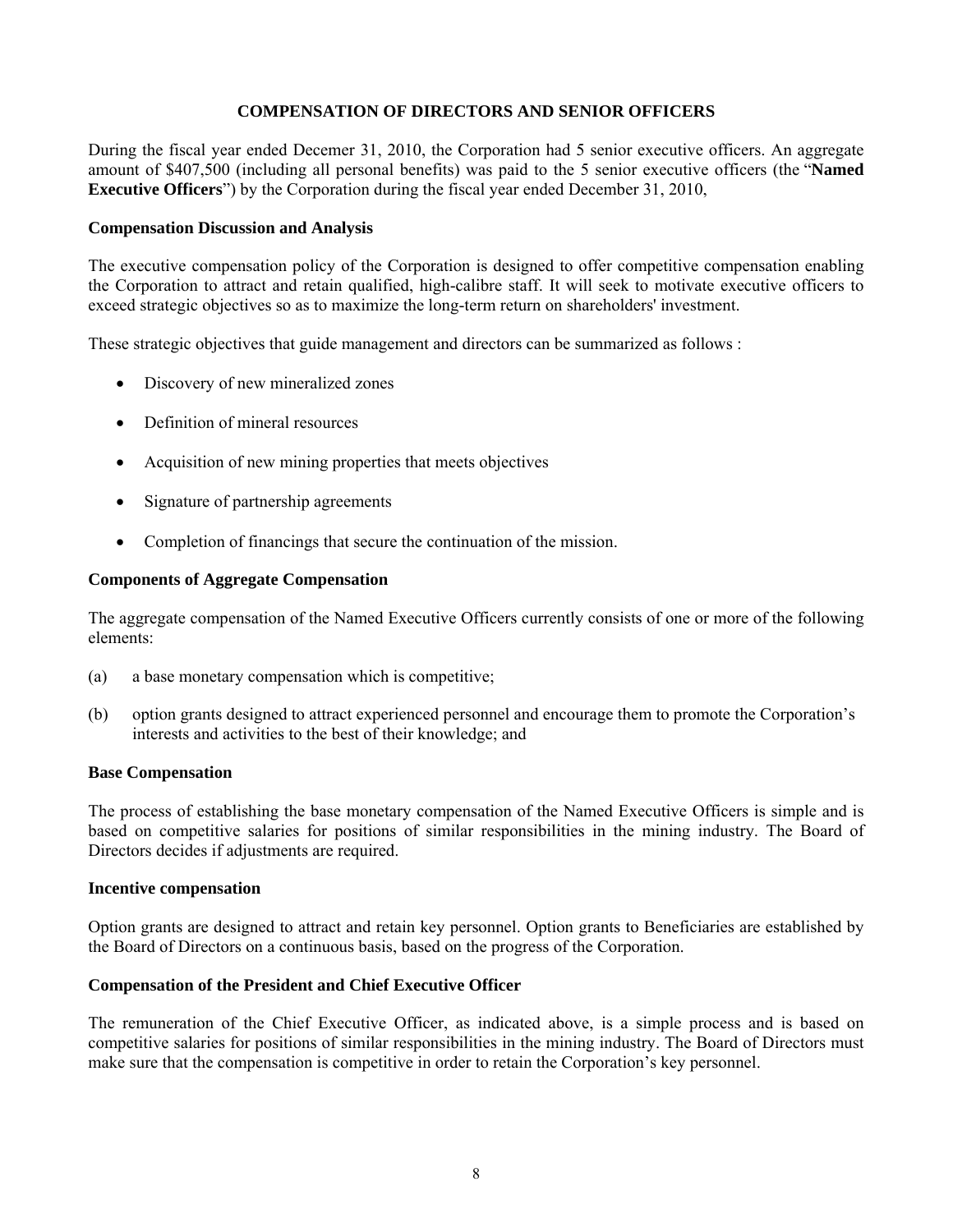# **Executive Officers Summary Compensation Table**

| Name and<br>principal<br>occupation   | Year                 | <b>Salary</b><br>\$) | Share -<br><b>based</b><br>awards<br>$(\$)$ | <b>Option-</b><br><b>based</b><br>awards<br>\$) | Non-equity<br>incentive<br>plan<br>compensa-<br>tion $(\$)$ | <b>Pension</b><br>value $(\$)$  | All other<br>compensa-<br>$\text{tion}^{(1)}$<br>$(\$)$ | <b>Total</b><br>compensa-<br>tion<br>\$) |
|---------------------------------------|----------------------|----------------------|---------------------------------------------|-------------------------------------------------|-------------------------------------------------------------|---------------------------------|---------------------------------------------------------|------------------------------------------|
|                                       |                      |                      |                                             |                                                 | Annual<br>incentive<br>plans                                | Long-term<br>incentive<br>plans |                                                         |                                          |
| <b>Bernard Lapointe</b><br><b>CEO</b> | 2010<br>2009<br>2008 |                      |                                             | 101,175<br>2,250<br>$\Omega$                    | $\overline{\phantom{a}}$                                    |                                 | 125,000<br>$115,000^{(2)}$<br>$115,000^{(2)}$           | 226,175<br>117,250<br>115,000            |
| Lucie Hébert<br><b>CFO</b>            | 2010<br>2009<br>2008 |                      |                                             | 38,490<br>2,250<br>$\theta$                     | $\blacksquare$                                              |                                 | 63.875<br>50,500<br>10,500                              | 102,365<br>52,750<br>10,500              |
|                                       |                      |                      |                                             |                                                 |                                                             |                                 |                                                         |                                          |

(1) Management fees are paid to companies controlled by the officers

(2) Management exploration fees of \$91,000 are included in this amount

During the year ended December 31, 2010, the Corporation did not pay any other form of compensation to the Directors.

No Director or member of senior management or officer of the Corporation is indebted to the Corporation for the year ended December 31, 2010.

# **Incentive Plan Awards**

# *Outstanding share-based awards and option-based awards*

As of the date of the Circular the Directors and executive officer of the Corporation held the following number of options:

| <b>Option-based Awards</b> |                                                                        |                                        |                                 |                                                                                 | <b>Share-based Awards</b>                                                 |                                                                                            |
|----------------------------|------------------------------------------------------------------------|----------------------------------------|---------------------------------|---------------------------------------------------------------------------------|---------------------------------------------------------------------------|--------------------------------------------------------------------------------------------|
| <b>Name</b>                | Number of<br>securities<br>underlying<br>unexercised<br>options<br>(#) | <b>Option exercise</b><br>price<br>\$) | Option<br>expiration date       | Value of<br>unexercised<br>in-the-money<br>options<br>$\left( \text{\$}\right)$ | Number of<br>shares or units<br>of shares that<br>have not vested<br>(# ) | <b>Market or payout</b><br>value of share-based<br>awards that have<br>not vested<br>$($)$ |
| Bernard<br>Lapointe        | 245,000<br>260,000                                                     | 0.15<br>0.15                           | April 15, 2020<br>June 24, 2020 | 269,500<br>286,000                                                              |                                                                           |                                                                                            |
|                            | 100,000                                                                | 0.37                                   | January 19, 2021                | 88,000                                                                          | $\overline{a}$                                                            |                                                                                            |
| Lucie Hébert               | 20,000                                                                 | 0.15                                   | April 15, 2020                  | 22,000                                                                          |                                                                           |                                                                                            |
|                            | 100,000                                                                | 0.15                                   | June 24, 2020                   | 110,000                                                                         |                                                                           |                                                                                            |
|                            | 75,000                                                                 | 1.25                                   | May 12, 2021                    | 0                                                                               |                                                                           |                                                                                            |
| Denis Bélisle              | 125,000                                                                | 0.15                                   | June 24, 2020                   | 137,500                                                                         |                                                                           |                                                                                            |
|                            | 100,000                                                                | 0.37                                   | January 19, 2021                | 88,000                                                                          |                                                                           |                                                                                            |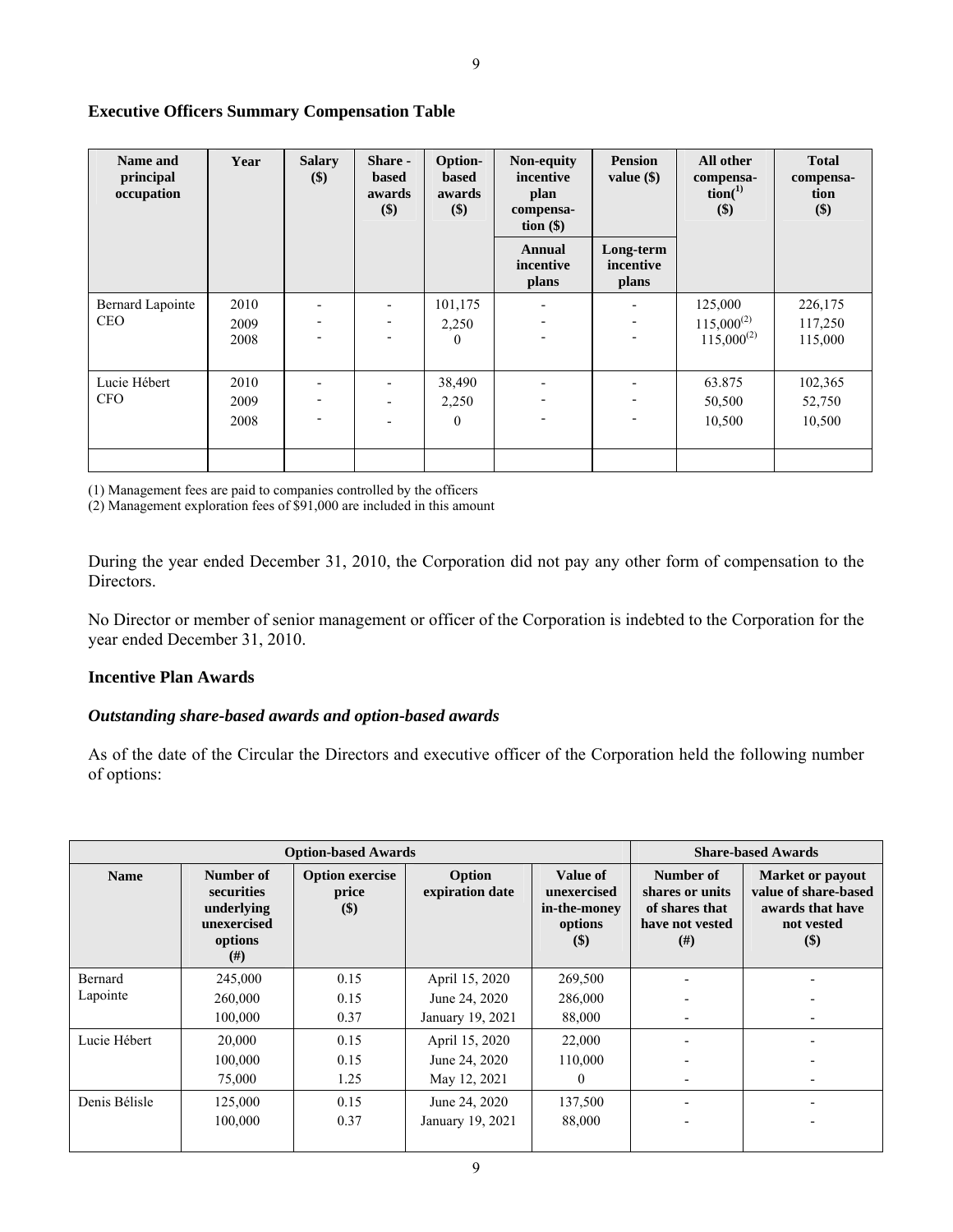|                | <b>Option-based Awards</b>                                                |                                        |                           |                                                           | <b>Share-based Awards</b>                                                |                                                                                          |
|----------------|---------------------------------------------------------------------------|----------------------------------------|---------------------------|-----------------------------------------------------------|--------------------------------------------------------------------------|------------------------------------------------------------------------------------------|
| <b>Name</b>    | Number of<br>securities<br>underlying<br>unexercised<br>options<br>$(\#)$ | <b>Option exercise</b><br>price<br>\$) | Option<br>expiration date | Value of<br>unexercised<br>in-the-money<br>options<br>\$) | Number of<br>shares or units<br>of shares that<br>have not vested<br>(H) | <b>Market or payout</b><br>value of share-based<br>awards that have<br>not vested<br>\$) |
| Daniel         | 60,000                                                                    | 0.15                                   | April 15, 2020            | 66,000                                                    |                                                                          |                                                                                          |
| Boulianne      | 85,000                                                                    | 0.15                                   | June 24, 2020             | 93,500                                                    |                                                                          |                                                                                          |
|                | 75,000                                                                    | 1.25                                   | May 12, 2021              | $\Omega$                                                  |                                                                          |                                                                                          |
| Nadège Tollari | 50,000                                                                    | 0.15                                   | April 15, 2020            | 55,000                                                    |                                                                          |                                                                                          |
|                | 50,000                                                                    | 0.14                                   | August 5, 2020            | 55,000                                                    |                                                                          |                                                                                          |
|                | 75,000                                                                    | 1.25                                   | May 12, 2021              | $\Omega$                                                  |                                                                          |                                                                                          |
| Luc Boivin     | 170,000                                                                   | 0.15                                   | April 15, 2020            | 187,000                                                   |                                                                          |                                                                                          |
|                | 85,000                                                                    | 0.15                                   | June 24, 2020             | 93,500                                                    |                                                                          |                                                                                          |
|                | 50,000                                                                    | 0.14                                   | August 5, 2020            | 53,500                                                    |                                                                          |                                                                                          |
|                | 100,000                                                                   | 0.37                                   | <b>January 19 2021</b>    | 88,000                                                    |                                                                          |                                                                                          |
| Jim Cowley     | 200,000                                                                   | 0.37                                   | January 19, 2021          | 176,000                                                   |                                                                          |                                                                                          |
| Marco Gagnon   | 150,000                                                                   | 0.58                                   | February 2, 2021          | 100,500                                                   |                                                                          |                                                                                          |
|                | 50,000                                                                    | 1.25                                   | May 12, 2021              | $\Omega$                                                  |                                                                          |                                                                                          |
| Alain Vachon   | 130,000                                                                   | 0.15                                   | April 15, 2020            | 143,000                                                   |                                                                          |                                                                                          |
|                | 85,000                                                                    | 0.15                                   | June 24, 2020             | 93,500                                                    |                                                                          |                                                                                          |
|                | 50,000                                                                    | 0.14                                   | August 5, 2020            | 55,500                                                    |                                                                          |                                                                                          |
|                | 100,000                                                                   | 0.37                                   | January 19, 2021          | 88,000                                                    |                                                                          |                                                                                          |
|                | Employees and Consultants hold an additional 570,000 options              |                                        |                           |                                                           |                                                                          |                                                                                          |

# **Stock Option Plan**

The Company Stock Option Plan (the "**Stock Option Plan**") for its officers, Directors, employees and consultants (the "**Beneficiaries**") that allows them to participate in the Company's growth and development, has 6,400,000 shares available for grants. Since the Company is designated as a « Tier 2 » according to the criteria of the TSX-V, it must comply with the regulatory framework of Policy 4.4 regarding stock options.

Options are not transferable and are valid for 10 years from the date of grant. The exercise price per common share is fixed by the board of directors but cannot be less than the closing price of the shares the day before the grant. Option holders that are no longer eligible to the stock option plan can keep their stock options for a period of 12 months following the date of their departure.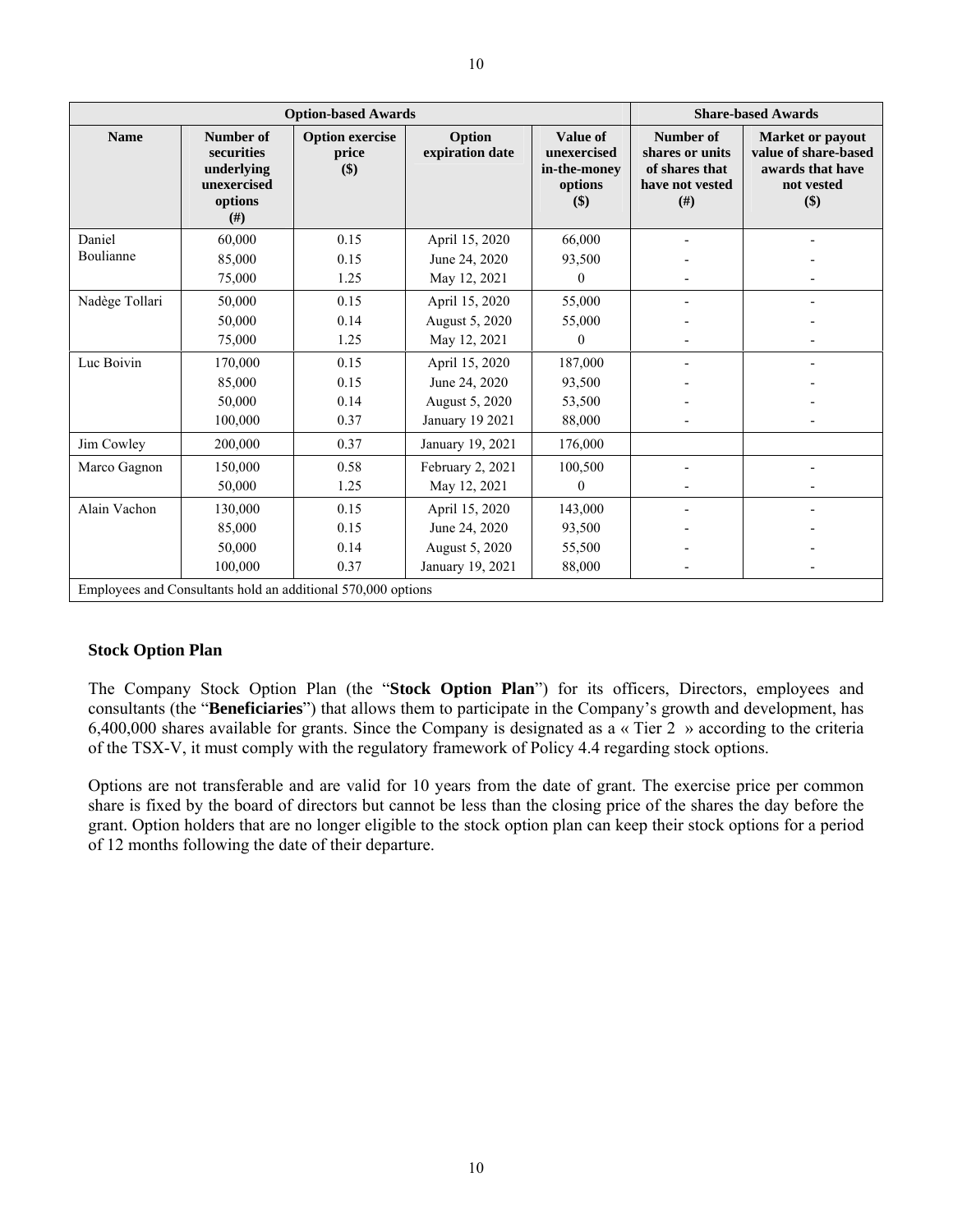| <b>Category of the Plan</b>                                                     | Number of securities that has<br>to be issued with the exercise<br>of the options | Weighted average<br>exercise<br>price of the options | Securities remaining to<br>be issued as part of the<br><b>Stock option Plan</b> |
|---------------------------------------------------------------------------------|-----------------------------------------------------------------------------------|------------------------------------------------------|---------------------------------------------------------------------------------|
| Stock<br>option<br>Plan<br>the<br>by<br>approved<br>shareholders                | 3,160,000                                                                         | \$0.14                                               | 3,240,000                                                                       |
| <b>Stock option Plan not</b><br>$\mathbf{b}$<br>the<br>approved<br>shareholders | N/A                                                                               | N/A                                                  | N/A                                                                             |
| <b>Total</b>                                                                    | 3,160,000                                                                         |                                                      | 3,240,000                                                                       |

# **Securities that can be issued as part of the Corporation's Stock option Plan, as of now**

# **Termination of Employment, Change in Responsibilities and Employment Contracts**

The employment contracts do not include provisions regarding severance payment to be paid to each of them in the event of termination of employment.

# **Remuneration of Directors**

The Directors of the Corporation do not receive any compensation for the services rendered in such capacity. Directors of the Corporation who are also employees do not receive any additional remuneration for services rendered in such capacity.

#### **Liability Insurance**

The Corporation subscribes to an insurance on behalf of its Directors and officers to cover for potential liabilities incurred in connection with their services to the Corporation. The coverage is for \$1,000,000 per insurance period, with a cost is \$8,752 per year.

#### **Interest of informed persons in material operations**

None of the insiders of the Corporation, the proposed nominees for election as Director, or any of their respective associates or affiliates, has any material interest, direct or indirect, in any material transaction since the beginning of the Corporation's most recently completed financial year, or in any proposed material transaction which has materially affected or would materially affect the Corporation or any of its subsidiaries.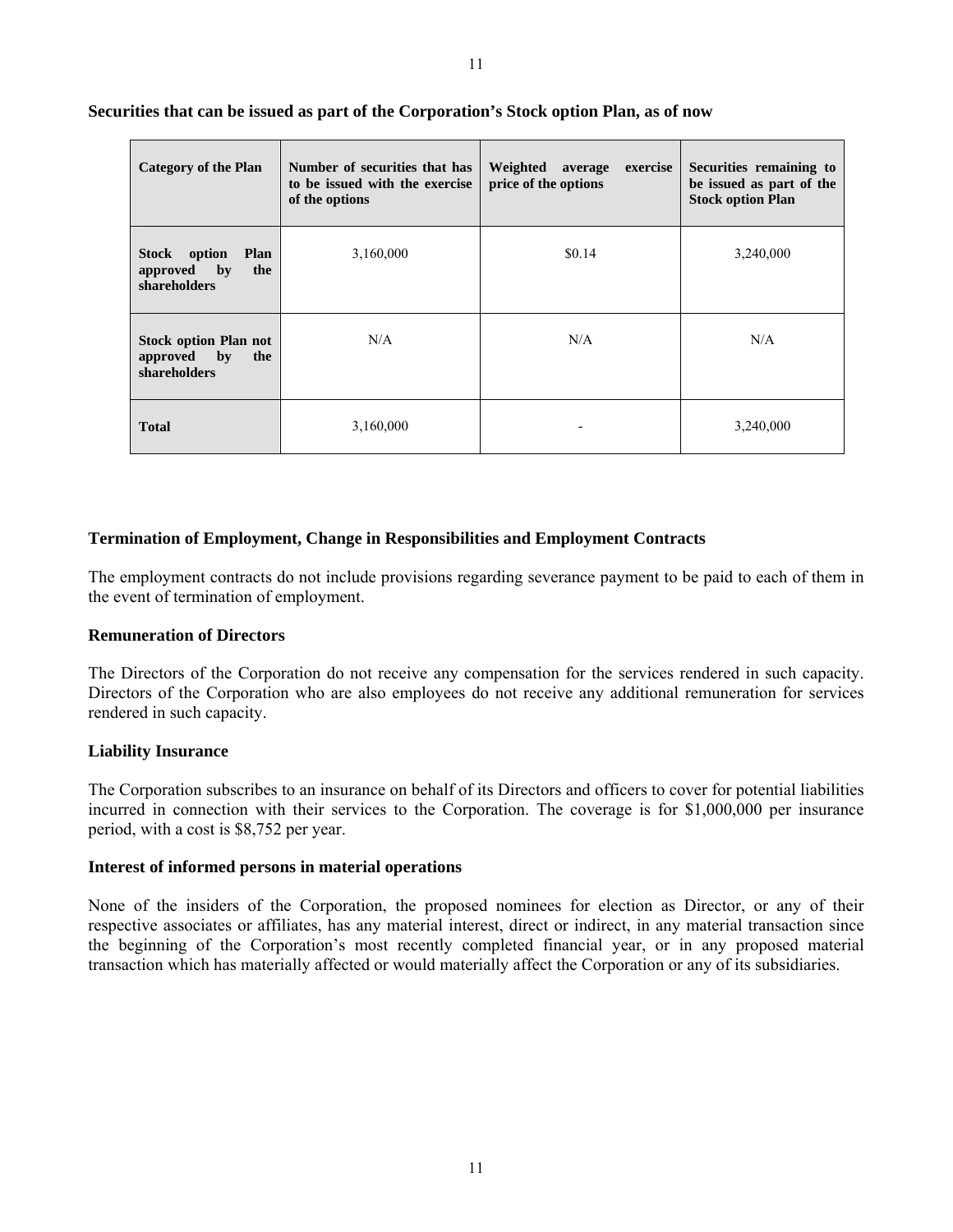# **Composition of the Audit Committee**

The following are the current members of the Audit Committee:

| <b>Name</b>  | Independence $^{(1)}$ | <b>Financial Literacy</b> <sup>(2)</sup> |
|--------------|-----------------------|------------------------------------------|
| Jim Cowley   | Independent           | <b>Financially Literate</b>              |
| Marco Boivin | Independent           | <b>Financially Literate</b>              |
| Luc Boivin   | Independent           | <b>Financially Literate</b>              |

(1) Pursuant to MI 52-110, an audit committee member is independent if he or she has no direct or indirect "material relationship"; (as such term is defined in MI 52-110) with the issuer.

(2) Pursuant to MI 52-110, an individual is financially literate if he or she has the ability to read and understand a set of financial statements that present a breadth and level of complexity of accounting issues that are generally comparable to the breadth and complexity of the issues that can reasonably be expected to be raised by the issuer's financial statements.

#### **External Auditor Service Fees (By Category)**

The aggregate fees billed by the Corporation's external auditors during the financial years ended December 31, 2010 and 2009 were as follows:

| <b>Financial Year</b><br><b>Ended December 31</b> | <b>Audit Fees</b> | <b>Audit Related</b><br>Fees | <b>Tax Fees</b> | <b>All Other</b><br><b>Fees</b> |
|---------------------------------------------------|-------------------|------------------------------|-----------------|---------------------------------|
| 2010                                              | \$26,705          | $\blacksquare$               | \$2,365         | $\overline{\phantom{0}}$        |
| 2009                                              | \$28,150          | $\overline{\phantom{0}}$     | \$1,990         | \$505                           |

# **DISCLOSURE OF CORPORATE GOVERNANCE PRACTICES**

National Instrument 58-101 – Disclosure of Corporate Governance Practices (**NI 58-101**) enacted by the Canadian Securities Administrators provides for greater transparency regarding corporate governance practices. As the Corporation is a venture issuer, it is required to describe its position with regard to the matter contained in the Form 58-101F2 of NI-58-101.

# **1. Board of Directors**

*Disclose how the board of directors (the "board") facilitates its exercise of independent supervision over management, including (i) the identity of directors who are independent, and (ii) the identity of directors who are not independent, and the basis for that determination. If the disclosure is included in a management information circular distributed to security holders of the issuer for the purpose of electing directors to the issuer's board of directors, provide disclosure regarding the existing directors and any proposed directors.* 

Pursuant to NI 58-101, in a jurisdiction other than British Colombia, a director is independent if he or she would be independent within the meaning of section 1.4 of MI 52-110 on the Audit Committee, i.e. if he or she has no direct or indirect material relationship with the issuer, that is, a material relationship which could, in the view of the issuer's board of directors, reasonably interfere with the exercise of a committee member's independent judgment or a relationship with the issuer which is one of those described in same section. In British Columbia, a director is independent if (a) a reasonable person with knowledge of all the relevant circumstances would conclude that the director is independent of management of the issuer and of any significant security holder, or (b) the issuer is a reporting issuer in a jurisdiction other than British Columbia, and the director is independent under subsection 1.2(1) on Meaning of Independence of NI-58-101.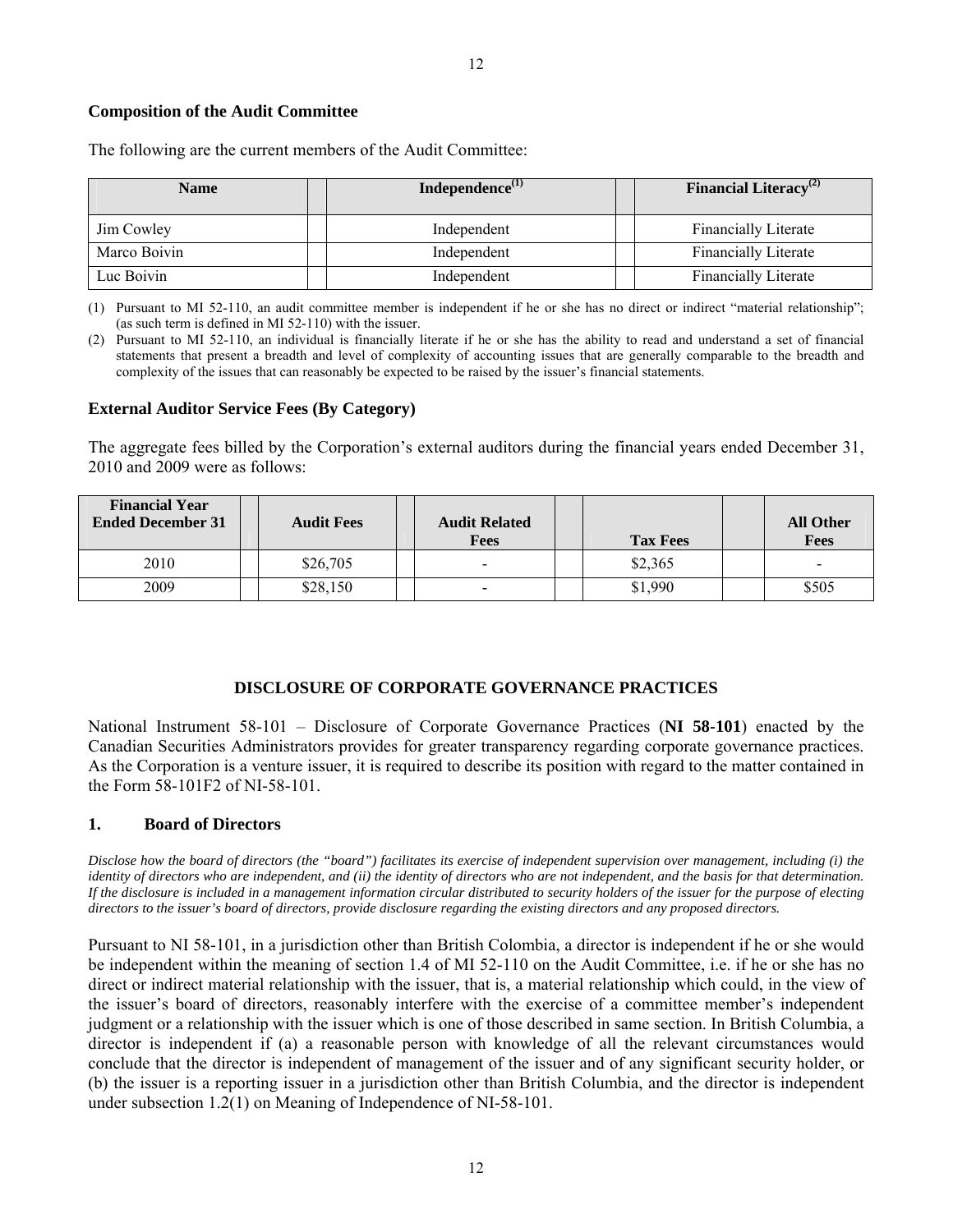The Board is constituted of a majority of individuals who qualify as independent directors since, of the six (6) current directors, four (4) are unrelated to the Corporation. Mr. Alain Vachon, Luc Boivin, Marco Gagnon and jim Cowley are deemed "independent" since in the Board's opinion, they are unrelated to management and free of all interests, business dealings or other relationships, which could or could conceivably be perceived as being able to significantly interfere with the ability of such directors to act in the best interests of the Corporation, other than the interest and relationship that arises from stock ownership.

Mr. Bernard Lapointe and Denis Bélisle are deemed directors who are "not independent" since they are part of the senior management.

# **2. Directorships**

*If a director is presently a director of any other issuer that is a reporting issuer (or the equivalent) in a Canadian or foreign jurisdiction, identify both the director and the other issuer. If the disclosure is included in a management information circular distributed to security holders of the issuer for the purpose of electing directors to the issuer's board of directors, provide disclosure regarding the existing directors and any proposed directors.* 

Mr. Denis Bélisle is also a director of Vantex Resources Ltd. And Mr. Marco Gagnon is CEO of Adventure Gold Inc. and director of Focus Metals Inc. which are reporting issuers in the Provinces of Quebec, Alberta and British Columbia and whose shares are listed on the TSX Venture Exchange.

# **3. Orientation and Continuing Education**

*Describe what steps, if any, the board takes to orient new board members, and describe any measures the board takes to provide continuing education for directors.*

The directors shall keep up to date and shall receive copies of all the necessary and latest information during meetings of the Boards of Directors, the Audit Committee and the Human Resources and Corporate Governance Committee. On account of the limited number of directors and the venture nature of the Corporation, no formal training system has been created.

# **4. Ethical Business Conduct**

*Describe what steps, if any, the board takes to encourage and promote a culture of ethical business conduct.*

The Board of Directors acknowledges that it shall take on the responsibility of overseeing the competent and ethical operation of the Corporation. In order to guarantee that the directors exercise their judgment in an independent fashion when examining operations and contracts in which a director or a member of senior management has a significant interest, such transactions shall be reviewed and approved only by directors assembled together in a committee of the Board, where the director who has such an interest shall refrain from participating in the discussions and from voting on the matter. In addition, the Corporation shall take steps to ensure that directors do not undertake any transactions involving the Corporation's stock when important information is about to be communicated.

# **5. Nomination of Directors**

*Disclose what steps, if any, are taken to identify new candidates for board nomination, including (i) who identifies new candidates, and (ii) the process of identifying new candidates.*

The President of the Corporation shall propose qualified candidates to fill vacant positions on the Board of Directors to the Human Resources and Corporate Governance Committee.

 If a candidate is endorsed by the Human Resources and Corporate Governance Committee, the latter's name shall then be submitted to the Board of Directors for approval. The Human Resources and Corporate Governance Committee is composed of a majority of independent directors: Mr. Alain Vachon (independent), Mr. Luc Boivin (independent) and Mr. Denis Bélisle (non independent).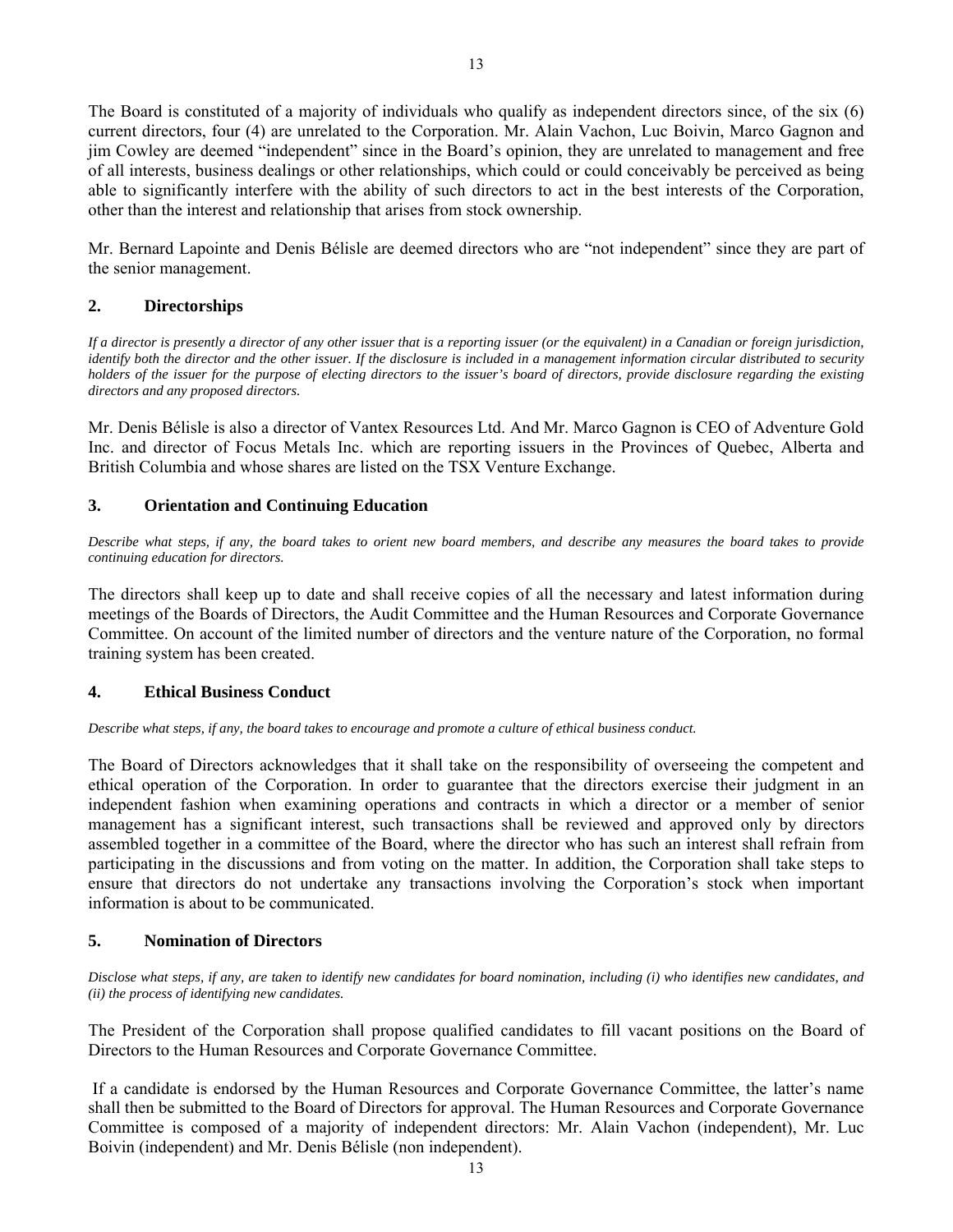# **6. Compensation**

*Disclose what steps, if any, are taken to determine compensation for the directors and CEO, including (i) who determines compensation, and (ii) the process of determining compensation.*

The Human Resources and Corporate Governance Committee shall regularly assess the compensation policies in view of practices in the marketplace, the practices and risks typical of the industry and the inherent responsibilities of being an effective director. The Corporation's main activity is mining exploration and, at the present time, it is not generating any profits. In order to determine the compensation of the directors and the CEO, the Board of Directors shall notably take into account the contribution made by each person to the Corporation, the financial resources available to the Corporation and the compensation given to people occupying similar positions in comparable Canadian companies. To date, the Corporation's directors have not received any compensation in cash for the services they have rendered in their capacity as directors.

# **7. Other Board Committee**

*If the board has standing committees other than the audit, compensation and nominating committees, identify the committees and describe their function.*

Apart from the Audit Committee and the Human Resources and Corporate Governance Committee, the Board has not other committee.

# **8. Assessments**

*Disclose what steps, if any, that the board takes to satisfy itself that the board, its committees, and its individual directors are performing effectively.*

The informal mechanism has been implemented by the Human Resources and Corporate Governance Committee to evaluate the contribution and performance of the Board, of each of the Board's Committees and of each director of the Corporation. This Committee is currently composed of the following directors: Mr. Alain Vachon, Mr. Luc Boivin and Mr. Denis Bélisle.

### **MANAGEMENT CONTRACTS**

There are no management functions of the Corporation or any of its subsidiaries which are to any substantial degree performed by a person or a company other than the Directors or Executive Officers of the Corporation or any of its subsidiaries.

# **OTHER BUSINESS ON THE AGENDA**

Management of the Corporation has no knowledge of any changes regarding the items described in the enclosed Notice of Meeting nor of any other business which could be submitted to the Meeting, except for those items mentioned in the Notice of Meeting. However, if any change or other business is validly brought before the Meeting, the attached Proxy Form confers a discretionary power on the persons designated therein to vote as they see fit on the changes regarding any such items mentioned in the Notice of Meeting or on any other business.

### **SHAREHOLDERS PROPOSALS**

Any shareholder who wishes to submit a proposal to the Meeting must send this proposal to the Corporation before the prescribed expiration date so that it can be integrated into the Circulars with a view to such Meeting.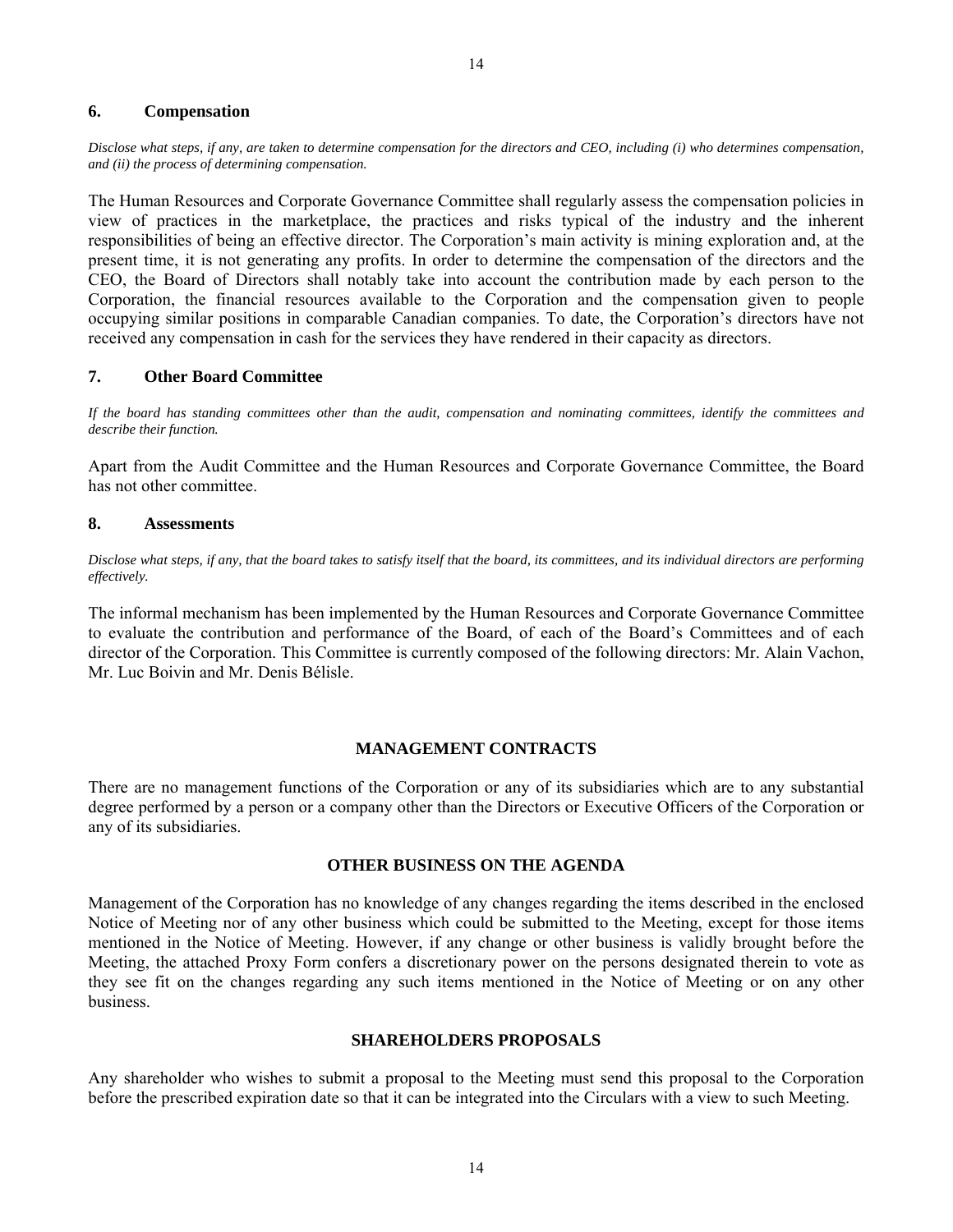#### **ADDITIONAL INFORMATION**

The Corporation financial information is included in the Financials Statements of the Corporation and notes thereto and in the accompanying Management's Discussion and Analysis for the fiscal year ended December 31, 2010. Copies of these documents and additional information concerning the Corporation can be found on the System for Electronic Document Analysis and Retrieval (SEDAR) at www.sedar.com and may also be obtained upon request to the secretary of the Corporation.

# **APPROVAL**

The Board of Directors of the Corporation has approved the contents of the Circular and its transmittal to the shareholders.

Dated this  $13<sup>th</sup>$  day of May, 2011

*Bernard Lapointe (Signed)* 

CEO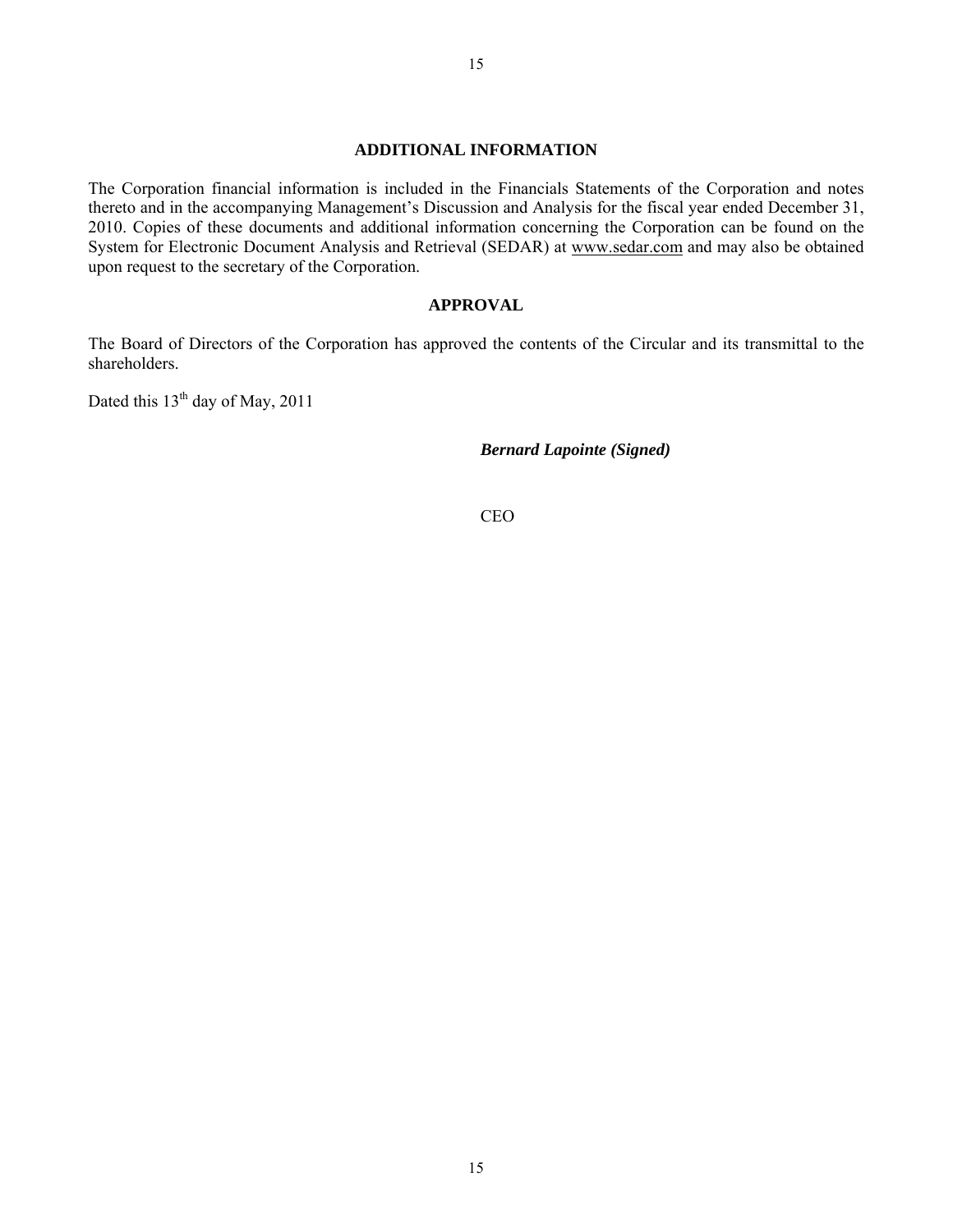# **SCHEDULE A**

# **CHARTER OF THE AUDIT COMMITTEE**

# **Purpose**

The audit committee is a standing committee of the board of directors. Its primary duty is to assist the board of directors in fulfilling its supervisory role with regard to the following:

- 1. The completeness of the financial statements and the information provided to shareholders and to other persons concerned.
- 2. The Corporation's compliance with financial regulatory requirements.
- 3. The accuracy and effectiveness of the internal control mechanisms implemented and maintained by management.
- 4. The competency, independence and performance of the external auditor who must report to the audit committee, to the board of directors and to the shareholders.

# **Composition**

The audit committee is comprised of at least three directors, including one chairman, who are named by the board of directors every year after the annual meeting. The majority of the committee members must not be officers or other employee of the Corporation or of an affiliate.

Each committee member must meet the requirements in matters of independence, financial knowledge and experience, the requirements of the applicable laws that govern the Corporation and the rules of the Stock Exchanges on which the Corporation's shares are listed as well as the requirements of competent securities authorities.

The board of directors may, at any time, terminate a committee member's duties or replace him or her and it must fill vacant positions on the committee.

### **Structure and functioning**

The chairman of the board, the chairman of the committee or two members of the committee may call a committee meeting at any time. The committee meets as required but not less than four times per year. *Quorum* is reached where two members are present at committee meetings, irrespective of their status, and the composition thereof must comply with the requirements of the *Canada Business Corporations Act*.

The chairman of the committee, in cooperation with the chairman of the board, draws up the agenda for each committee meeting taking into account the items appearing in the committee's activity program which is approved each year by the board of directors. At each meeting, the committee may also sit privately with only the committee members in attendance. The committee may retain the services of special consultants, where it deems it expedient, at the expense of the Corporation.

The chairman of the committee or the person appointed by him or her submits a committee activity report to the board of directors after each meeting and makes recommendations to the board of directors regarding issues that require board approval.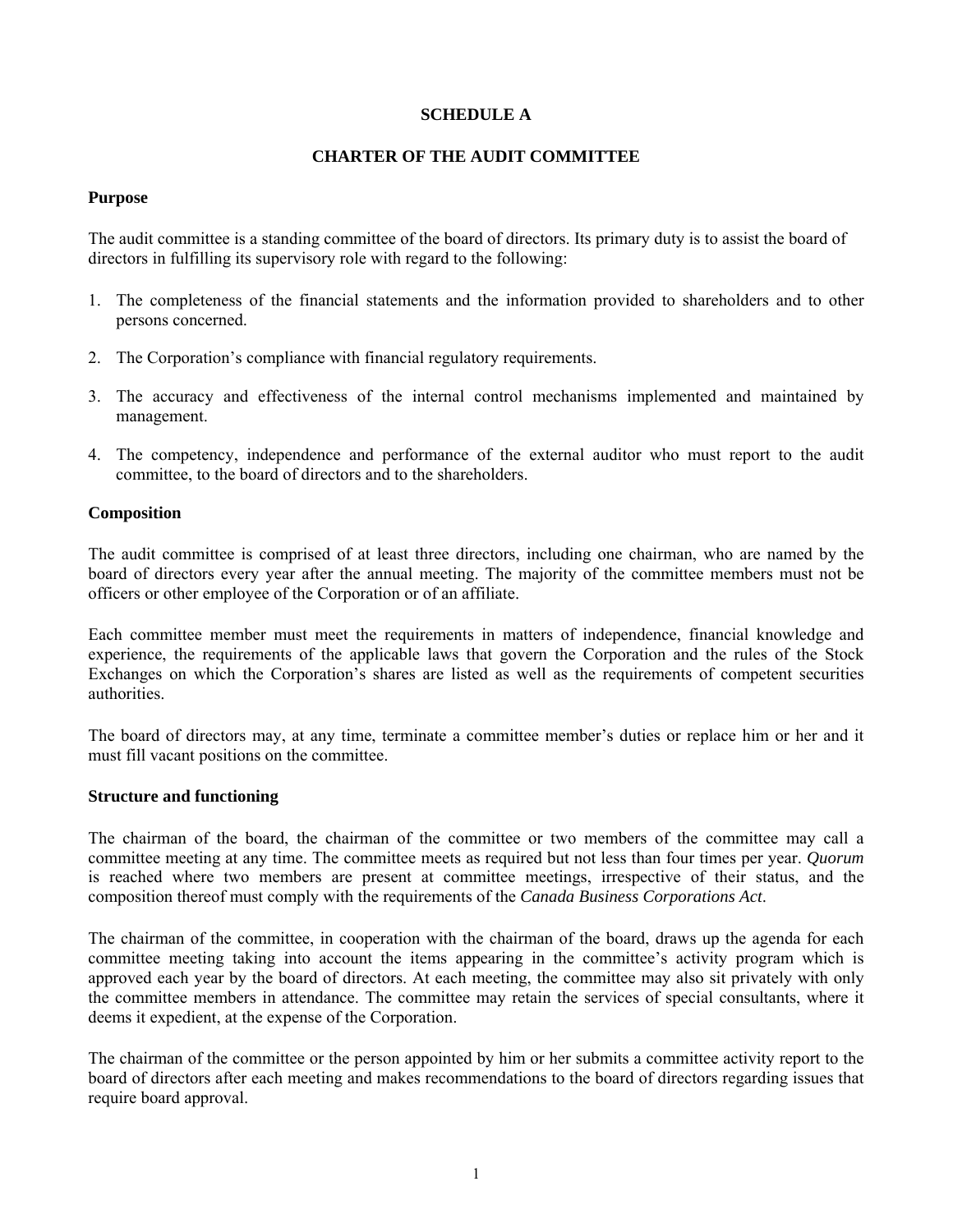Each year, the committee reviews this charter and the items appearing in the committee activity program and, where necessary, recommends changes to the board of directors so that it will approve them. The committee will prepare a report to be attached to the proxy documents regarding the annual meeting. Together with the board of directors, the committee evaluates and considers the committee's annual performance.

# **Duties and responsibilities of the audit committee and review**

- 1. Review the unaudited interim financial statements and management's analysis of the financial situation and operating results with management and the external auditors by addressing, in particular, with the external auditors, questions that must be the subject matter of discussion pursuant to the generally accepted auditing standards that apply to the Corporation.
- 2. Review the press releases announcing the Corporation's financial results.
- 3. Review with management and the external auditors, after completion of the annual audit:
	- (a) the audited annual financial statements;

(b) the audit of the annual financial statements made by the external auditor as well as the latter's report thereon;

- (c) management's analysis of the financial situation and operating results;
- (d) any material change that had to be made to the external audit plan;

(e) any material question brought to management's attention during the audit, including any restriction on the scope of activities or access to information;

(f) any question related to the performance of the audit that must be the subject matter of discussion pursuant to the generally accepted auditing standards that apply to the Corporation.

- 4. Ensure that the external auditor is convinced that judgment and accounting estimates made by management as well as the accounting principles chosen by management reflect the adequate application of generally accepted accounting principles.
- 5. Review the Corporation's main accounting policies and methods with management and the external auditor.
- 6. Ensure the independence of the external auditor, given the requirements in respect thereto provided by the laws governing the Corporation and by the applicable rules of the Stock Exchanges on which the Corporation's shares are listed. At least once a year, the external auditor submits a written statement to the committee outlining all its relations with the Corporation; the committee reviews it with him or her and, where necessary, recommends that the board take the requisite measures to ensure the independence of the external auditors and their responsibility toward the committee and the board.
- 7. Evaluate the performance of the external auditor and recommend to the board the appointment or, where it deems it expedient, the replacement of the external auditor subject to shareholder approval.
- 8. Consider, review and approve the services offered by the external auditor and the fees to be paid to the external auditors with regard to the audit, to the related services rendered and to other services that are provided for by law and that comply with the guidelines established by the board limiting the recourse to the services of the external auditor.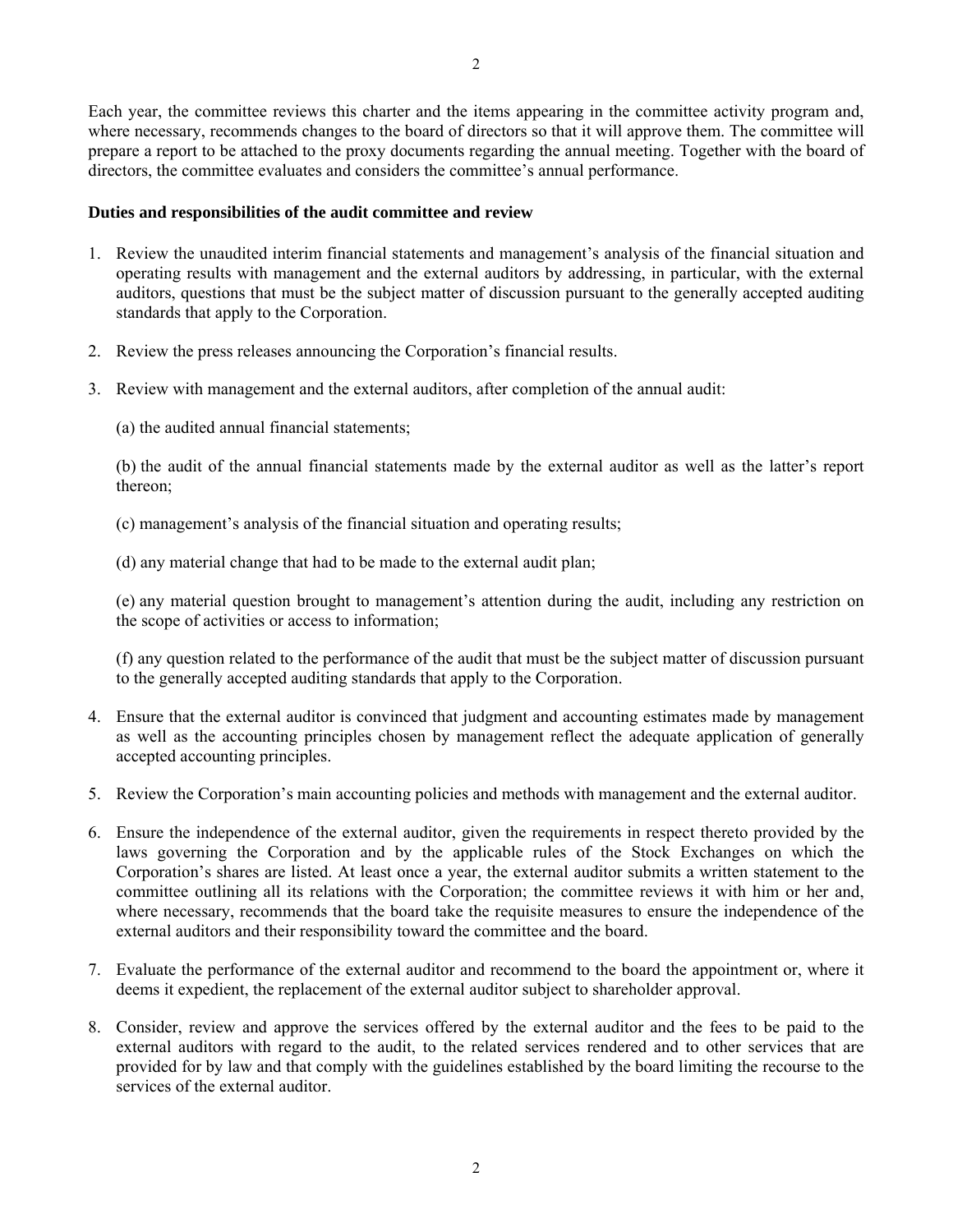- 9. Review with the external auditor and management the general scope of the annual audit plan and the resources that the external auditor will devote to the audit.
- 10. Require that management implement and maintain appropriate internal control mechanisms and review, evaluate and approve such mechanisms.
- 11. Review and discuss with the chief executive officer and chief financial officer the certificates related to the communication of the financial information and to the controls which such officers must file with securities authorities pursuant to the law.
- 12. Discuss the qualifications required to be a financial expert and determine if a committee member is a financial expert and ensure that the committee members have the financial knowledge.
- 13. Approve the methods established to deal with complaints, including anonymous complaints made by employees, regarding issues related to accounting, internal control and audit.
- 14. Review the Corporation's practices to ensure that any transaction made with affiliates and likely to adversely affect the solvency or the stability of the Corporation is identified.
- 15. Perform the other duties or exercise the powers that the board may, on a timely basis, entrust or assign to the committee as well as any other duty which the law, regulations or the applicable rules of the Stock Exchanges might impose on an audit committee.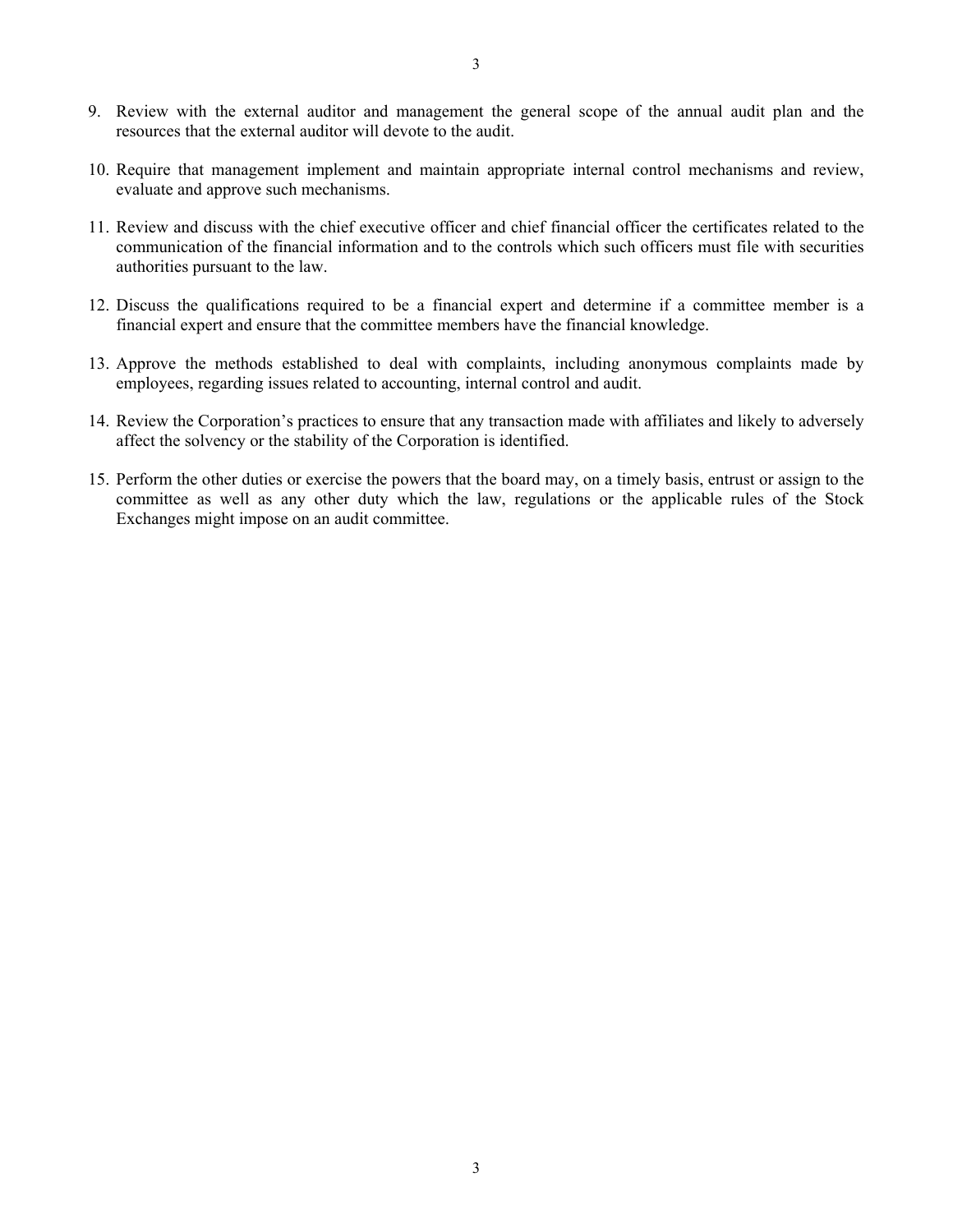# **SCHEDULE B**

# **BY-LAWS**

# (TRANSLATION)

# TABLE OF CONTENTS

| 1.1  |  |
|------|--|
| 1.2  |  |
| 1.3  |  |
| 1.4  |  |
| 1.5  |  |
| 1.6  |  |
| 1.7  |  |
|      |  |
| 2.1  |  |
| 2.2  |  |
| 2.3  |  |
|      |  |
| 3.1  |  |
| 3.2  |  |
| 3.3  |  |
| 3.4  |  |
| 3.5  |  |
| 3.6  |  |
| 3.7  |  |
| 3.8  |  |
| 3.9  |  |
| 3.10 |  |
| 3.11 |  |
| 3.12 |  |
| 3.13 |  |
| 3.14 |  |
| 3.15 |  |
| 3.16 |  |
| 3.17 |  |
| 3.18 |  |
| 3.19 |  |
| 3.20 |  |
| 3.21 |  |
| 3.22 |  |
| 3.23 |  |
| 3.24 |  |
| 3.25 |  |
|      |  |
| 4.1  |  |
| 4.2  |  |
| 4.3  |  |
| 4.4  |  |
| 4.5  |  |
| 4.6  |  |
| 4.7  |  |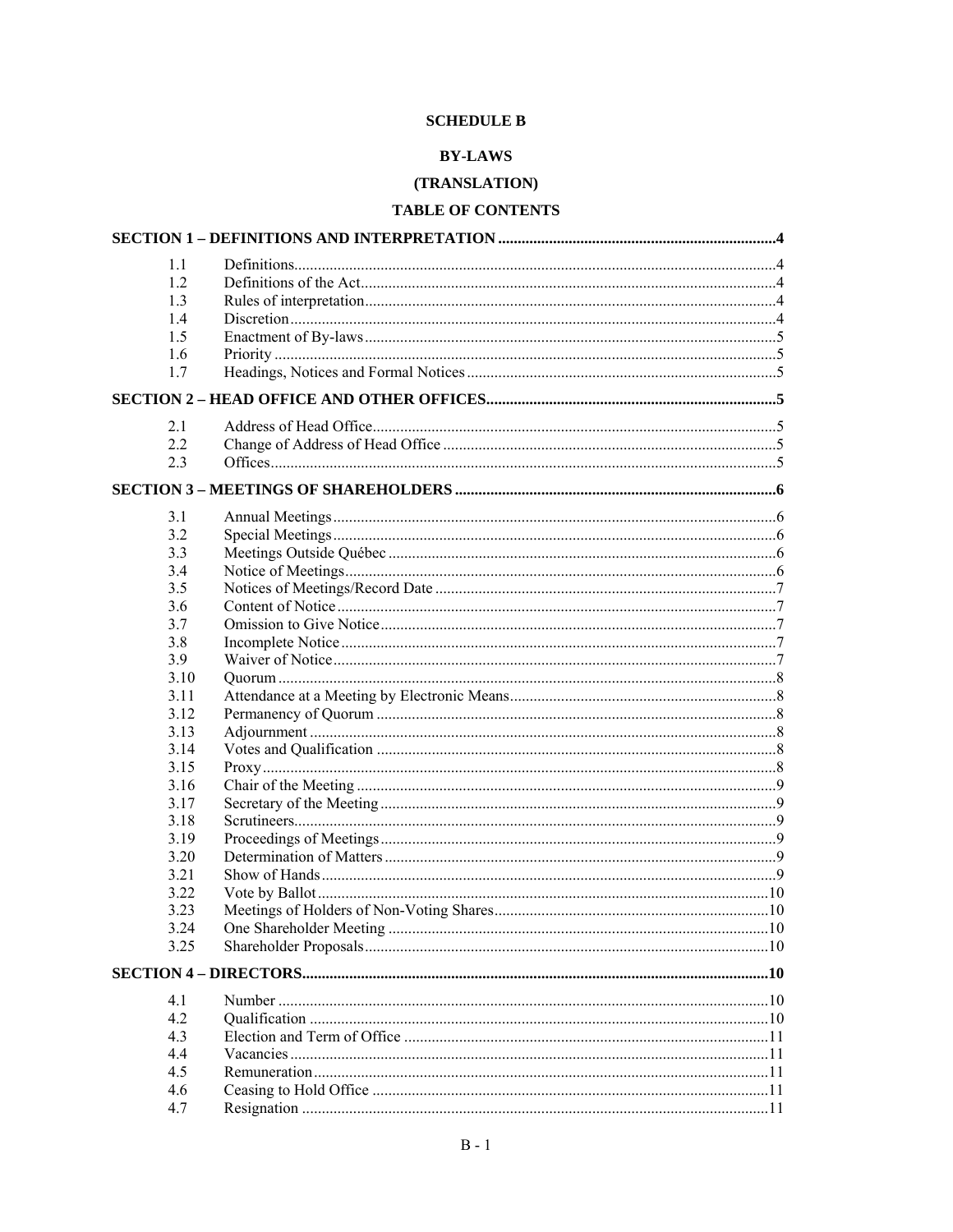| 4.8          |           |     |
|--------------|-----------|-----|
| 4.9          |           |     |
| 4.10         |           |     |
| 4.11         |           |     |
|              |           |     |
|              |           |     |
| 5.1<br>5.2   |           |     |
|              |           |     |
|              |           |     |
| 6.1          |           |     |
| 6.2          |           |     |
| 6.3          |           |     |
| 6.4          |           |     |
| 6.5          |           |     |
| 6.6          |           |     |
| 6.7          |           |     |
| 6.8          |           |     |
| 6.9          |           |     |
| 6.10         |           |     |
| 6.11         |           |     |
| 6.12         |           |     |
| 6.13         |           |     |
| 6.14         |           |     |
|              |           |     |
| 7.1          |           |     |
| 7.2          |           |     |
| 7.3          |           |     |
| 7.4          |           |     |
| 7.5          |           |     |
| 7.6          |           |     |
| 7.7          |           |     |
| 7.8          |           |     |
| 7.9          |           |     |
| 7.10         |           |     |
| 7.11         |           |     |
| 7.12         |           |     |
| 7.13         | Treasurer | .18 |
| 7.14         |           |     |
| 7.15         |           |     |
| 7.16<br>7.17 |           |     |
| 7.18         |           |     |
|              |           |     |
|              |           |     |
| 8.1          |           |     |
| 8.2          |           |     |
| 8.3          |           |     |
| 8.4          |           |     |
| 8.5          |           |     |
|              |           |     |
| 9.1          |           |     |
|              |           |     |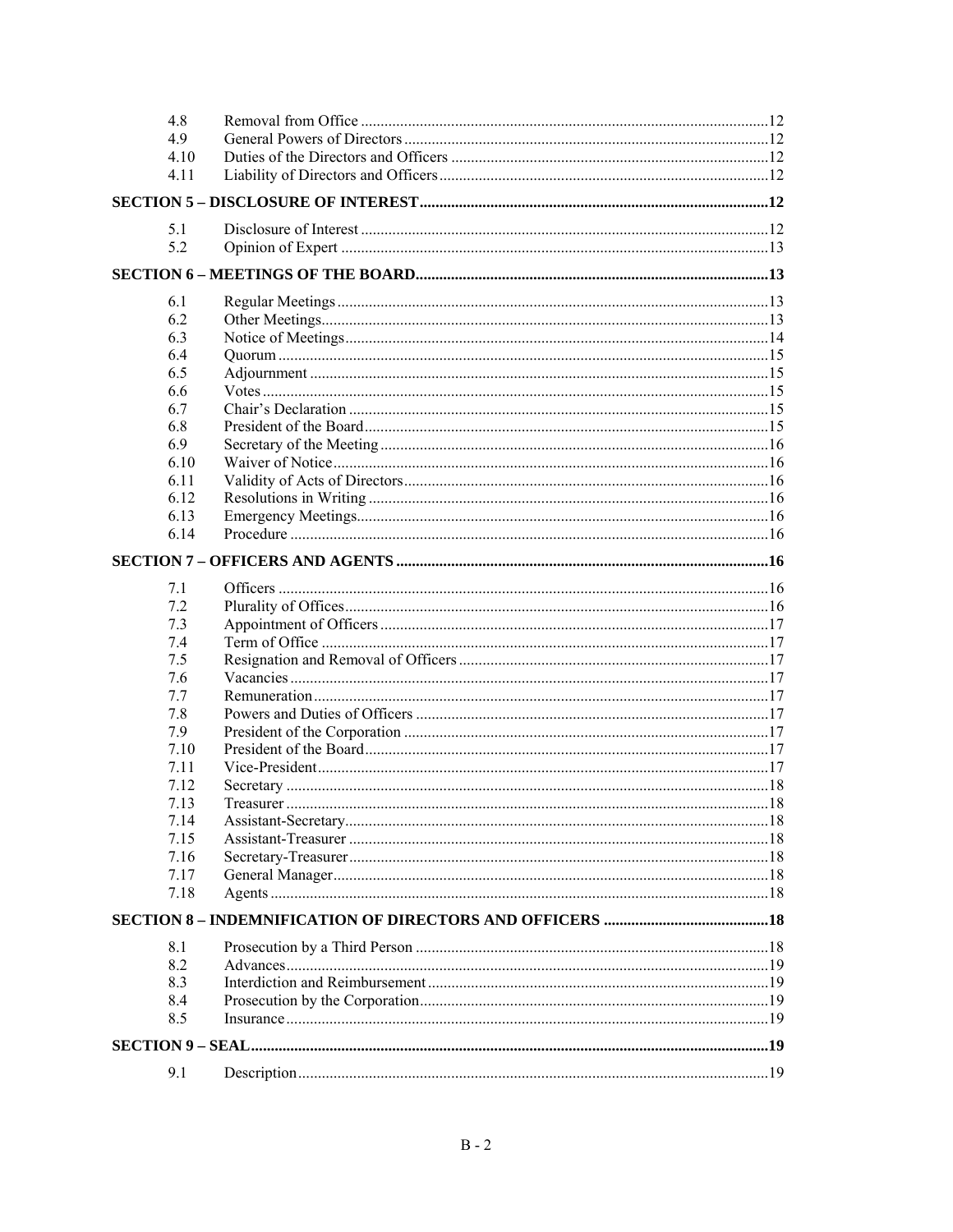# SECTION 10 - CAPITAL, SHARE CERTIFICATES, TRANSFER OF SHARES AND DIVIDENDS19

| 10 <sub>1</sub> |                                                                     |  |
|-----------------|---------------------------------------------------------------------|--|
| 10.2            |                                                                     |  |
| 10.3            |                                                                     |  |
| 10.4            |                                                                     |  |
| 10.5            |                                                                     |  |
| 10.6            |                                                                     |  |
| 10.7            |                                                                     |  |
| 10.8            |                                                                     |  |
| 10.9            |                                                                     |  |
|                 |                                                                     |  |
| 11.1            |                                                                     |  |
| 112             |                                                                     |  |
| 113             |                                                                     |  |
|                 |                                                                     |  |
|                 | SECTION 12 - NEGOTIABLE INSTRUMENTS, CONTRACTS, VOTING OF SHARES,   |  |
|                 |                                                                     |  |
| 12 <sub>1</sub> |                                                                     |  |
| 12.2            | Submission of Contracts or Transactions to Shareholders' Approval22 |  |
| 123             |                                                                     |  |
| 12.4            |                                                                     |  |
| 12.5            |                                                                     |  |
|                 |                                                                     |  |
|                 |                                                                     |  |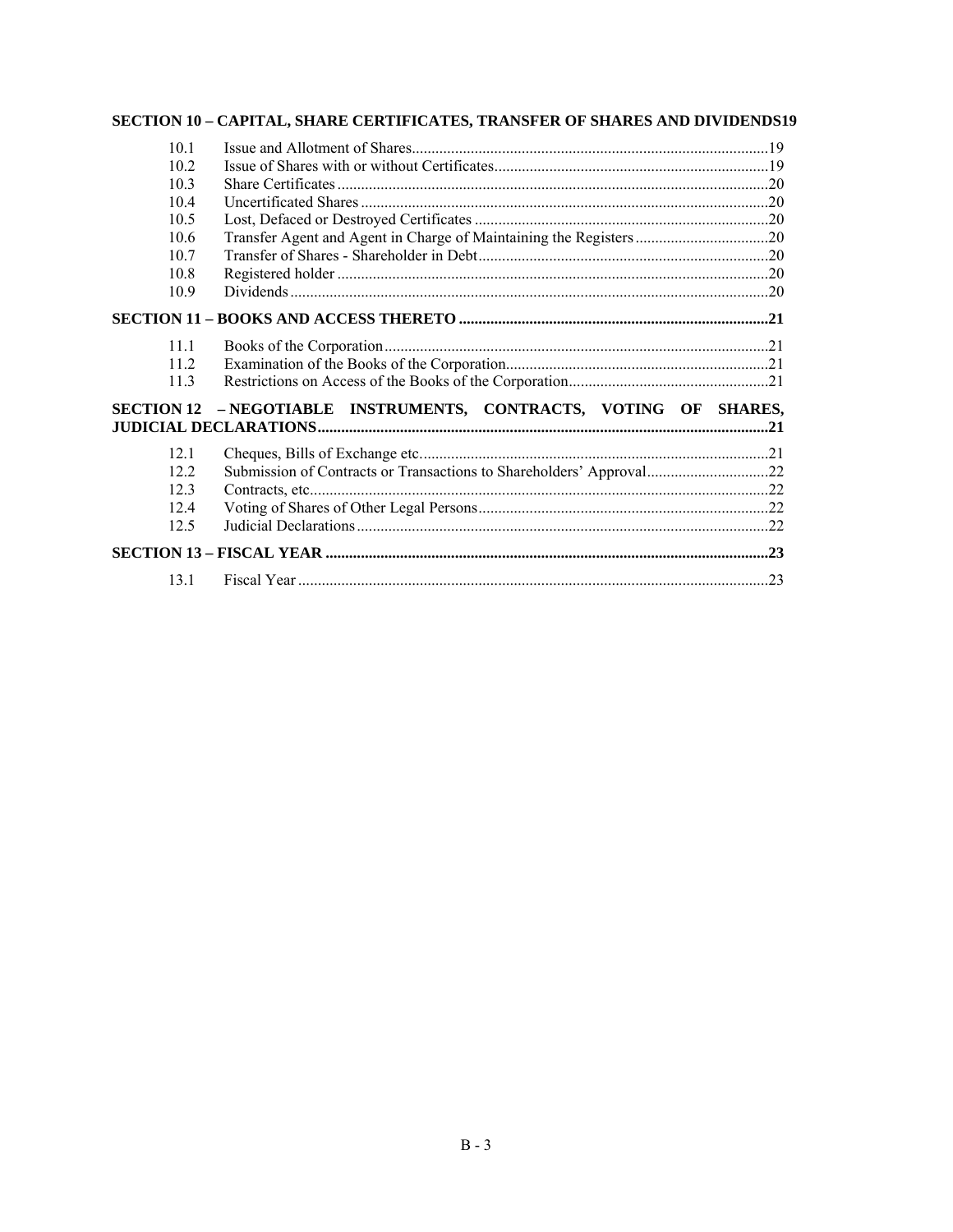#### **ARIANNE RESOURCES INC.**

## **BY-LAWS**

#### **SECTION 1 – DEFINITIONS AND INTERPRETATION**

#### 1.1 *Definitions*

Except in the case of an express provision to the contrary or where the context otherwise requires, in these Bylaws, the following shall apply:

- 1.1.1 "**Act**" means the *Business Corporations Act* (Quebec) (2009, chapter 52), as amended from time to time;
- 1.1.2 "**Affiliates**" means legal persons one of whom is a subsidiary of the other, or legal persons who are controlled by the same person;
- 1.1.3 "**Board**" means the board of directors of the Corporation;
- 1.1.4 "**By-laws**" means this by-law as amended from time to time;
- 1.1.5 "**Directors**" means the Board;
- 1.1.6 "**Enterprise Registrar**" means the public official appointed as such by the *Legal Publicity Act*;
- 1.1.7 "**Financial Statements**" means the audited financial statements of the Corporation which include, *inter alia*, a balance sheet, an income and comprehensive income statement, a retained earnings statement, a cash flow statement and the notes to the balance sheet;
- 1.1.8 "**Group**" means any legal person or any group of persons or properties;
- 1.1.9 "*Legal Publicity Act*" means the *Act respecting the legal publicity of enterprises* (Quebec) (2010, chapter 7);
- 1.1.10 "**Officer**" means an officer within the meaning of the Act.
- 1.2 *Definitions of the Act*

Subject to the foregoing, the definitions provided by the Act apply to the provisions of these By-laws.

1.3 *Rules of interpretation* 

Words in the singular include the plural and *vice versa*, those in the masculine gender include the feminine and *vice versa*, and the provisions applicable to physical persons also govern legal persons, partnerships and other unincorporated bodies.

1.4 *Discretion* 

When the By-laws confer a discretionary power to the Directors, they may exercise the power as and when they deem fit in the best interests of the Corporation.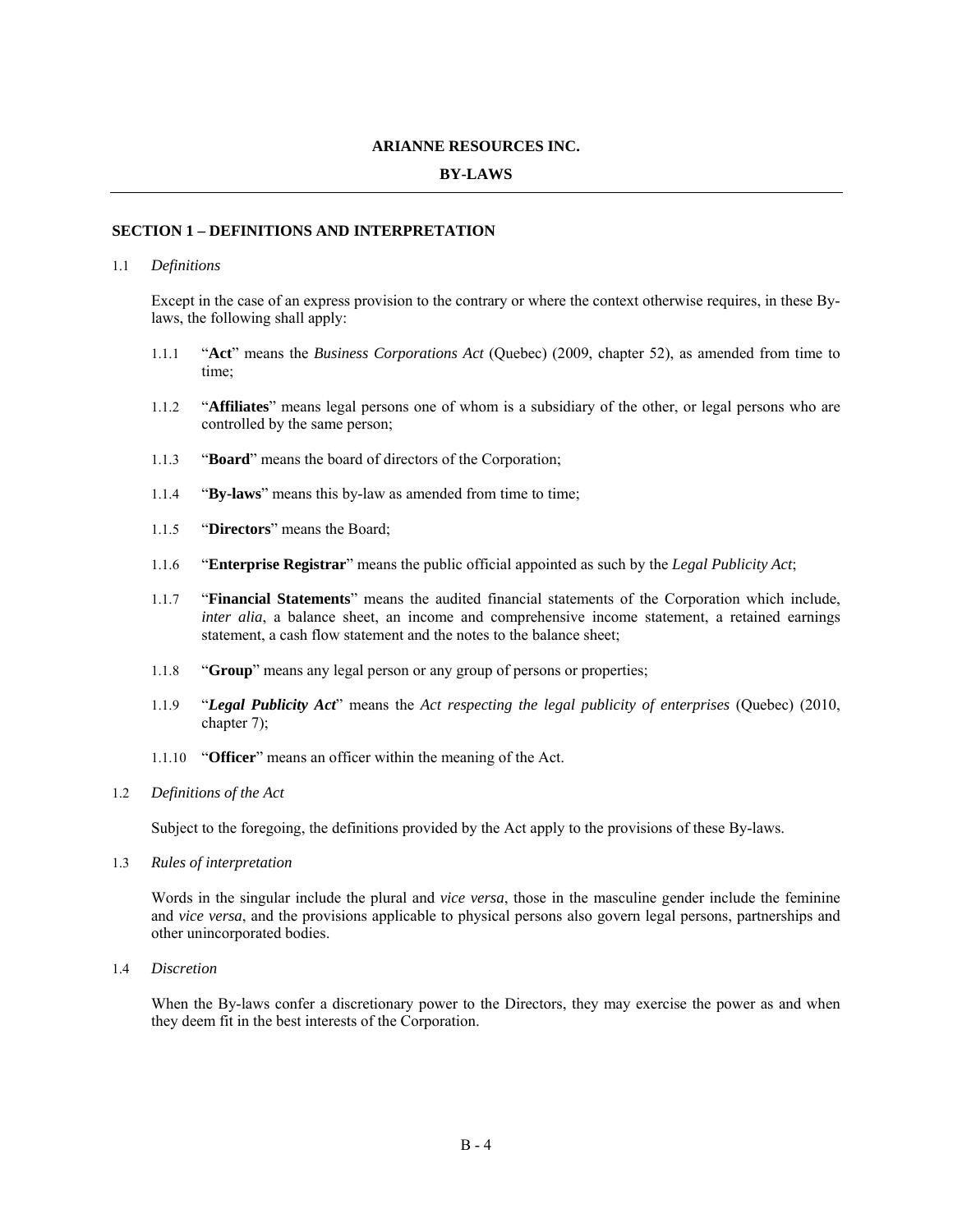#### 1.5 *Enactment of By-laws*

- 1.5.1 The Directors may enact By-laws which are not contrary to the Act or the articles of the Corporation in order to amend this By-law or adopt a new by-law. Any such amendment is effective immediately. However:
	- 1. by-law amendments relating to procedural matters with respect to shareholders meetings take effect only once they have received shareholder approval;
	- 2. any new by-law made by the Board that has substantially the same purpose or effect as a bylaw previously rejected by or not submitted to the shareholders at the meeting is not effective until confirmed by the shareholders.
- 1.5.2 A by-law adopted by the shareholders on a shareholder proposal submitted in accordance with the Act is effective as of its adoption and requires no other approval. It may only be repealed with the approval of the shareholders.
- 1.5.3 The provisions of this **subsection 1.5** apply, with the necessary modifications and subject to the Bylaws, to the amendment or repeal of By-laws.

#### 1.6 *Priority*

In the event of incompatibility between the Act, the articles or the By-laws,

- 1.6.1 the Act shall prevail over the articles and the By-laws, and
- 1.6.2 the articles shall prevail over the By-laws.
- 1.7 *Headings, Notices and Formal Notices* 
	- 1.7.1 The headings used in the By-laws are for ease of reference only and shall not be considered when interpreting the By-laws.
	- 1.7.2 Unless explicitly stated to the contrary, any notice or formal notice must be given in writing.

# **SECTION 2 – HEAD OFFICE AND OTHER OFFICES**

2.1 *Address of Head Office* 

The address of the head office of the Corporation is specified in the form entitled AVIS DES ADMINISTRATEURS/AVIS DU SIEGE – or in the initial declaration – filed with the articles.

- 2.2 *Change of Address of Head Office* 
	- 2.2.1 The Corporation may, by a resolution of its Board, relocate its head office within the judicial district in which it is located.
	- 2.2.2 The Corporation may, by special resolution, relocate its head office to another judicial district in Ouebec.
	- 2.2.3 The Corporation must declare to the Enterprise Registrar any such relocation in accordance with the *Legal Publicity Act*.
- 2.3 *Offices*

The Corporation may set up offices in Quebec or elsewhere as and when the Directors decide by resolution.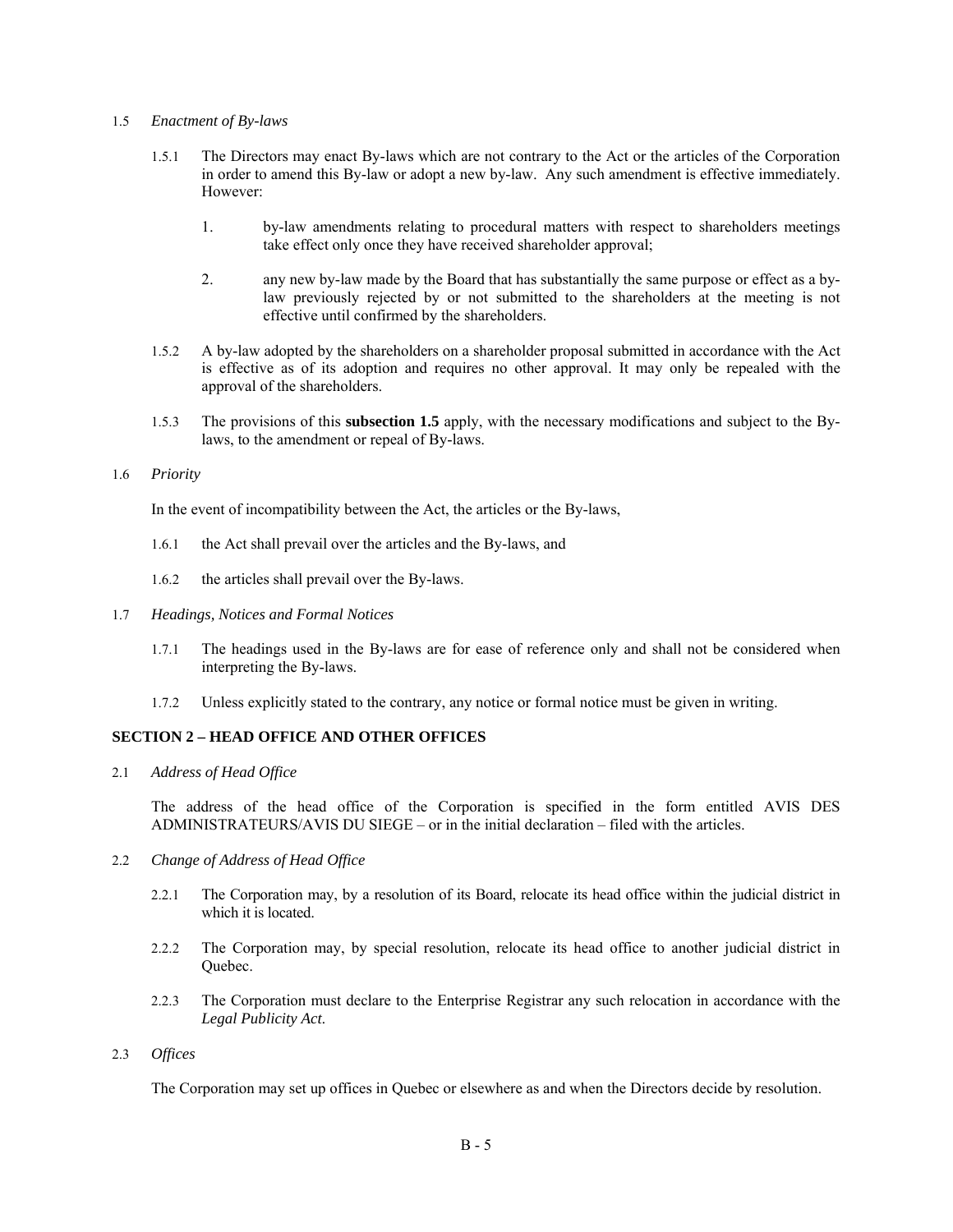### **SECTION 3 – MEETINGS OF SHAREHOLDERS**

#### 3.1 *Annual Meetings*

- 3.1.1 The annual meeting of the shareholders entitled to vote at such meeting shall be held at a date fixed by the Board not later than 15 months after the last preceding annual shareholders meeting.
- 3.1.2 The Board calls the annual shareholders meeting. Otherwise, the meeting may be called by the shareholders in accordance with **paragraph 3.2.2**.
- 3.1.3 This meeting shall be held at the head office of the Corporation, or at any other place in Quebec determined by the Directors, for the purpose of presenting the financial statements of the Corporation for the fiscal year ended not more than six months before the meeting and the auditor's report thereon, receiving the Directors' report, electing the Directors, appointing the auditor and fixing his or her remuneration. As soon as the financial statements are presented at the annual meeting, every shareholder is entitled to a copy upon request.
- 3.1.4 The notice of a shareholders meeting must be sent to each shareholder entitled to vote at the meeting and to each Director.
- 3.1.5 If a Director or a shareholder entitled to vote at a shareholders meeting gives written notice not less than 10 days before the meeting to the auditor or a former auditor of the Corporation, the auditor or former auditor attends the meeting at the Corporation's expense and answers any question relating to their duties as auditor.

#### 3.2 *Special Meetings*

Special meetings of shareholders may be called and held at any time and at any place in Quebec and for any purpose,

- 3.2.1 by order of the Board, of the President of the Corporation or of a majority of Directors; or
- 3.2.2 at the written requisition of a holder or holders holding a minimum of 10% of the issued and outstanding shares of the Corporation carrying the right to vote at the meeting, or at the requisition of such shareholders in accordance with sections 208 to 211 of the Act, provided that, in each case, a notice be given as required by the provisions of **subsection 3.4**; or
- 3.2.3 at the requisition of any shareholder of record entitled to vote, if by reason of vacancies, the number of Directors in office is less than the quorum, provided that notice be given as required by the provisions of **subsection 3.4**; or
- 3.2.4 without notice, if all the shareholders of record entitled to vote are present in person or by proxy.

#### 3.3 *Meetings Outside Québec*

Notwithstanding **subsections 3.1** and **3.2**, a meeting of shareholders may be held outside Québec if the articles so allow or if all the shareholders entitled to vote at that meeting so agree.

- 3.4 *Notice of Meetings* 
	- 3.4.1 Subject to the provisions of **subsections 3.2** and **3.3**, written notice of the date, time, place and agenda of any meeting of shareholders shall be given to each shareholder of record entitled to vote at such meeting. This notice may be sent to them by mail, in a prepaid letter, or by fax, by e-mail or by bailiff, to their last known residential or workplace address. In all cases, the delay shall not be less than 21 clear days nor more than 60 clear days before the date of the meeting. Such notice shall be given by the Secretary or by such other Officer as the Directors may designate, or by the person calling the meeting. It need not be signed manually.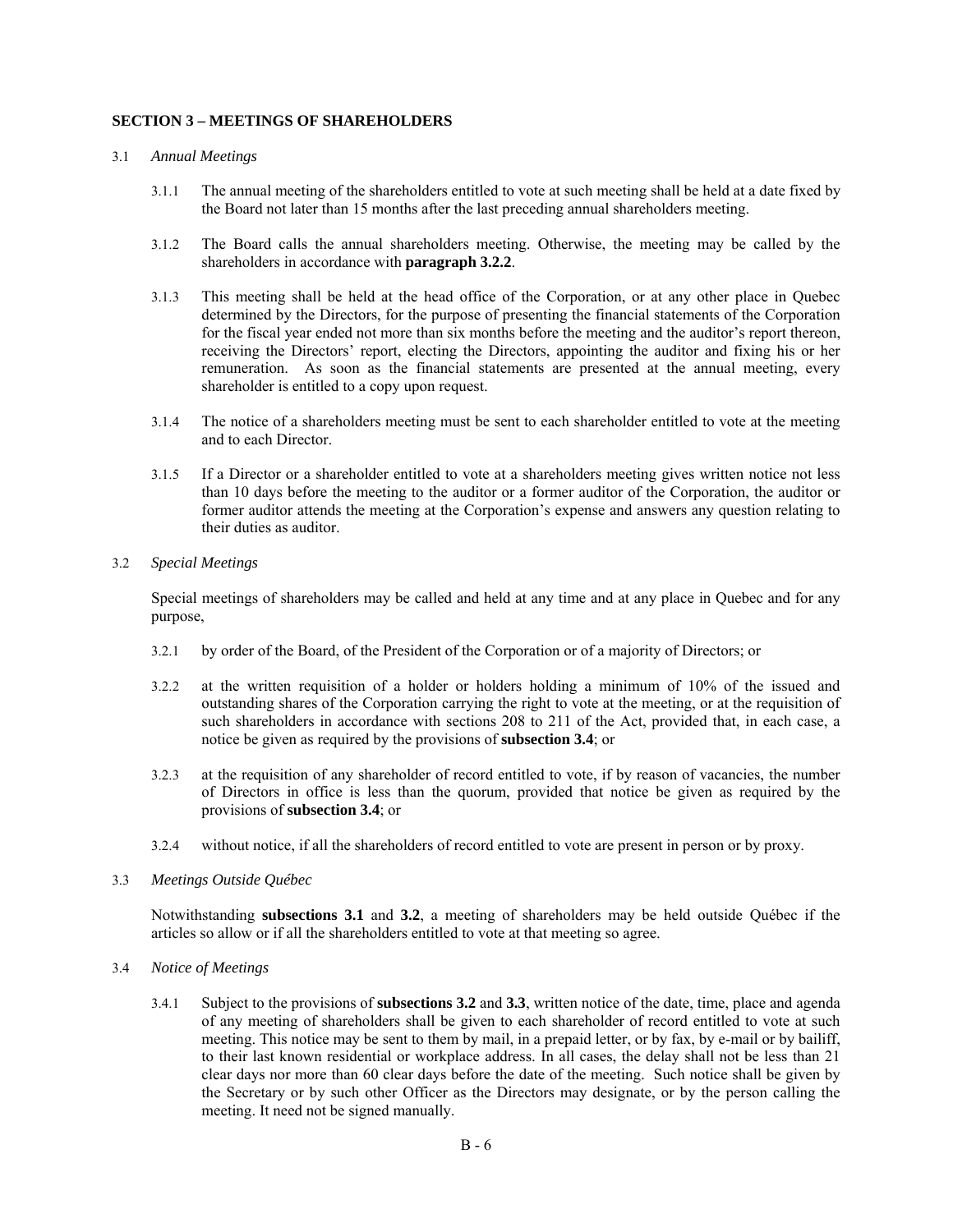- 3.4.2 Notices concerning shares held by more than one person will be addressed to the person whose name stands first in the register as one of such joint holders. A notice so given shall be valid as to all joint holders.
- 3.4.3 Any person acquiring shares after the sending of the notice of meeting is bound by the notice addressed to the shareholder from whom such shares were acquired.
- 3.4.4 Any notice given to a shareholder is deemed to have been regularly given, even though such shareholder be deceased and even if notification of such event has been made to the Corporation, whether the shares were held by him alone or jointly with some other person or persons. The validity of such notice cannot be contested by the heirs, executors or mandataries of such shareholder or by any other person having an interest in these shares.
- 3.4.5 Whenever notices or documents must be sent to a shareholder and have been mailed to his last known residential or workplace address and have been three times returned by Canada Post as nondeliverable, the Corporation is no longer bound to send him notices or documents until such time as it receives notice of the shareholder's new address.

#### 3.5 *Notices of Meetings/Record Date*

- 3.5.1 The shareholders may in advance fix a record date for the purpose of determining shareholders entitled:
	- 3. to receive dividends;
	- 4. to participate in the remaining property of the Corporation following its liquidation;
	- 5. to vote at a meeting;
	- 6. for any other purpose.
- 3.5.2 The record date is set and notice thereof is given in conformity with the requirements of the regulations applicable as regards securities.
- 3.6 *Content of Notice*

The notice of meeting must state the business on the agenda. It is sent with a proxy circular and a form of proxy, the whole as prescribed by the regulations applicable as regards securities.

3.7 *Omission to Give Notice* 

The accidental omission to give notice of any meeting to, or the non-receipt of such notice by any shareholder, shall not invalidate any resolution passed or any proceedings executed at such meeting.

3.8 *Incomplete Notice* 

The accidental omission to mention in the notice of a special or annual meeting any business required by the Act or by these By-laws to be transacted at such meeting, shall not preclude the meeting from validly transacting such business.

3.9 *Waiver of Notice* 

Notice of any meeting or any irregularity in any meeting or in any notice thereof may, either before or after such meeting, be waived by any shareholder or by the duly appointed proxy of any shareholder. The attendance of a shareholder at any meeting, either in person or by proxy, shall constitute a waiver of notice of the meeting except where such shareholder or such person attends the meeting for the sole purpose of objecting to the holding of the meeting on the grounds that it was not lawfully called or held.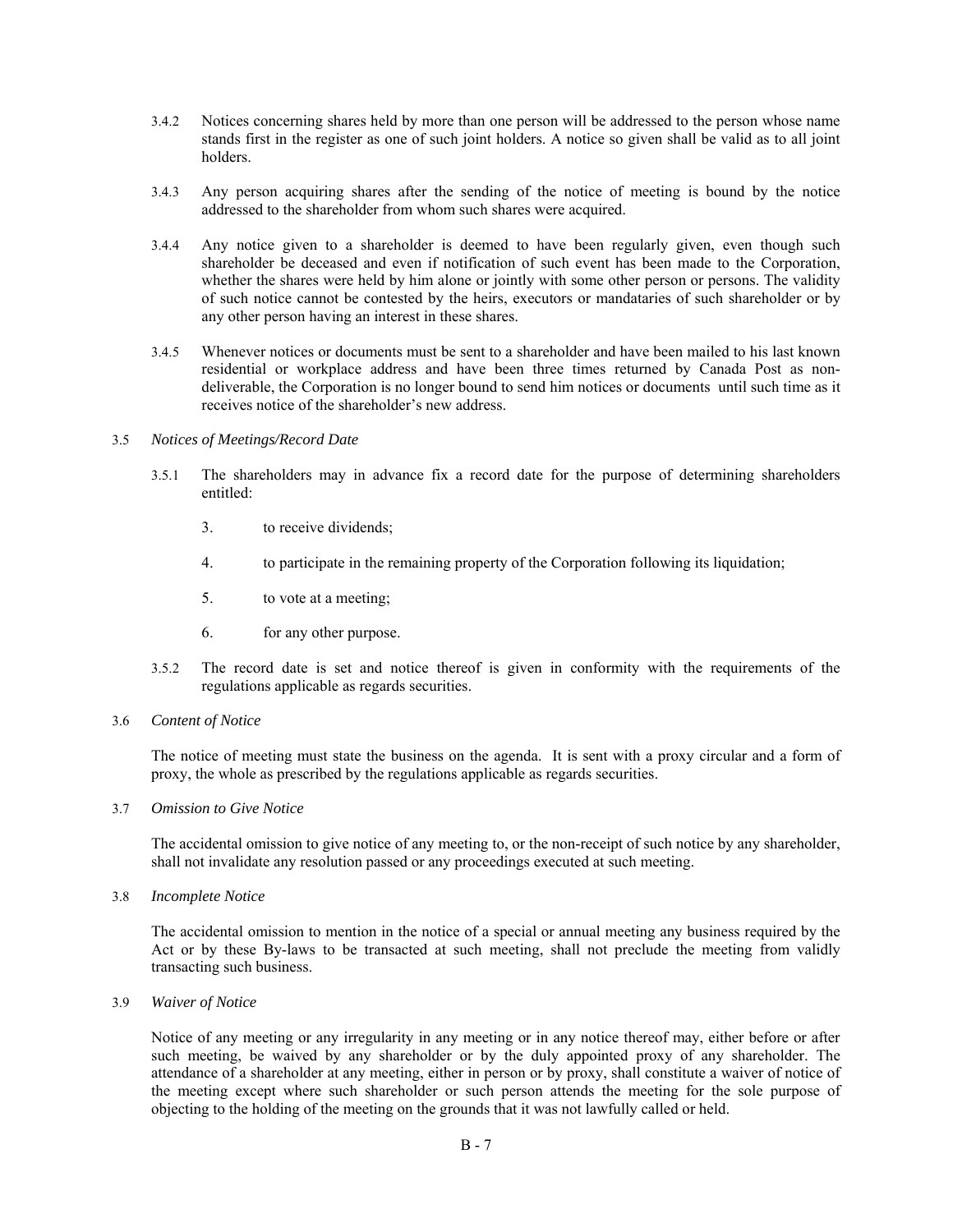#### 3.10 *Quorum*

Two individuals, whether shareholders or proxyholders, personally present and representing personally or by proxy 5 % of the issued and outstanding shares of the Corporation carrying the right to vote at the meeting, shall constitute the necessary quorum for the transaction of business at any meeting of shareholders.

#### 3.11 *Attendance at a Meeting by Electronic Means*

- 3.11.1 If the Directors so allow by resolution:
	- 7. any person entitled to attend a meeting of shareholders may participate in the meeting by means of equipment enabling all participants to communicate directly with one another during the meeting. A person participating in a meeting by such means is deemed to be present at the meeting;
	- 8. a shareholders meeting may be held solely by means of equipment enabling all participants to communicate directly with one another.
- 3.11.2 Any shareholder participating in a shareholders meeting by means of equipment enabling all participants to communicate directly with one another may vote by any means enabling votes to be cast in a way that allows them to be verified afterwards and protects the secrecy of the vote when a secret ballot has been requested.

#### 3.12 *Permanency of Quorum*

If a quorum is present at the opening of a meeting of shareholders, the meeting may be validly held notwithstanding that the quorum is not present throughout the meeting.

#### 3.13 *Adjournment*

Whether or not a quorum is present, a meeting of shareholders may be adjourned from time to time by the vote of the majority of shareholders then personally present or represented by proxy. Any such adjourned meeting may be held on the date and at the place and time fixed and announced at the original meeting by such shareholders, without further notice if a quorum is present. If a quorum is not present, a written notice of at least 10 clear days shall be given of the date, place and time of the adjourned meeting. At any such adjourned meeting at which a quorum is present, any business that might have been transacted at the meeting before the adjournment may then be transacted. If there is no quorum at the adjourned meeting, the original meeting shall be deemed to have terminated immediately after the adjournment.

#### 3.14 *Votes and Qualification*

- 3.14.1 Except as otherwise provided in the Act, in the articles or in this By-law, each share entitles the holder thereof to one vote at a meeting of shareholders.
- 3.14.2 The shareholders of record entitled to vote at any meeting of shareholders and the number of shares carrying the right to vote held by them, respectively, shall be determined according to the Corporation's securities register of such voting shares at the record date.
- 3.14.3 If two or more persons hold shares jointly, one of those holders present at a meeting of shareholders may in the absence of the others vote the shares. But if two or more of those persons are present, in person or by proxy, they shall vote as one on the shares jointly held by them.

#### 3.15 *Proxy*

3.15.1 Votes may be given either personally by the shareholder or by his or her proxyholder. Any person, whether or not a shareholder of the corporation, may be appointed a proxyholder.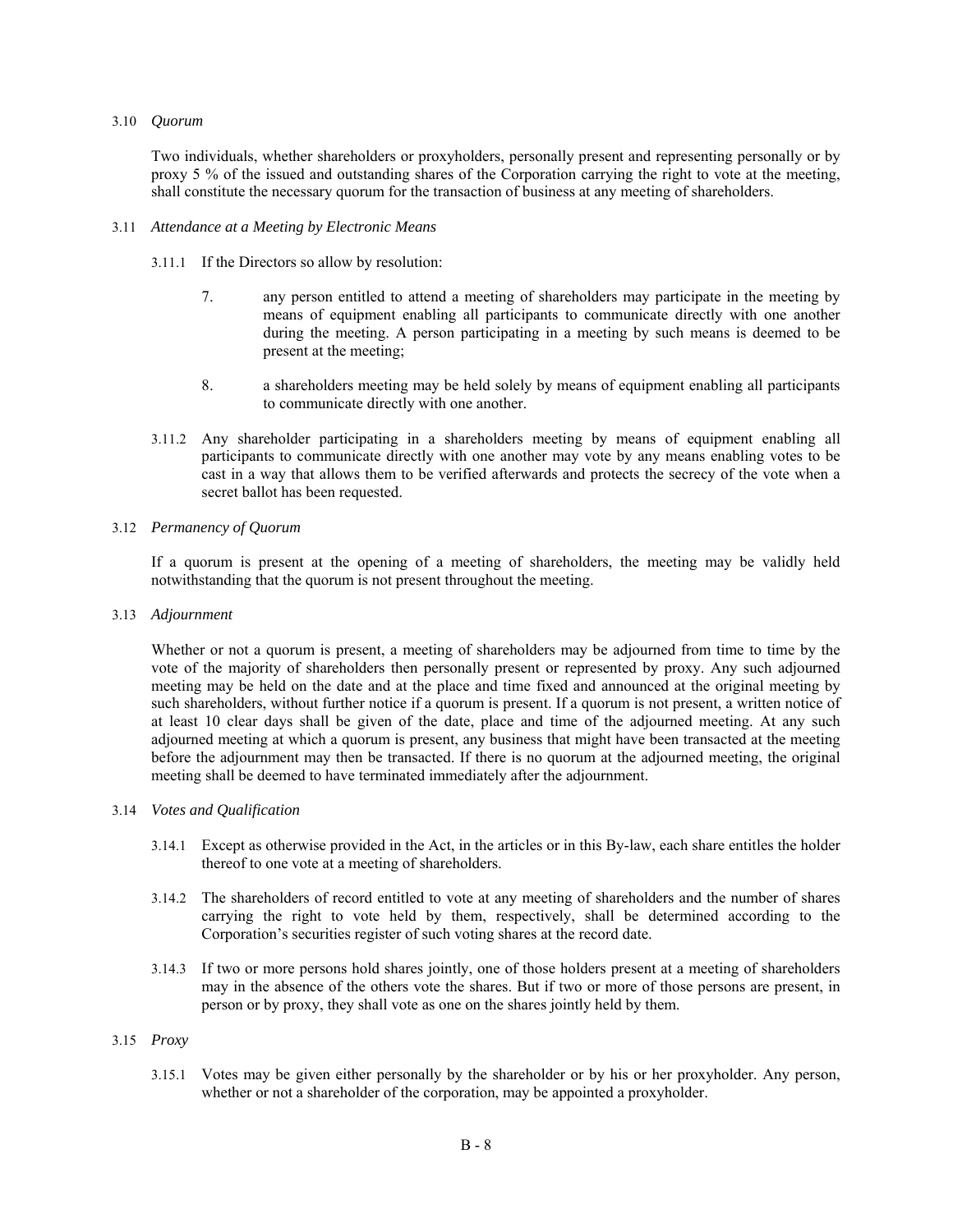- 3.15.2 Except as otherwise mentioned in the notice calling the meeting, such proxy shall be filed with the Secretary of the Corporation before the meeting is held or with the secretary of the meeting at such meeting.
- 3.15.3 A natural person authorized by a resolution of the board of Directors or of the management of a shareholder who is a legal person or a Group may participate in and vote at a shareholders meeting.
- 3.15.4 A person acting for a shareholder as administrator of the property of others may participate in and vote at a shareholders meeting.

#### 3.16 *Chair of the Meeting*

- 3.16.1 Any person appointed by the Board shall preside meetings of shareholders.
- 3.16.2 If the designated person is unable or refuses to act as chair, the President of the Corporation shall preside the meeting. If he is unable or refuses to act as chair, a shareholder who is also a Vice-President of the Corporation, or in the absence of a Vice-President holding such qualifications, a shareholder elected by the meeting shall preside.

#### 3.17 *Secretary of the Meeting*

The Secretary of the Corporation, or in his or her absence, an Assistant-Secretary, or in their absence, a person appointed by the chair of the meeting shall act as secretary.

3.18 *Scrutineers* 

The chair of a meeting of shareholders may appoint one or more persons to act thereat as scrutineers.

3.19 *Proceedings of Meetings* 

The chair of the meeting of shareholders shall direct the proceedings and oversee the due dispatch of the meeting. He determines the rules of procedure in a reasonable and impartial manner in accordance with the customary rules of meetings. He decides all matters. His or her decisions are final and bind the shareholders unless they are reversed by a show of hands of two-thirds of the votes cast on the matter. In this latter case, the provisions of **paragraph 3.21**.

#### 3.20 *Determination of Matters*

Unless otherwise provided by the Act, the articles or the By-laws of the Corporation, any matters brought before a meeting of shareholders shall be decided by a majority of the votes validly cast thereon and, in case of an equality of votes, the chair of the meeting shall be entitled to a second or casting vote.

#### 3.21 *Show of Hands*

- 3.21.1 Except as otherwise provided by the Act, the articles or any By-law of the Corporation, unless a ballot is demanded, voting shall be by show of hands. At a shareholders meeting, unless a vote is demanded, a declaration by the chair of the meeting that a resolution of the shareholders has been carried and that an entry to that effect has been made in the minutes of the meeting is, in the absence of any evidence to the contrary, proof of that fact, without it being necessary to prove the number or proportion of the votes recorded for and against the resolution.
- 3.21.2 A proxyholder has the same rights as the shareholder represented to speak at a shareholders meeting in respect of any matter and to vote at the meeting. However, a proxyholder who has conflicting instructions from more than one shareholder may not vote by a show of hands.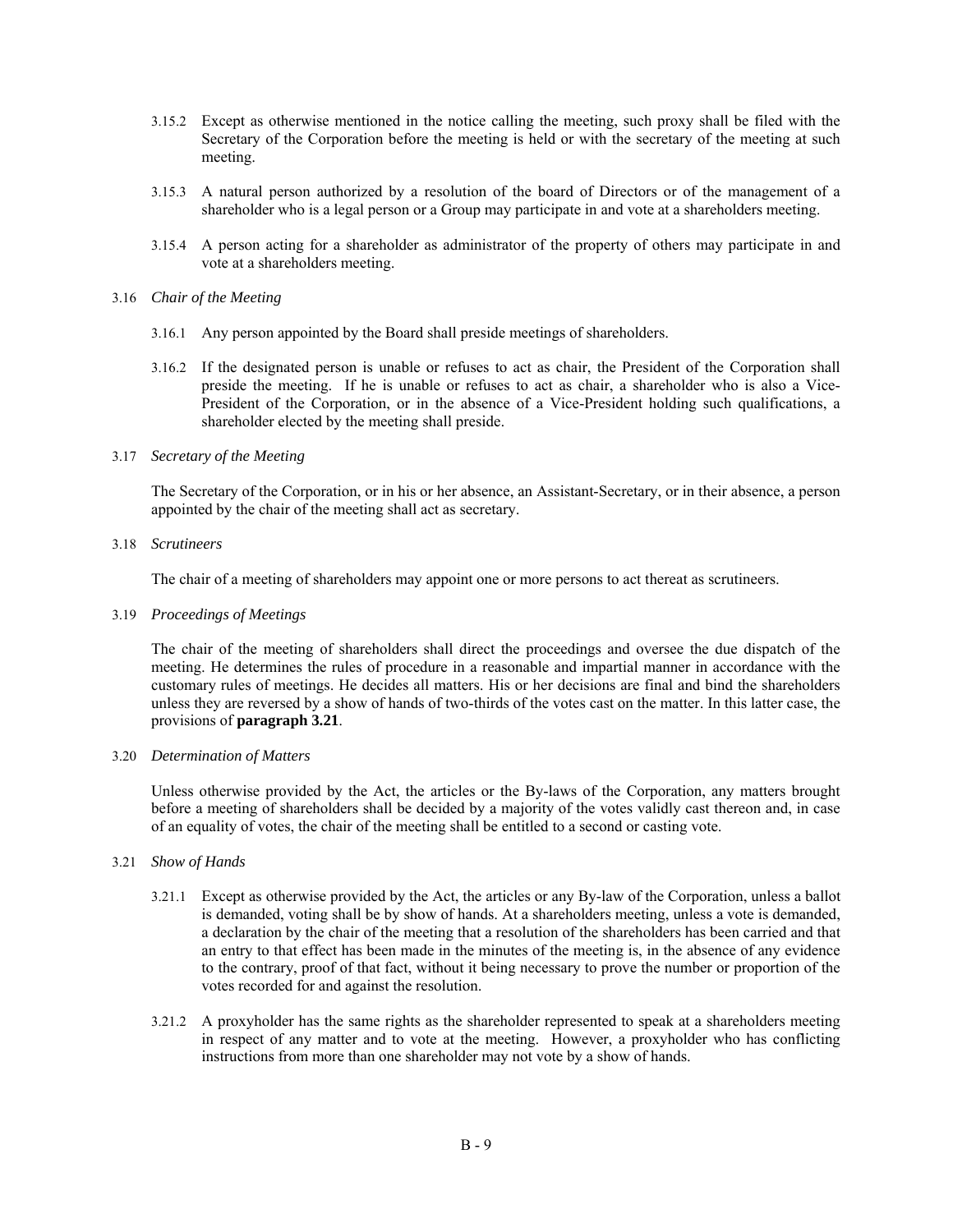#### 3.22 *Vote by Ballot*

- 3.22.1 A shareholder entitled to vote or a proxyholder may demand a ballot either before or after the vote by a show of hands. The shareholder or the proxyholder hands the scrutineers a ballot on which he inscribes his name and his vote.
- 3.22.2 A corporation must, for at least three months after a shareholders meeting, keep at its head office the ballots cast and the proxies presented at the meeting.
- 3.22.3 Any shareholder or proxyholder who was entitled to vote at the meeting may, without charge, inspect the ballots and proxies kept by the corporation.

#### 3.23 *Meetings of Holders of Non-Voting Shares*

In cases where the Act provides that the holders of non-voting shares of a class or series are entitled to vote in spite of the fact that such shares do not usually confer the right to vote, the above provisions relating to meetings of shareholders shall apply with the necessary modifications.

#### 3.24 *One Shareholder Meeting*

If the Corporation has only one shareholder, or only one holder of any class or series of shares, the shareholder present in person or by proxy shall constitute the quorum and the meeting. A resolution in writing signed by the sole shareholder of the Corporation or by all the shareholders entitled to vote on the resolution is as valid as if it had been passed at a shareholders meeting. The resolution must be kept with the minutes of the shareholders meeting.

#### 3.25 *Shareholder Proposals*

- 3.25.1 Any holder or beneficiary of voting shares may submit to the Board notice of any matter the person proposes to raise at an annual shareholders meeting.
- 3.25.2 The number of proposals presented by a person for a meeting may not exceed the number prescribed by government regulation.
- 3.25.3 The provisions of sections 194 to 206 of the Act and the government regulations relating to such proposals apply to their submission.

#### **SECTION 4 – DIRECTORS**

#### 4.1 *Number*

Subject to subsequent amendments in accordance with the Act:

- 4.1.1 the Corporation shall be managed by a Board consisting of a fixed or variable number of Directors as provided in the articles;
- 4.1.2 if the number of members is variable, it shall be determined from time to time by a resolution of the Board or by an ordinary resolution of the shareholders, but no decrease in the number of Directors shall shorten the term of incumbent Directors.

#### 4.2 *Qualification*

Unless the articles otherwise provide, a Director need not be a shareholder of the Corporation. A Director shall be not less than 18 years of age.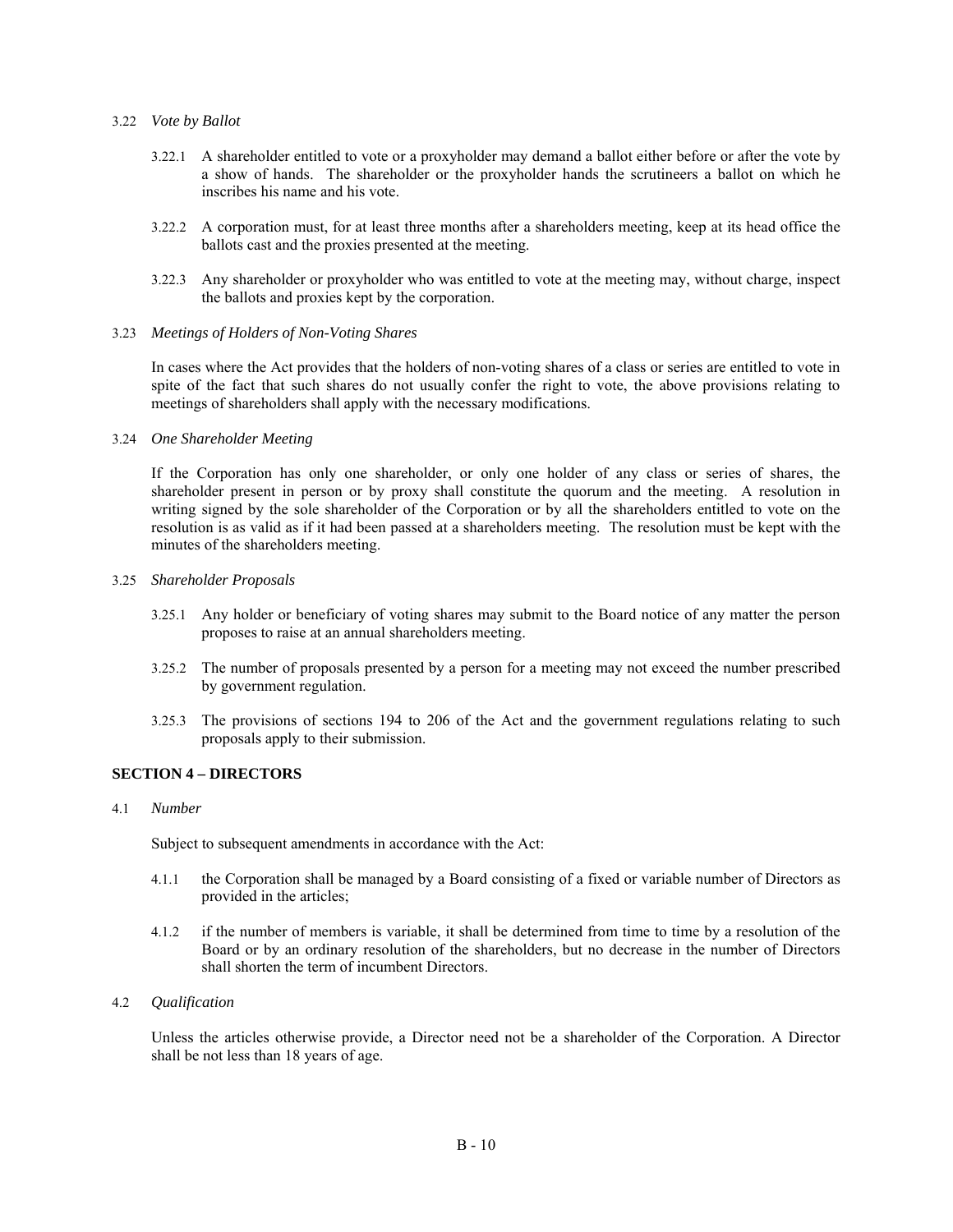#### 4.3 *Election and Term of Office*

Except as otherwise provided in the articles, the Directors are elected by the shareholders at the annual meeting and the retiring Directors qualify for re-election. This election is made by a show of hands unless a ballot is requested in accordance with the provisions of **subsection 3.22**. If the election of the Directors is not held at the annual meeting, it may be held at a subsequent special meeting duly called for that purpose. Despite the expiry of a Director's term, the Director, unless he or she resigns, remains in office until reelected or replaced.

#### 4.4 *Vacancies*

So long as a quorum remains, the continuing Directors may act notwithstanding any vacancy on the Board; they may also elect a new Director to fill a vacancy. The shareholders entitled to vote may also elect Directors to fill vacancies at any special meeting at which such vacancies have been created or at any special meeting duly called for the purpose of filling such vacancies. If by reason of vacancies the number of Directors in office is less than a quorum, a special meeting of shareholders shall be called, in accordance with the provisions of **subsection 3.2**.

#### 4.5 *Remuneration*

- 4.5.1 The Board determines the remuneration of the Corporation's Directors and Officers.
- 4.5.2 Furthermore, the Board determines the payroll of the employees and other agents of the Corporation. From then on, the President or any other person named by the Board fix the remuneration of such employees and agents. The President or such other person then files the report on such determination with the Board.
- 4.5.3 The Directors shall also have the right to be reimbursed of all traveling expenses incurred by them in order to be present at meetings of the Board as well as any other expenses incurred in the course of the business of the Corporation.

#### 4.6 *Ceasing to Hold Office*

A Director ceases to hold office when:

- 4.6.1 he or she dies or resigns; or
- 4.6.2 he or she is removed from office by the shareholders who have an exclusive right to elect him; or
- 4.6.3 he or she has the status of bankrupt, or is insolvent or has made a proposal to his or her creditors; or
- 4.6.4 he or she is under a protective supervision of persons of full age as provided for in the *Civil Code of Quebec*; or
- 4.6.5 if the court prohibits such person from holding office; or
- 4.6.6 he or she is of unsound mind and has been so found by a court in Canada or elsewhere.

Nevertheless, any act made in good faith by a Director after the end of his or her term shall be valid.

4.7 *Resignation* 

A Director may resign at any time. The resignation of a Director becomes effective at the time the Director's written resignation is received by the Corporation, or at the time specified in the resignation, whichever is later.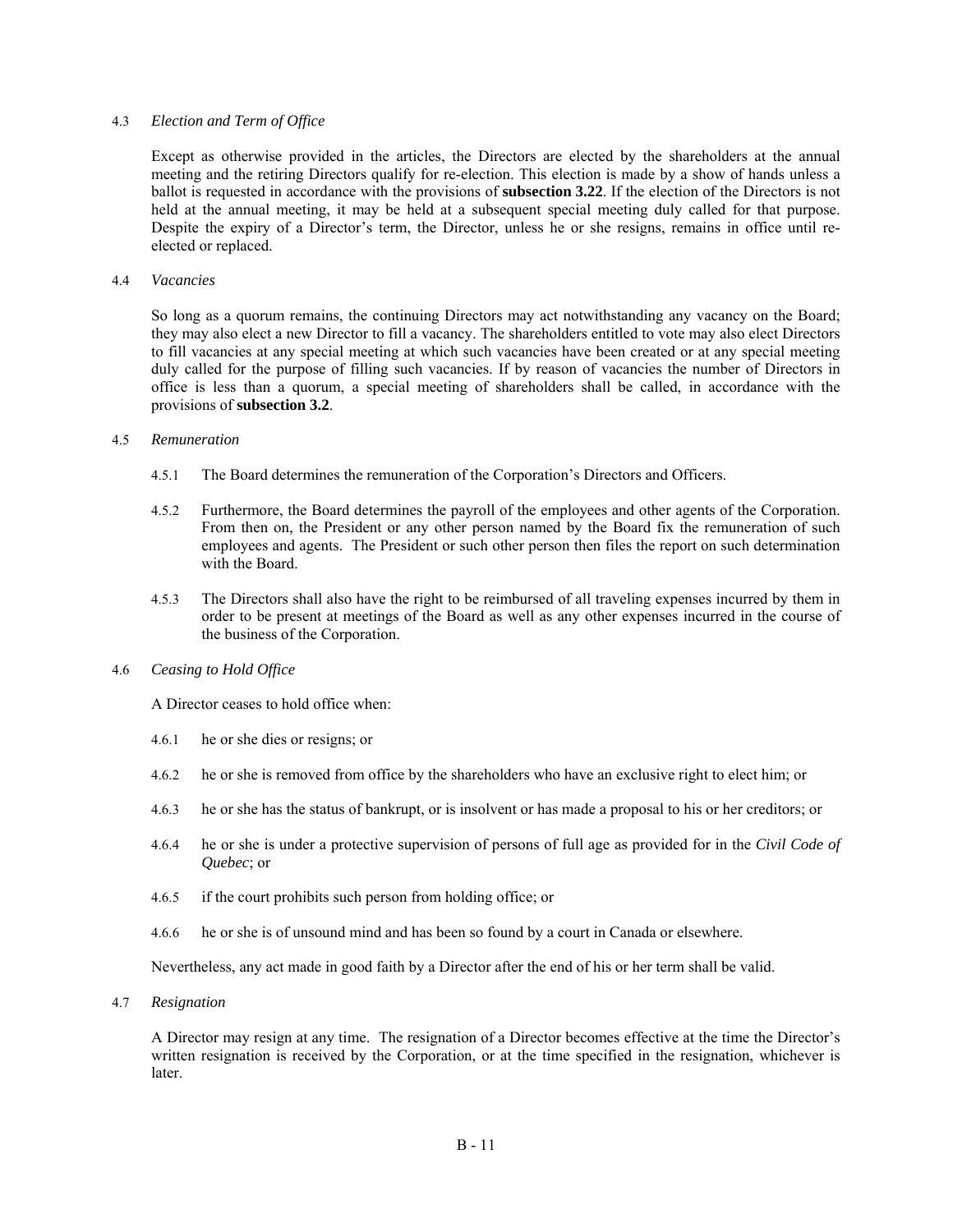#### 4.8 *Removal from Office*

- 4.8.1 The shareholders may by ordinary resolution at a special meeting remove any Ddirector or Directors.
- 4.8.2 If certain shareholders have an exclusive right to elect one or more Directors, a Director so elected may only be removed by ordinary resolution of those shareholders.
- 4.8.3 A Director whose removal is to be proposed at a shareholders meeting may attend the meeting and be heard or, if not in attendance, may explain, in a written statement read by the person presiding over the meeting or made available to the shareholders before or at the meeting, why he or she opposes the resolution proposing his or her removal.
- 4.8.4 A vacancy created by the removal of a Director may be filled at the shareholders meeting at which the Director is removed or, if it is not, at a subsequent meeting of the board of Directors.

#### 4.9 *General Powers of Directors*

- 4.9.1 The Board exercises all the powers necessary to manage, or supervise the management of, the business and affairs of the Corporation.
- 4.9.2 Except to the extent provided by law, such powers may be exercised without shareholder approval and may be delegated to a Director, an Officer or one or more committees of the Board.
- 4.9.3 The Board may designate the offices of the Corporation, appoint Directors or other persons as Officers and specify their functions.
- 4.9.4 The Board may create one or more committees made up of Directors.
- 4.9.5 The Board may also create advisory committees.
- 4.10 *Duties of the Directors and Officers*

In the exercise of their functions, the Directors and Officers are dutybound toward the Corporation to act with prudence and diligence, honesty and loyalty and in the interest of the Corporation.

4.11 *Liability of Directors and Officers* 

No Director or Officer of the Corporation shall be liable for any losses, expenses or damages incurred by the Corporation in the performance of his or her duties, save in the case of his or her own gross negligence or willful omission.

# **SECTION 5 – DISCLOSURE OF INTEREST**

- 5.1 *Disclosure of Interest* 
	- 5.1.1 A Director or Officer of the Corporation must disclose the nature and value of any interest he or she has in a contract or transaction to which the Corporation is a party.
	- 5.1.2 For the purposes of this **SECTION 5**, "interest" means any financial stake in a contract or transaction that may reasonably be considered likely to influence decision-making. Furthermore, a proposed contract or a proposed transaction, including related negotiations, is considered a contract or transaction.
	- 5.1.3 A Director or an Officer must disclose any contract or transaction to which the Corporation and any of the following are a party:
		- 9. an associate of the Director or Officer;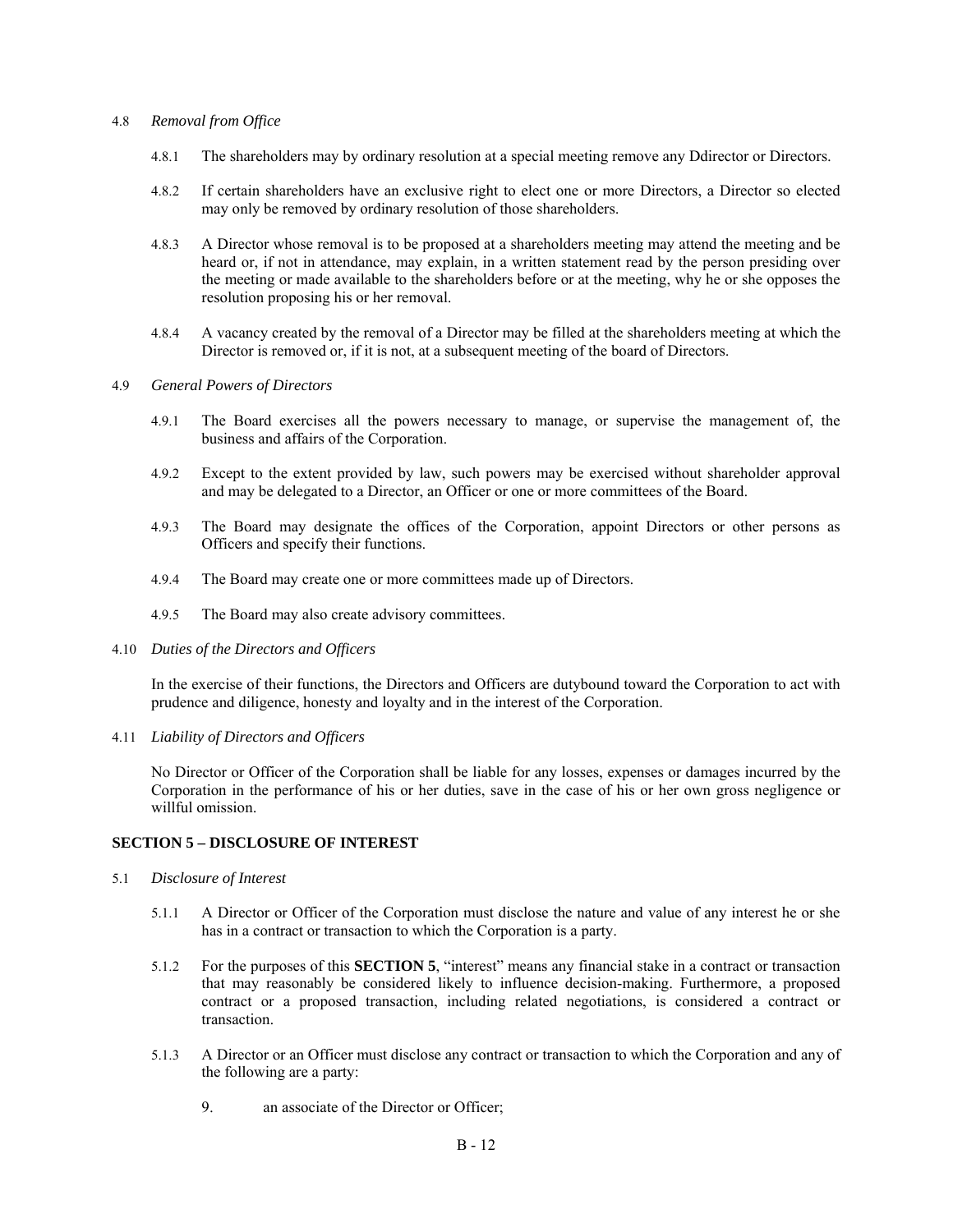- 10. a Group of which the Director or Officer is a Director or Officer;
- 11. a Group in which the Director or Officer or an associate of the Director or Officer has an interest.
- 5.1.4 The Director or Officer satisfies the requirement if he or she discloses, in a case specified in **subparagraph 10**, the Directorship or office held within the Group or, in a case specified in **subparagraph 11**, the nature and value of the interest he or she or his or her associate has in the Group.
- 5.1.5 The disclosure required by **paragraphs 5.1.1** and **5.1.2** must be made even in the case of a contract or transaction that does not require approval by the Board.
- 5.1.6 No Director may vote on a resolution to approve, amend or terminate the contract or transaction described in **paragraph 5.1.1** and **5.1.3** or be present during deliberations concerning the approval, amendment or termination of such a contract or transaction unless the contract or transaction:
	- 12. relates primarily to the remuneration of the Director or an associate of the Director as a Director of the Corporation or an Affiliate of the Corporation;
	- 13. is a) for indemnity a Director or Officer of the Corporation, a former Director or Officer of the Corporation, a mandatary, or any other person who acts or acted at the Corporation's request as a director or officer of another Group, or b) for liability insurance it may purchase and maintain; or
	- 14. is with an Affiliate of the Corporation, and the sole interest of the Director is as a director or officer of the Affiliate.

#### 5.2 *Opinion of Expert*

A Director is presumed to have fulfilled the obligation to act with prudence and diligence if the Director relied, in good faith and based on reasonable grounds, on a report, information or an opinion provided by:

- 5.2.1 an Officer of the Corporation who the Director believes to be reliable and competent in the functions performed;
- 5.2.2 legal counsel, professional accountants or other persons retained by the Corporation as to matters involving skills or expertise the Director believes are matters within the particular person's professional or expert competence or as to which the particular person merits confidence; or
- 5.2.3 a committee of the Board of which the Director is not a member if the Director believes the committee merits confidence.

#### **SECTION 6 – MEETINGS OF THE BOARD**

6.1 *Regular Meetings* 

The Board shall, without notice, immediately after an annual meeting of shareholders, and at the same place, or immediately after a special meeting of shareholders at which Directors were elected, and at the same place, hold a meeting in order to appoint the new Officers of the Corporation, if applicable, and to transact any other business brought before the Board.

- 6.2 *Other Meetings* 
	- 6.2.1 Other meetings of the Board may be held at any time and at any place, either at the call of the President of the Board, the President of the Corporation, one of the Vice-Presidents or of any two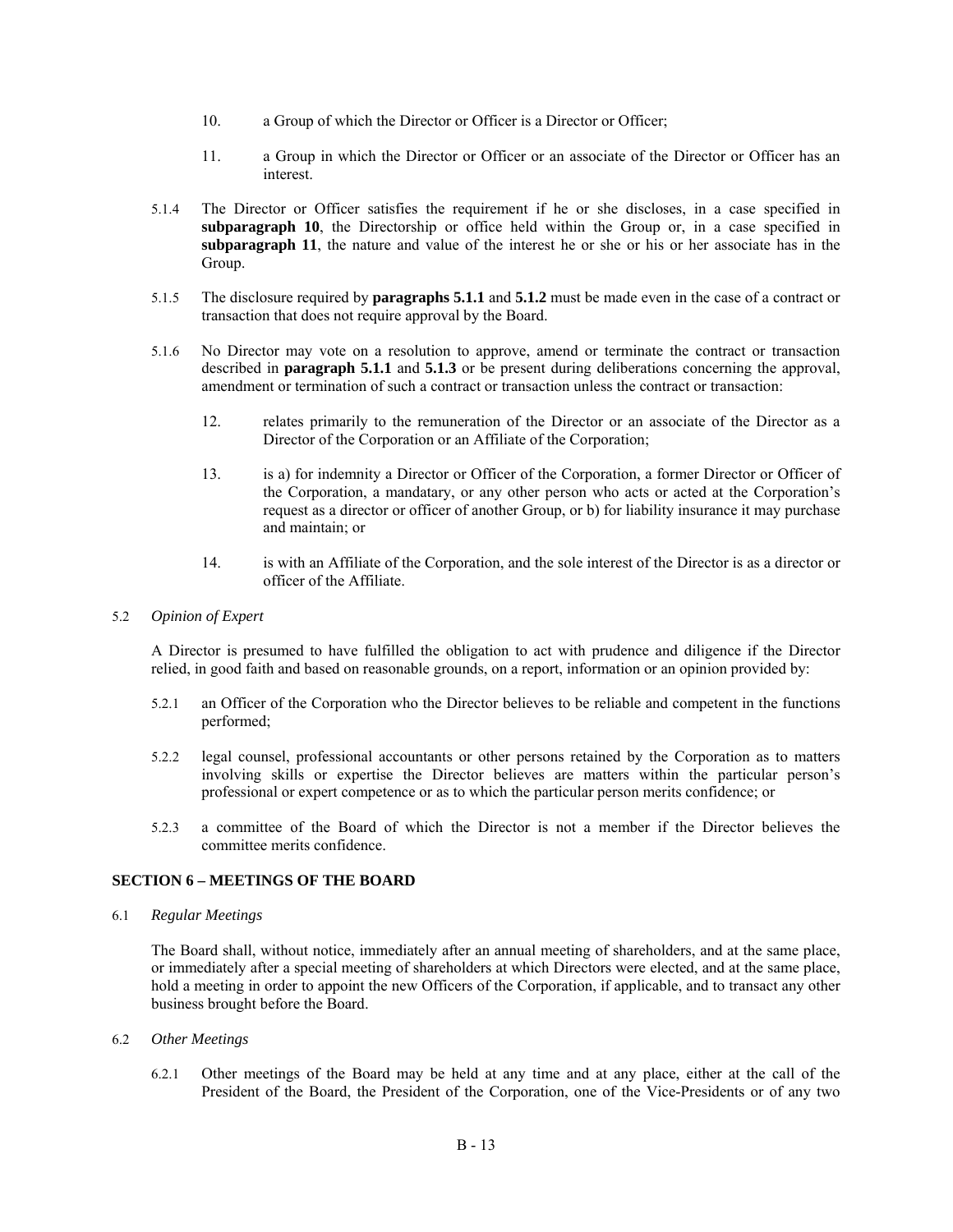Directors, provided that a notice be given to each Director, or without notice, if all the Directors are present or have waived in writing notice of the meeting.

6.2.2 Meetings of the Board may be held by means of equipment enabling all participants to communicate directly with one another. The notice of meeting must mention such possibility. The participants are deemed to be present at the meeting.

#### 6.3 *Notice of Meetings*

- 6.3.1 A notice of meeting shall be sufficient if it indicates the date, time and place of the meeting and if it is sent:
	- 15. by letter, at least 10 clear days before the meeting if the meeting is to be held at a predetermined place;
	- 16. by fax, by e-mail or by messenger service, at least two days before the meeting, if the meeting is to be held by equipment enabling all participants to communicate directly with one another
	- 17. in case of an emergency, by e-mail at least 24 hours before the meeting whether such meeting is to be held at a predetermined place or by electronic means, notably by telephone.
- 6.3.2 The notice of meeting shall be sent at the last known business or residential address of the Director. Notice of a meeting shall be given by the Secretary or by such other Officer as the President of the Corporation or the Directors may designate. The notice need not be signed manually. The business to be transacted at the meeting need not be mentioned in the notice unless it bears on the powers of the Board:
	- 18. to submit to the shareholders any question or matter requiring their approval;
	- 19. to fill a vacancy among the Directors or in the office of auditor or to appoint additional Directors;
	- 20. to appoint the president of the Corporation, the chair of the board of Directors, the chief executive Officer, the chief operating Officer or the chief financial Officer regardless of their title, and to determine their remuneration;
	- 21. to authorize the issue of shares;
	- 22. to declare dividends;
	- 23. to acquire, including by purchase, redemption or exchange, shares issued by the Corporation;
	- 24. to split, consolidate or convert shares;
	- 25. to authorize the payment of a commission to a person who purchases shares or other securities of the Corporation, or procures or agrees to procure purchasers for those shares or securities;
	- 26. to approve the financial statements presented at the annual meetings of shareholders;
	- 27. to adopt, amend or repeal by-laws;
	- 28. to authorize the confiscation of shares;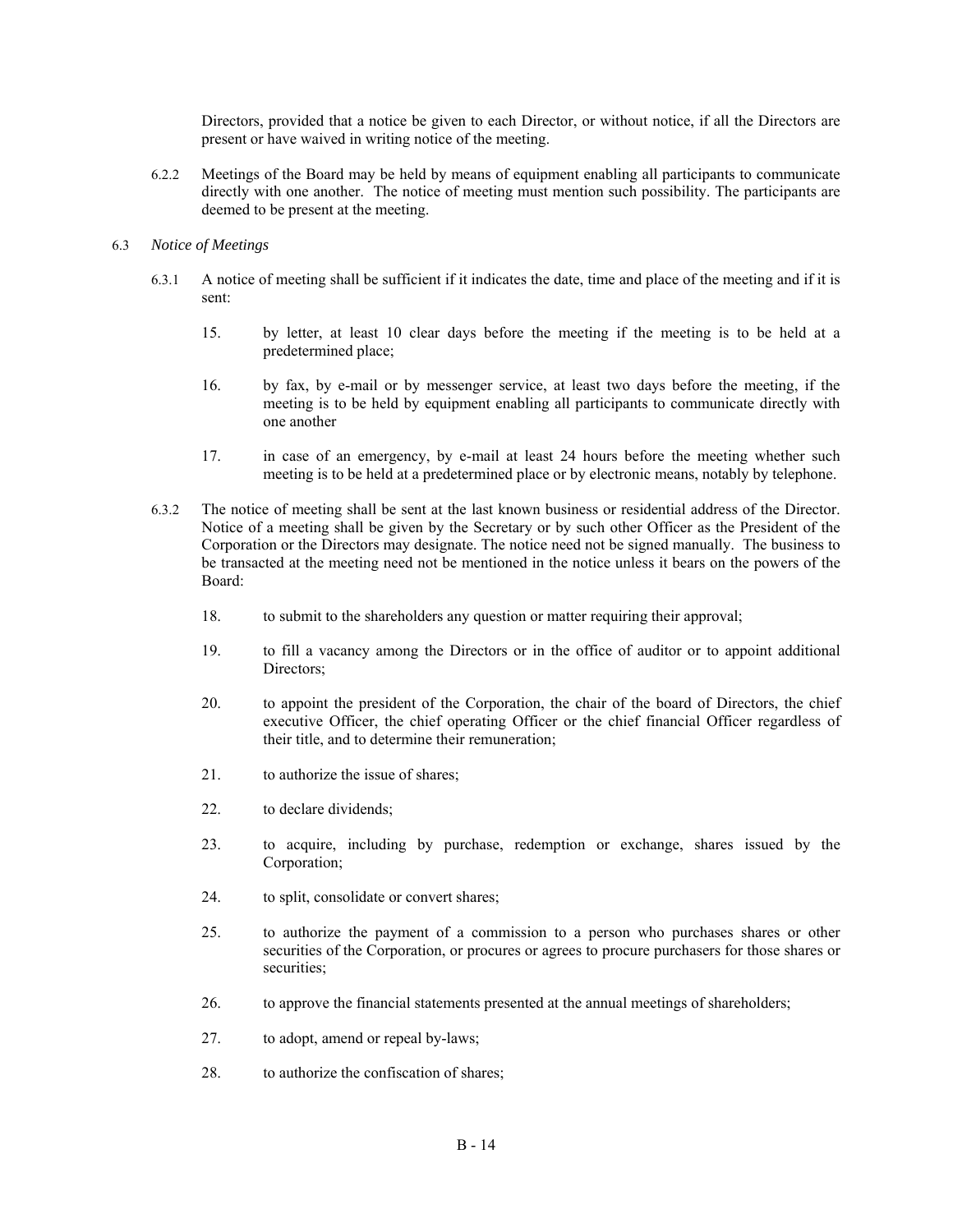- 29. to approve articles of amendment allowing a class of unissued shares to be divided into series, and to determine the designation of and the rights and restrictions attaching to those shares; or
- 30. to approve a short-form amalgamation.
- 6.4 *Quorum*

The majority of the number of Directors fixed as provided for in **paragraph 4.1.2** shall constitute a quorum at any meeting of the Board. A quorum of Directors may exercise all the powers of the Directors despite any vacancy on the Board.

#### 6.5 *Adjournment*

Whether or not a quorum is present, a meeting of the Board may be adjourned from time to time by the vote of a majority of Directors present. Any adjourned meeting may be held on the date and at the place and time fixed and announced at the original meeting by such Directors, without further notice, if a quorum is present. If a quorum is not present, a new notice of the adjourned meeting shall be given. The Directors constituting the quorum at the time of adjournment need not constitute the quorum at the adjourned meeting. If there is no quorum at the adjourned meeting, the original meeting shall be deemed to have terminated immediately after the adjournment.

#### 6.6 *Votes*

- 6.6.1 Questions arising at any meeting of the Directors shall be decided by a majority of the votes. In case of an equality of votes, the chair of the meeting shall not be entitled to a second or casting vote.
- 6.6.2 A Director who is present at a meeting of the Board or a committee of the Board is deemed to have consented to any resolution passed at the meeting unless:
	- 31. the Director's dissent has been entered in the minutes;
	- 32. the Director sends a written dissent to the secretary of the meeting before the meeting is adjourned; or
	- 33. the Director delivers a written dissent to the chair of the Board, sends it to the chair by any means providing proof of the date of receipt or delivers it to the head office of the Corporation immediately after the meeting is adjourned.
- 6.6.3 A Director is not entitled to dissent after voting for or consenting to a resolution.
- 6.6.4 A Director who was not present at a meeting at which a resolution was passed is deemed to have consented to the resolution unless the Director records his or her dissent in accordance with this subsection within seven days after becoming aware of the resolution.

## 6.7 *Chair's Declaration*

Unless a ballot is demanded, an entry in the minutes of a meeting to the effect that the chair of the meeting declared a resolution to be carried or defeated is, in the absence of evidence to the contrary, proof of the fact without proof of the number or proportion of the votes recorded in favour of or against the resolution.

#### 6.8 *President of the Board*

6.8.1 The President of the Board, if any, shall preside all meetings of the Board. If a President of the Board has not been elected or is unable to act, the President of the Corporation shall preside such meetings.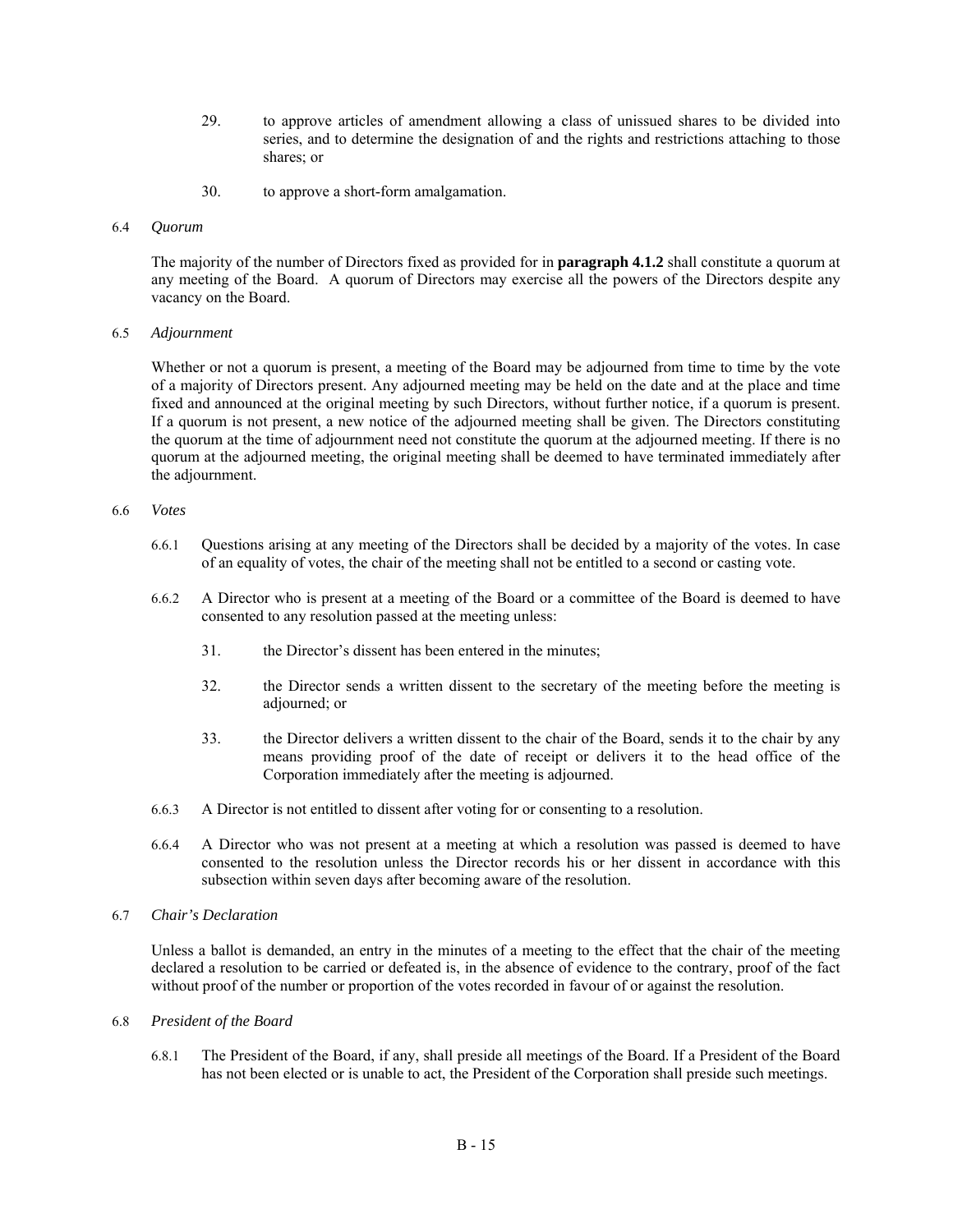- 6.8.2 If the President of the Board and the President of the Corporation are unable to act, a Vice-President who is a member of the Board, failing which, any Director elected by the Board, shall preside the meeting.
- 6.9 *Secretary of the Meeting*

The Secretary, or in his or her absence, an Assistant-Secretary, or in their absence, a person appointed by the chair of the meeting shall act as secretary of the meeting.

6.10 *Waiver of Notice* 

A Director may, in writing, waive a notice of a meeting of the Board. Attendance of a Director at a meeting of the Board is a waiver of notice of the meeting unless the Director attends the meeting for the sole purpose of objecting to the holding of the meeting on the grounds that it was not lawfully called.

#### 6.11 *Validity of Acts of Directors*

Even where a defect in the election or appointment of a Director or of a person acting as such is discovered afterwards, or where it is discovered that a member or members of the Board were disqualified, an act of the Board or of a person acting as a Director is as valid as if each of the concerned persons had been duly elected or appointed or if said person was qualified to be a Director.

#### 6.12 *Resolutions in Writing*

A resolution in writing, signed by all the Directors entitled to vote on the resolution, has the same force as if it had been passed at a meeting of the Board or, as the case may be, of a committee of the Board. A copy of the resolution must be kept with the minutes of meetings of the Board.

#### 6.13 *Emergency Meetings*

The President of the Board, the President of the Corporation or the Secretary may, in their sole discretion, determine that a meeting of the Board must be called on an emergency basis. In such event, a notice of the meeting may be given to the Directors by telephone, by fax, by e-mail or by bailiff, not less than two hours before the holding of the meeting. Such a notice of meeting shall be deemed sufficient.

#### 6.14 *Procedure*

The chair of the meeting oversees its proceedings, submits to the Board the proposals on which a vote must be taken and generally determines rules of procedure in a reasonable and impartial manner in accordance with the customary rules of meetings. Upon the failure by the chair of the meeting to submit a proposal, a Director may do so before the adjournment or the termination of the meeting and if the proposal falls within the purview of the Board, it shall be seized of the proposal which need not be seconded. For such purpose, the agenda of a meeting of the Board is deemed to contain a period allowing Directors to present their proposals.

# **SECTION 7 – OFFICERS AND AGENTS**

#### 7.1 *Officers*

The Board appoints the Officers as it deems fit. The Officers may consist, without limitation, of a President of the Corporation, a President of the Board, a chief executive Officer, a chief operating Officer, a chief financial Officer, one or more Vice-Presidents, a Secretary, one or more Assistant-Secretaries, a Treasurer, one or more Assistant-Treasurers, a Secretary-Treasurer and a General Manager.

#### 7.2 *Plurality of Offices*

An Officer may hold several offices but he may not at the same time hold the offices of President and Vice-President of the Corporation.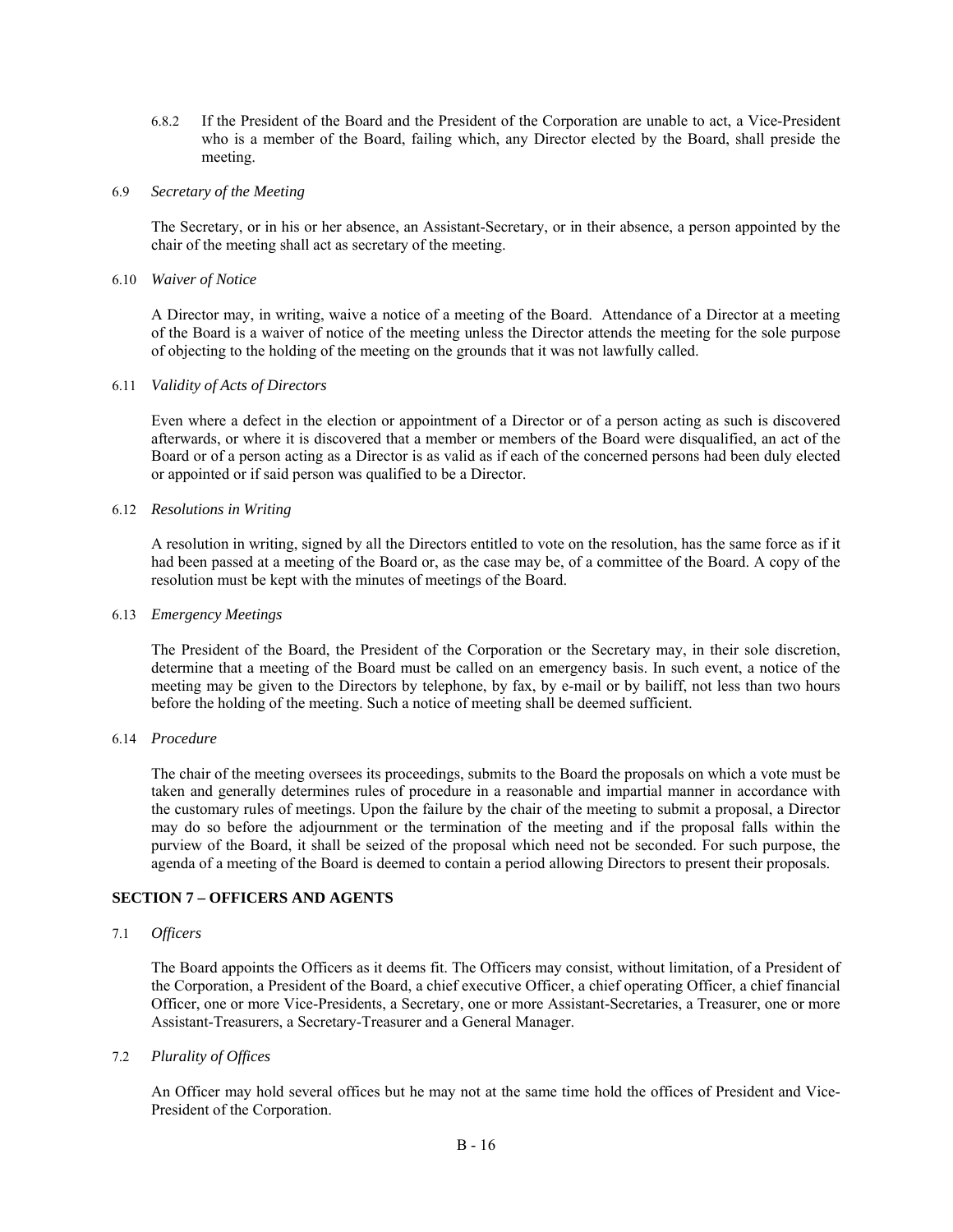#### 7.3 *Appointment of Officers*

If the Board must appoint new Officers following the election of new Directors, it must do so at a meeting held immediately after the annual meeting or a special meeting of shareholders at which the new Directors were elected. If such appointment is not made, the retiring Officers shall continue in office until their successors are appointed.

#### 7.4 *Term of Office*

Unless otherwise decided by the Board at the time of their appointment, the Officers hold their office from the date of their appointment to the date of their removal.

#### 7.5 *Resignation and Removal of Officers*

An Officer may resign at any time by delivering his or her resignation in writing to the President or to the Secretary of the Corporation or to the Directors at a meeting of the Board. An Officer may be removed at any time, either with or without serious reason, by a resolution of the Board.

#### 7.6 *Vacancies*

Vacancies in any office may be filled at any time by the Board.

#### 7.7 *Remuneration*

As mentioned in **subsection 4.5**, the remuneration of Officers of the Corporation is fixed by the Board.

#### 7.8 *Powers and Duties of Officers*

Except as otherwise provided by the Act or these By-laws, each Officer shall have the usual powers and shall perform all the usual duties incident to his or her office, and shall in addition, have such powers and perform such duties as the Board may from time to time delegate and assign to him.

#### 7.9 *President of the Corporation*

- 7.9.1 The President of the Corporation is its chief operating Officer of the Corporation. He must be a member of the Board and he presides over the meetings of the shareholders and of the Board at which he is present, unless a President of the Board has been elected and is present.
- 7.9.2 The President shall exercise such other powers and perform such other duties as the Board may from time to time prescribe.

#### 7.10 *President of the Board*

If a President of the Board is in office, the latter shall preside over the meetings of the Board and the meetings of the shareholders at which he is present. He must be chosen from among the Directors of the Corporation. He shall exercise such other powers and perform such other duties as the Board may from time to time prescribe.

#### 7.11 *Vice-President*

In case of absence or disability of the President of the Board or of the President of the Corporation, the Vice-President or the most senior among the Vice-Presidents, if he qualifies as a Director, presides at all meetings of the Board. A Vice-President shall moreover exercise such other powers and perform such other duties as the Board may from time to time prescribe.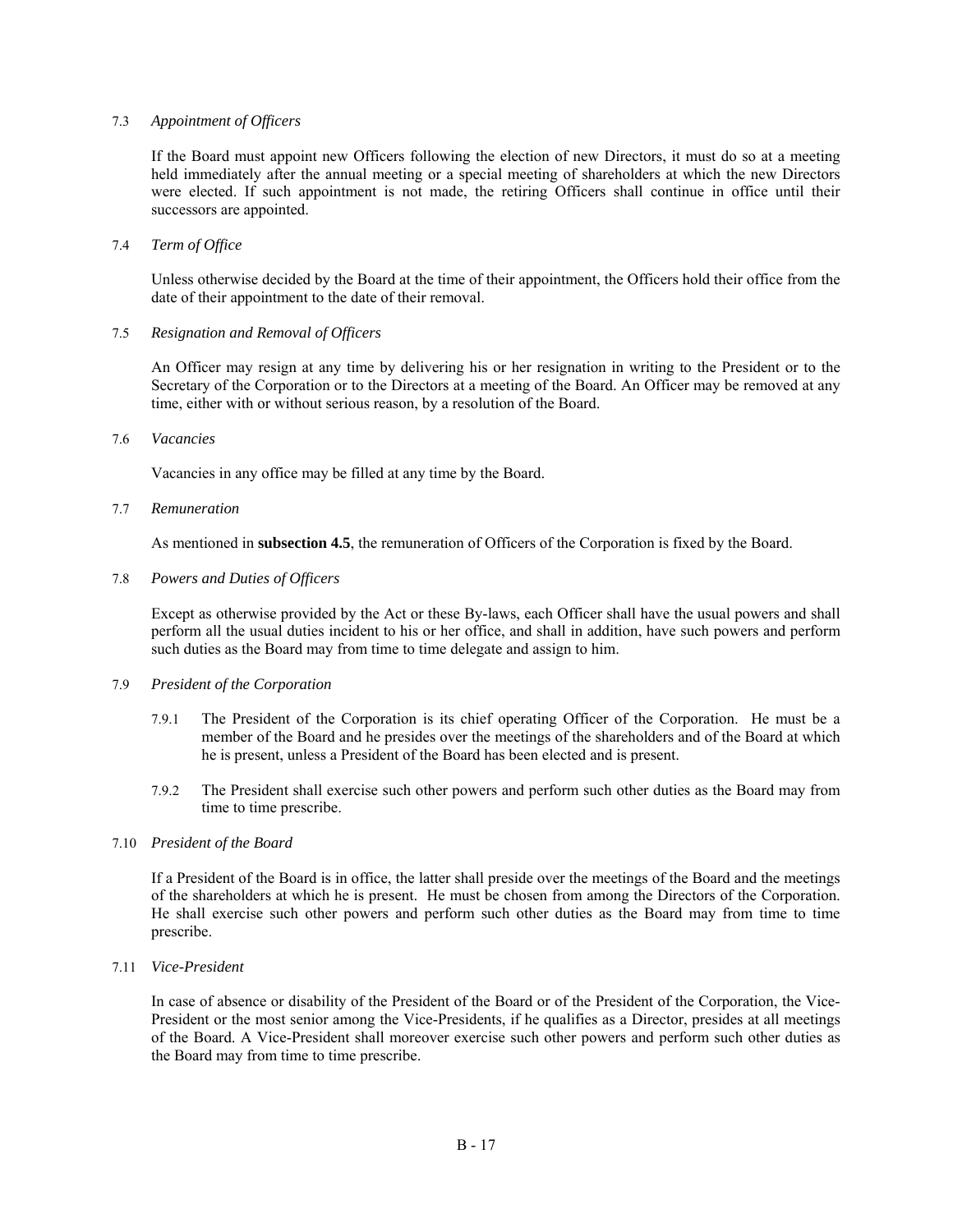#### 7.12 *Secretary*

The Secretary shall attend meetings of the shareholders and of the Board and shall record the proceedings at such meetings in suitable books. He shall give notice of all meetings. He shall be custodian of the seal and of the corporate records, books, documents and archives, etc. of the Corporation. He shall moreover exercise such other powers and perform such other duties as the Board may from time to time prescribe. He is accountable to, and he shall report to the Board. The Secretary shall be ex officio an Assistant-Treasurer.

#### 7.13 *Treasurer*

The Treasurer shall receive all moneys paid to the Corporation. He shall deposit such moneys in the name and to the credit of the Corporation in such financial institution as the Board shall designate. He shall keep or cause to be kept at the office of the Corporation books and records containing accurate and complete account of all transactions affecting the financial position of the Corporation. He shall also at all times exhibit such books and records to any Director of the Corporation upon demand during business hours. He shall moreover exercise such other powers and perform such other duties as the Board may from time to time prescribe. He is accountable to and shall report to the Board. The Treasurer shall be ex officio an Assistant-Secretary.

#### 7.14 *Assistant-Secretary*

An Assistant-Secretary shall exercise such powers and perform such duties as the Board or the Secretary may prescribe from time to time. He shall be responsible and report to the Secretary. In the absence of the Secretary, the Assistant-Secretary shall give notice of and act as secretary at any meeting of shareholders or of Directors.

#### 7.15 *Assistant-Treasurer*

An Assistant-Treasurer shall exercise such powers and perform such duties as the Board or the Treasurer may prescribe from time to time. He shall be responsible and report to the Treasurer.

#### 7.16 *Secretary-Treasurer*

The Board may, by resolution, appoint a Secretary-Treasurer who holds the offices assigned to the Secretary and to the Treasurer.

#### 7.17 *General Manager*

The Board may by resolution appoint a General Manager of the Corporation. The Board determines his or her salary and duties.

#### 7.18 *Agents*

The Board may at any time and from time to time, by resolution, appoint any person to be attorney for the Corporation subject to such conditions as the Board may from time to time determine. Such attorney may be authorized by the Directors to delegate all or any of the powers vested in him. Unless otherwise provided by the Directors, two Officers shall have full authority, for and on behalf of the Corporation, to execute a power of attorney and to deliver it to the attorney appointed by resolution of the Board. The seal of the Corporation may, upon request, be affixed to the power of attorney.

#### **SECTION 8 – INDEMNIFICATION OF DIRECTORS AND OFFICERS**

#### 8.1 *Prosecution by a Third Person*

Subject to **subsection 8.3**, the Corporation must indemnify a Director or Officer of the Corporation, a former Director or Officer of the Corporation, a mandatary, or any other person who acts or acted at the Corporation's request as a Director or Officer of another group against all costs, charges and expenses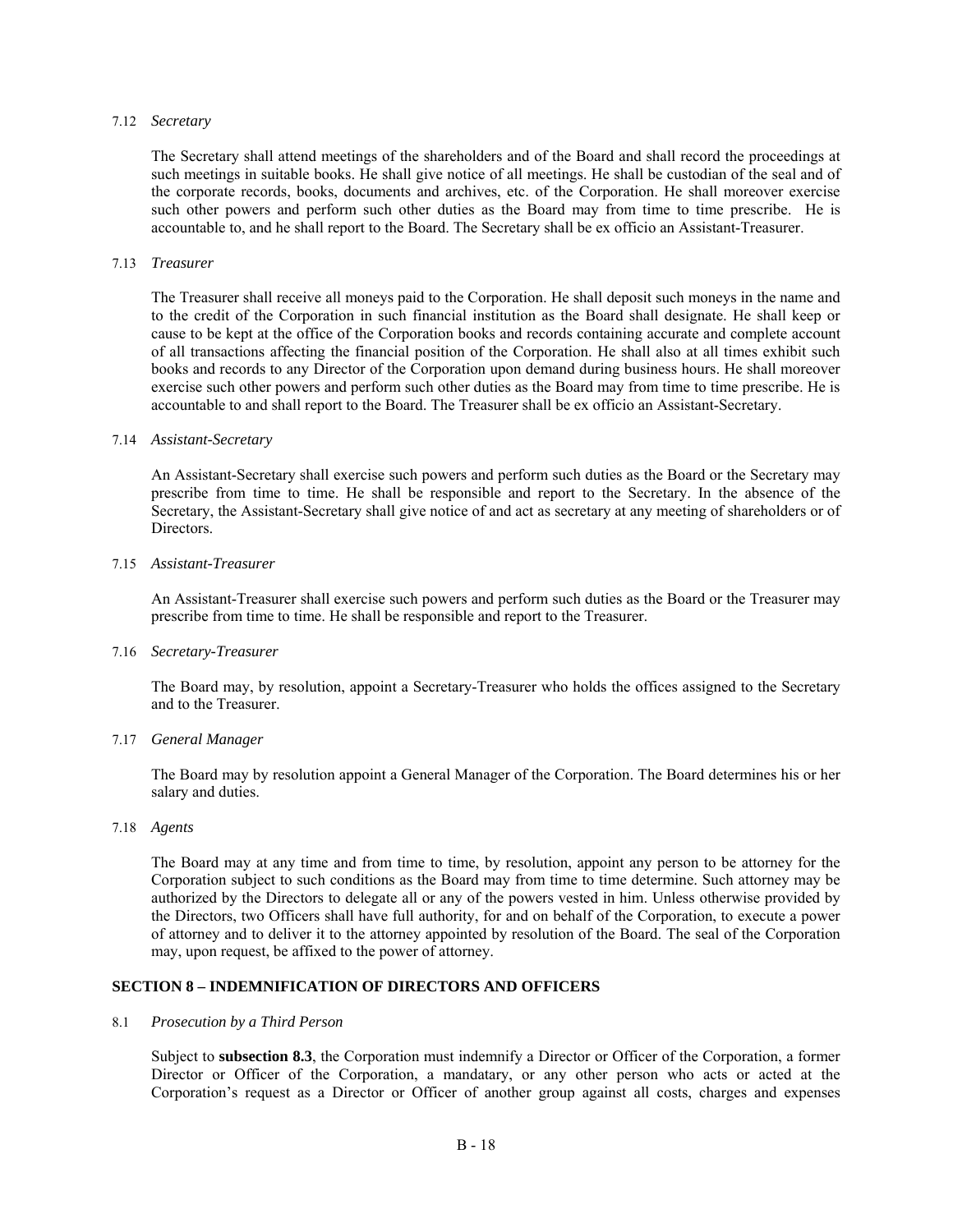reasonably incurred in the exercise of their functions, including an amount paid to settle an action or satisfy a judgment, or arising from any investigative or other proceeding in which the person is involved if:

- 8.1.1 the person acted with honesty and loyalty in the interest of the Corporation or, as the case may be, in the interest of the other group for which the person acted as Director or Officer or in a similar capacity at the Corporation's request; and
- 8.1.2 in the case of a proceeding that is enforced by a monetary penalty, the person had reasonable grounds for believing that his or her conduct was lawful.

#### 8.2 *Advances*

The Corporation must also advance moneys to such a person for the costs, charges and expenses of a proceeding referred to in **subsection 8.1**.

#### 8.3 *Interdiction and Reimbursement*

In the event that a court or any other competent authority judges that the conditions set out in **paragraphs 8.1.1** and **8.1.2** are not fulfilled, the Corporation may not indemnify the person and the person must repay to the Corporation any monies advanced under that section.

#### 8.4 *Prosecution by the Corporation*

A Corporation may, with the approval of the court, in respect of an action by or on behalf of the Corporation or other group referred to in **subsection 8.1**, against a person referred to in that section, advance the necessary monies to the person or indemnify the person against all costs, charges and expenses reasonably incurred by the person in connection with the action, if the person fulfills the conditions set out in that section.

#### 8.5 *Insurance*

A Corporation may purchase and maintain insurance for the benefit of its Directors, Officers and other mandataries against any liability they may incur as such or in their capacity as Directors, Officers or mandataries of another group, if they act or acted in that capacity at the Corporation's request.

#### **SECTION 9 – SEAL**

9.1 *Description* 

The Corporation may have a seal on which its name or designating number is engraved. The adoption of the seal is done by a resolution of the Directors. It shall be authenticated by the signature of the President of the Corporation or of the Secretary.

#### **SECTION 10 – CAPITAL, SHARE CERTIFICATES, TRANSFER OF SHARES AND DIVIDENDS**

10.1 *Issue and Allotment of Shares* 

Shares of the capital of the Corporation may be issued and allotted at such time, in such manner, to such persons or class of persons and upon such terms and conditions as the Directors may from time to time determine by resolution.

#### 10.2 *Issue of Shares with or without Certificates*

Shares issued by a Corporation may be certificated or uncertificated. A certificated share is represented by a paper certificate in registered form, and an uncertificated share is represented by an entry in the securities register in the name of the shareholder.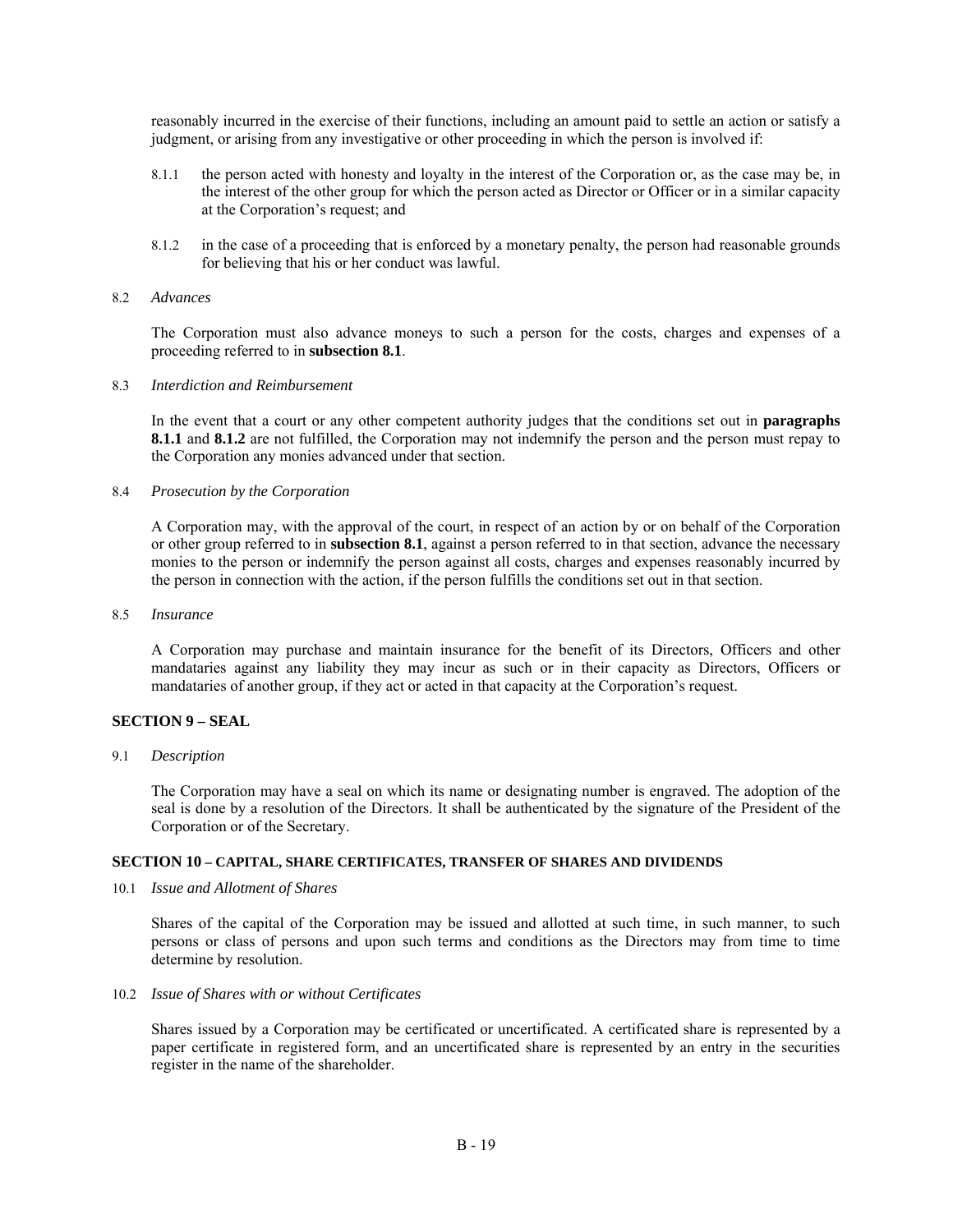#### 10.3 *Share Certificates*

- 10.3.1 If the Corporation issues certificated shares, a shareholder shall be entitled, free of charge, to one or more certificates representing the shares registered in his or her name, provided that in respect of shares held jointly by several persons, the Corporation shall not have to issue more certificates than if such shares were held individually. The form of the certificates must be approved by the Directors. Each certificate shall mention the following:
	- 34. the name of the Corporation;
	- 35. a mention that the Corporation is governed by the Act;
	- 36. the number of shares and their nominal or par value, if any;
	- 37. that there are rights and restrictions attaching to the class or series of the shares represented and that the Corporation will, on request, provide the text of those rights and restrictions to the shareholder, without charge;
	- 38. a mention, if such is the case, that the shares are charged in favour of the Corporation.
- 10.3.2 The certificates must be signed by any of the following Officers: the President of the Board, the President of the Corporation, a Vice-President or the Secretary.
- 10.3.3 If an agent in charge of maintaining the registers is appointed with respect to a class of shares, such agent shall countersign manually any certificate to be issued. In such case, the signature of any Officer referred to above may be printed, engraved or otherwise reproduced.
- 10.4 *Uncertificated Shares*

In the case of uncertificated shares, the Corporation must send the shareholder a written notice containing the information required under the **paragraph 10.3**.

10.5 *Lost, Defaced or Destroyed Certificates* 

If any share certificate is lost, defaced or destroyed, a new certificate may be issued in lieu thereof upon providing adequate security and upon such conditions as the Directors shall deem advisable.

10.6 *Transfer Agent and Agent in Charge of Maintaining the Registers* 

The Board may appoint an individual or a legal person to act as transfer agent or as agent in charge of maintaining the registers for the shares or other securities of the Corporation or for any class or classes thereof.

10.7 *Transfer of Shares - Shareholder in Debt* 

The Board may refuse to authorize the transfer of shares owned by a shareholder in debt to the Corporation.

10.8 *Registered holder* 

Subject to the provisions of the Act, the Corporation has the right to consider the registered holder of any share as the absolute owner thereof and consequently the Corporation may not be compelled to recognize any claim of any third party as to his or her interest in said share.

- 10.9 *Dividends* 
	- 10.9.1 The Board may declare dividends payable in money or property or in fully paid shares, and pay same to the shareholders according to their rights and interest. No unpaid dividend shall bear interest.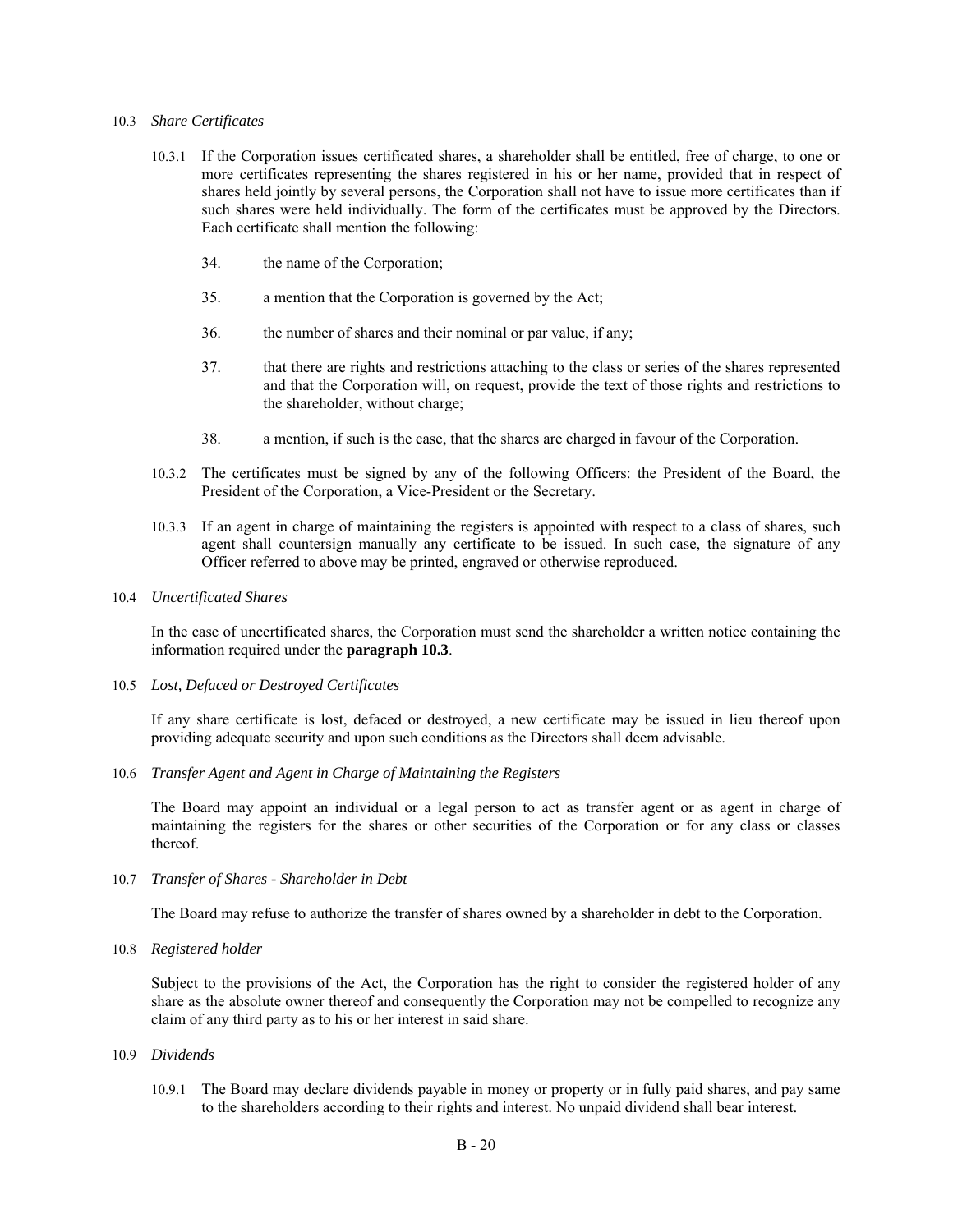10.9.2 Subject to any law of public order to the contrary, any dividend unclaimed by a shareholder more than three years from the date on which it has been declared to be payable shall be forfeited and shall revert to the Corporation.

### **SECTION 11 – BOOKS AND ACCESS THERETO**

- 11.1 *Books of the Corporation* 
	- 11.1.1 The Corporation must prepare and maintain, at its head office, records containing:
		- 39. its articles, its By-laws and the last avis des administrateurs/avis du siege;
		- 40. a copy of its initial declaration, of its last updating annual declaration or of any updating declaration deposited since the last updating annual declaration;
		- 41. minutes of meetings and resolutions of shareholders;
		- 42. the names and domiciles of the Directors, and the dates of the beginning and end of their term of office.
	- 11.1.2 The securities register is kept by the transfer agent or the agent in charge of maintaining the registers.
- 11.2 *Examination of the Books of the Corporation* 
	- 11.2.1 Subject to **subsection 11.3**, the shareholders may examine the Corporation's records during its regular office hours, and obtain extracts from them without charge. They are also entitled, on request and without charge, to one copy of the articles and by-laws and of any unanimous shareholder agreement.
	- 11.2.2 The shareholders of a Corporation may, during the usual office hours of the Corporation, examine the portions of any minutes of the meetings of the board of Directors or of any other document that contain disclosures by Directors or Officers under sections 122 and 123 of the Act.
- 11.3 *Restrictions on Access of the Books of the Corporation* 
	- 11.3.1 The Corporation must prepare and maintain accounting records and records containing the minutes of meetings and resolutions of the Board and its committees. The records must be kept at the Corporation's head office or at any other place designated by the Board.
	- 11.3.2 The Corporation is required to retain all accounting records for a period of six years after the end of the fiscal year to which they relate.
	- 11.3.3 Except as otherwise provided by the Act, only the Directors and the auditor may have access to the records referred to in this **paragraph 11.3**.

### **SECTION 12 – NEGOTIABLE INSTRUMENTS, CONTRACTS, VOTING OF SHARES, JUDICIAL DECLARATIONS**

12.1 *Cheques, Bills of Exchange etc.* 

All cheques, bills of exchange, promissory notes and other negotiable instruments shall be signed by the person or Officer designated by the Board. Unless a resolution to the contrary is passed by the Board, all endorsements of cheques, bills of exchange, promissory notes or other negotiable instruments payable to the Corporation shall be for collection and for deposit to the credit of the Corporation with a duly authorized financial institution. These endorsements may be made by means of a rubber stamp or other devices.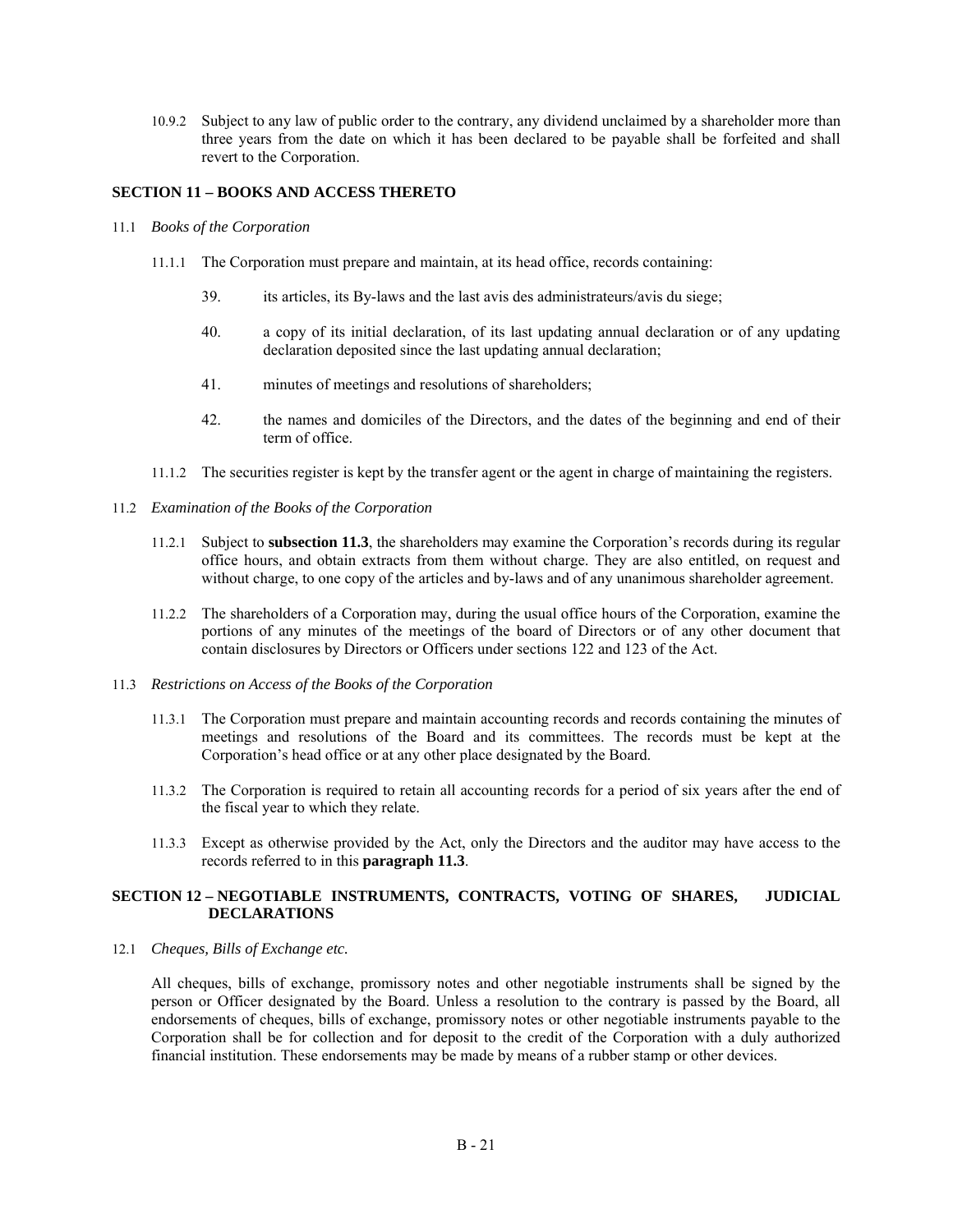#### 12.2 *Submission of Contracts or Transactions to Shareholders' Approval*

The Board may, at its discretion, submit a contract, deed or transaction for approval, ratification or confirmation by the shareholders to annual or special meeting of shareholders called for such purpose. A contract, deed or transaction approved, ratified or confirmed by a resolution passed by the majority of the votes cast at such meeting (except if the Act, the articles or a By-law of the Corporation provide for different or additional requirements) has the same force and binds the Corporation and its shareholders as if the approval, ratification or confirmation were given by each of the shareholders of the Corporation.

### 12.3 *Contracts, etc.*

Contracts, documents or other instruments in writing executed in the ordinary course of business of the Corporation and requiring its signature may be validly signed by the President of the Board or the President of the Corporation or a Vice-President and by the Secretary or the Treasurer or the Secretary-Treasurer or an Assistant-Secretary. All contracts, documents or other instruments in writing so executed shall be binding on the Corporation without any further formality or authorization. The Board has power to appoint by resolution any Officer or any other person for the purpose of signing in the name of the Corporation contracts, documents or other instruments in writing and such authorization may be general or specific. The seal of the Corporation may, upon request, be affixed on the contracts, documents or other instruments in writing as indicated above.

#### 12.4 *Voting of Shares of Other Legal Persons*

Unless otherwise ordered by the Board, the President of the Corporation has power and authority for and in the name of the Corporation:

- 12.4.1 to attend, act and vote at any meeting of shareholders of any body corporate in which the Corporation may from time to time hold shares and at all such meetings, he has the right to exercise all and every right and power incidental to the ownership of such shares as if he were the owner thereof; or
- 12.4.2 to execute a proxy or proxies empowering others to act as aforesaid.

The Directors may, from time to time, confer like powers upon any other person.

#### 12.5 *Judicial Declarations*

The President of the Corporation, the President of the Board, a Vice-President, the Secretary, the Treasurer, the Secretary-Treasurer, an Assistant-Secretary, an Assistant-Treasurer, or a Director are hereby authorized hereunder:

- 12.5.1 to make on behalf of the Corporation any declaration, writ of attachment, whether before or after judgement, and respond to any examination upon facts or other proceedings which may be necessary in any judicial proceedings involving the Corporation;
- 12.5.2 to make petitions for dissolution or winding-up, or petitions in bankruptcy in reference to any debtors of the Corporation, and to grant proxies in connection therewith; and
- 12.5.3 to represent the Corporation at any meeting of creditors in which the Corporation may be interested and to vote thereat and to make any decision on behalf of the Corporation in relation thereto.

The Board may however appoint by resolution any other persons to represent the Corporation in respect of the above matters.